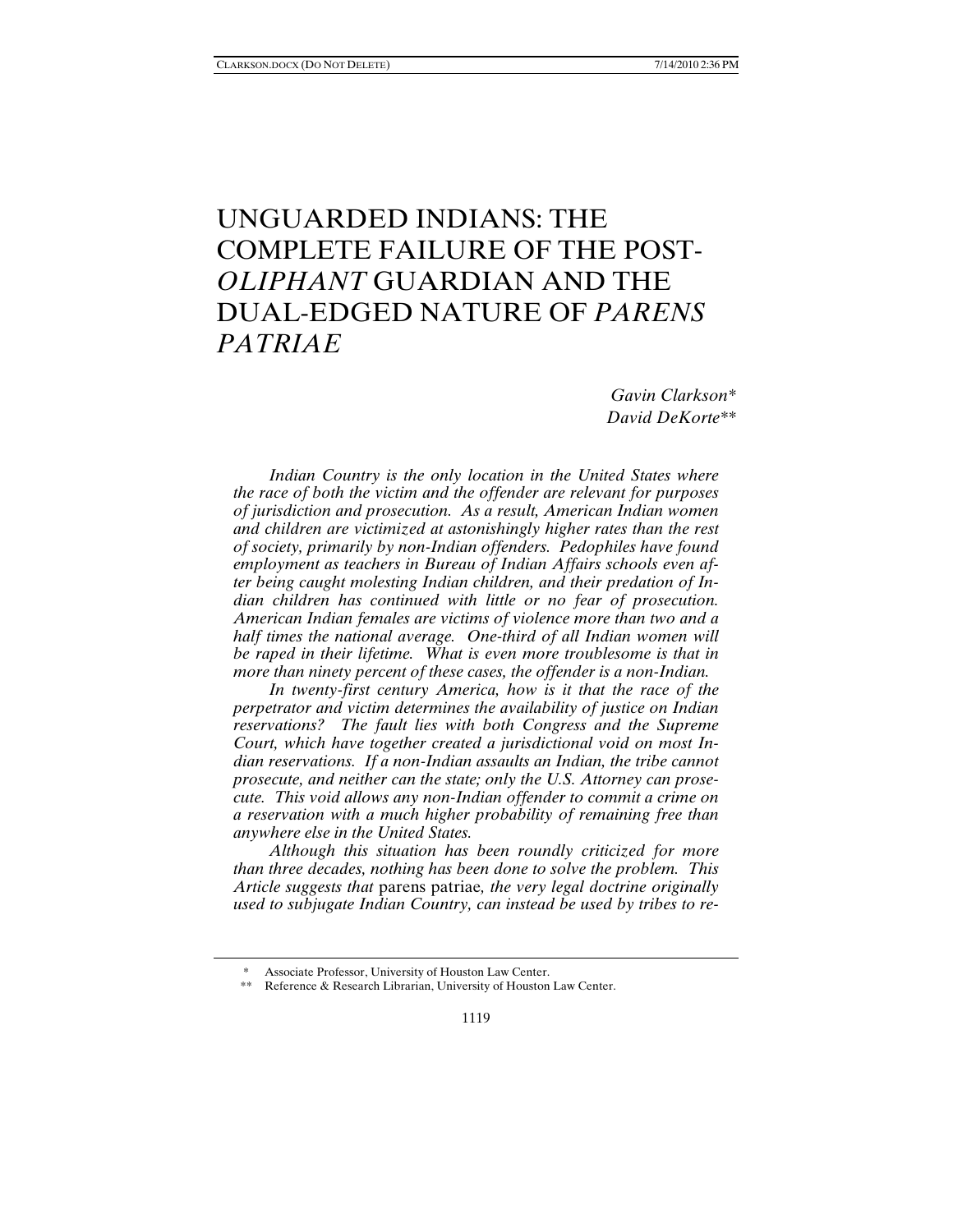*store their inherent sovereignty and finally provide the necessary protection for tribal members.* 

#### TABLE OF CONTENTS

| Introduction |                |                                                              |      |
|--------------|----------------|--------------------------------------------------------------|------|
| I.           |                |                                                              |      |
|              | $A_{-}$        |                                                              |      |
|              | <b>B.</b>      | The Arrival of European Settlers and the Doctrine of         |      |
|              |                |                                                              |      |
|              | C.             |                                                              |      |
|              | D.             |                                                              |      |
|              | Е.             | The Oliphant in the Room that Congress Refuses to            |      |
|              |                |                                                              |      |
| H.           |                | The Legacy of Oliphant: The Guardian Is Not Guarding  1140   |      |
|              |                | A. Alarming Trends, Disturbing Numbers: Statistical Data1141 |      |
|              | $\mathbf{B}$ . | Recent Law Enforcement on Reservations1144                   |      |
|              | C.             | Cooperation Between Tribes and the U.S. Attorney for         |      |
|              |                |                                                              |      |
|              | D.             |                                                              |      |
|              | Е.             |                                                              |      |
| III.         |                | The Guardian-Ward Relationship: The Doctrine of Parens       |      |
|              |                | Patriae                                                      | 1154 |
|              | A.             | The Tension Between "Domestic Dependent Nations"             |      |
|              |                |                                                              |      |
|              | $\mathbf{B}$ . |                                                              |      |
|              | C.             |                                                              |      |
|              |                |                                                              |      |
|              | $A_{-}$        |                                                              |      |
|              | $\mathbf{B}$ . |                                                              |      |
|              | C.             |                                                              |      |
|              |                |                                                              |      |
|              |                |                                                              |      |

#### **INTRODUCTION**

*For more than a decade, a white man married to an Indian woman sexually terrorized his entire family on the Eastern Cherokee reservation in North Carolina. If his wife complained about the rapes and beatings with a baseball bat, he shocked her with a Taser. While raping his wife, he would force his teenage daughters to stand by so he could fondle their genitalia to compensate for erectile dysfunction. Afterward, he would show them his AK-47 and threaten to kill them if they ever left him or told anyone.* 

*Despite those threats, his wife finally reported the incidents to tribal police. Eastern Cherokee Prosecutor James Kilbourne wanted*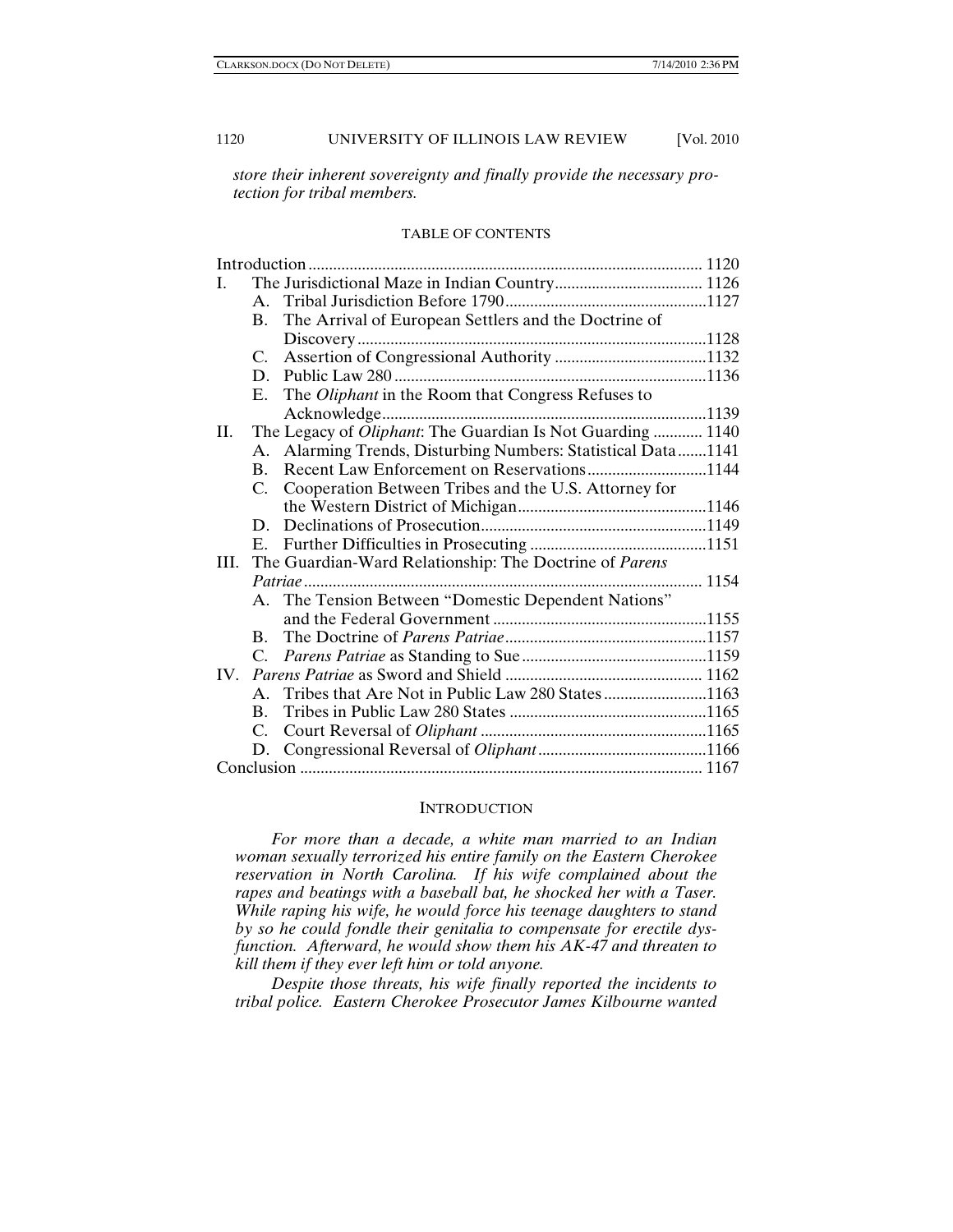*to prosecute, but the tribe did not have criminal jurisdiction over the non-Indian husband. Local and state authorities didn't have jurisdiction either because the victims were Indians.* 

*In 21st century America, how is it that the availability of justice on Indian reservations is determined by the race of the perpetrator and victim?*<sup>1</sup>

Indian reservations in the United States face a crisis of abuse, compounded by the inability of tribes to effectively prosecute the offenders and protect the victims. Studies published by the Bureau of Justice Statistics (BJS) demonstrate that, in 2004, 86 out of every 1000 American Indian females were victims of violence, a rate nearly two and a half times the national average.<sup>2</sup> Additionally, one study concluded that 34.1% of American Indian and Alaskan Native women would be raped during their lifetime, more than one in three, as compared with the United States as a whole where the rate is less than one in five.<sup>3</sup> Even more troubling is the fact that the offenders in these cases are overwhelmingly non-Indian men whom tribes are powerless to prosecute on their lands.4 Nearly nine in ten cases of rape or sexual assault involve white or black assailants.5 In general, the more serious the offense, the higher the percentage of American Indians describing the offender's race as white or black.<sup>6</sup> Due to the racial diversity between the attacker and the victim,

 <sup>1.</sup> Gavin Clarkson, Op-Ed., *Beyond the Law*, L.A. TIMES, Aug. 3, 2007, at A27.

 <sup>2.</sup> Gavin Clarkson, Trond E. Jacobsen & Archer L. Batcheller, *Information Asymmetry and Information Sharing*, 24 GOV'T INFO. Q. 827, 834 (2007); STEVEN W. PERRY, BUREAU OF JUSTICE STATISTICS, U.S. DEP'T OF JUSTICE, AMERICAN INDIANS AND CRIME, A BJS STATISTICAL PROFILE, 1992–2002, at 7 (2004), http://bjs.ojp.usdoj.gov/content/pub/pdf/aic02.pdf.

<sup>3.</sup> AMNESTY INT'L, MAZE OF INJUSTICE: THE FAILURE TO PROTECT INDIGENOUS WOMEN FROM SEXUAL VIOLENCE IN THE USA 2 (2007), *available at* http://www.amnesty.org/en/report/info/ AMR51/035/2007.

 <sup>4.</sup> Important note: throughout the course of this Article, most references to "domestic abuse," "rape," and similar crimes may be phrased with respect to a male offender and female victim. Clearly, this is not always the case, although the majority of such crimes are committed by a male against a female.

A study published in 1998 showed that the rate of victimization of a man by an intimate (described as a spouse, former spouse, boyfriend, girlfriend, or former boyfriend or girlfriend) was about one-fifth that as for a woman. *See* LAWRENCE A. GREENFIELD ET AL., BUREAU OF JUSTICE STATISTICS, U.S. DEP'T OF JUSTICE, VIOLENCE BY INTIMATES 4 (1998), http://bjs.ojp.usdoj.gov/content/pub/pdf/vi.pdf.

According to a 2005 survey, the incidence of rape or sexual assault of women was approximately 11.7 times higher than the incidence for men. (The survey includes the note that the survey returned ten or fewer cases of rape or attempted rape of men.) *See* BUREAU OF JUSTICE STATISTICS, U.S. DEP'T OF JUSTICE, CRIMINAL VICTIMIZATION IN THE UNITED STATES, 2005 STATISTICAL TABLES 2 (2006), http://bjs.ojp.usdoj.gov/content/pub/pdf/cvus05.pdf.

As a result of the discrepancy in the rates between female and male victims, many studies and much research focus primarily on female victims, as well as male offenders. Domestic abuse, rape, and similar crimes are very serious, regardless of the gender of the individuals involved. Nothing in this Article should be construed to diminish the seriousness of crimes that may not be discussed due to gender differences, and care should be taken not to generalize either domestic abuse or rape as crimes solely against women.

 <sup>5.</sup> PERRY, *supra* note 2, at 9.

 <sup>6.</sup> *Id.* at 10.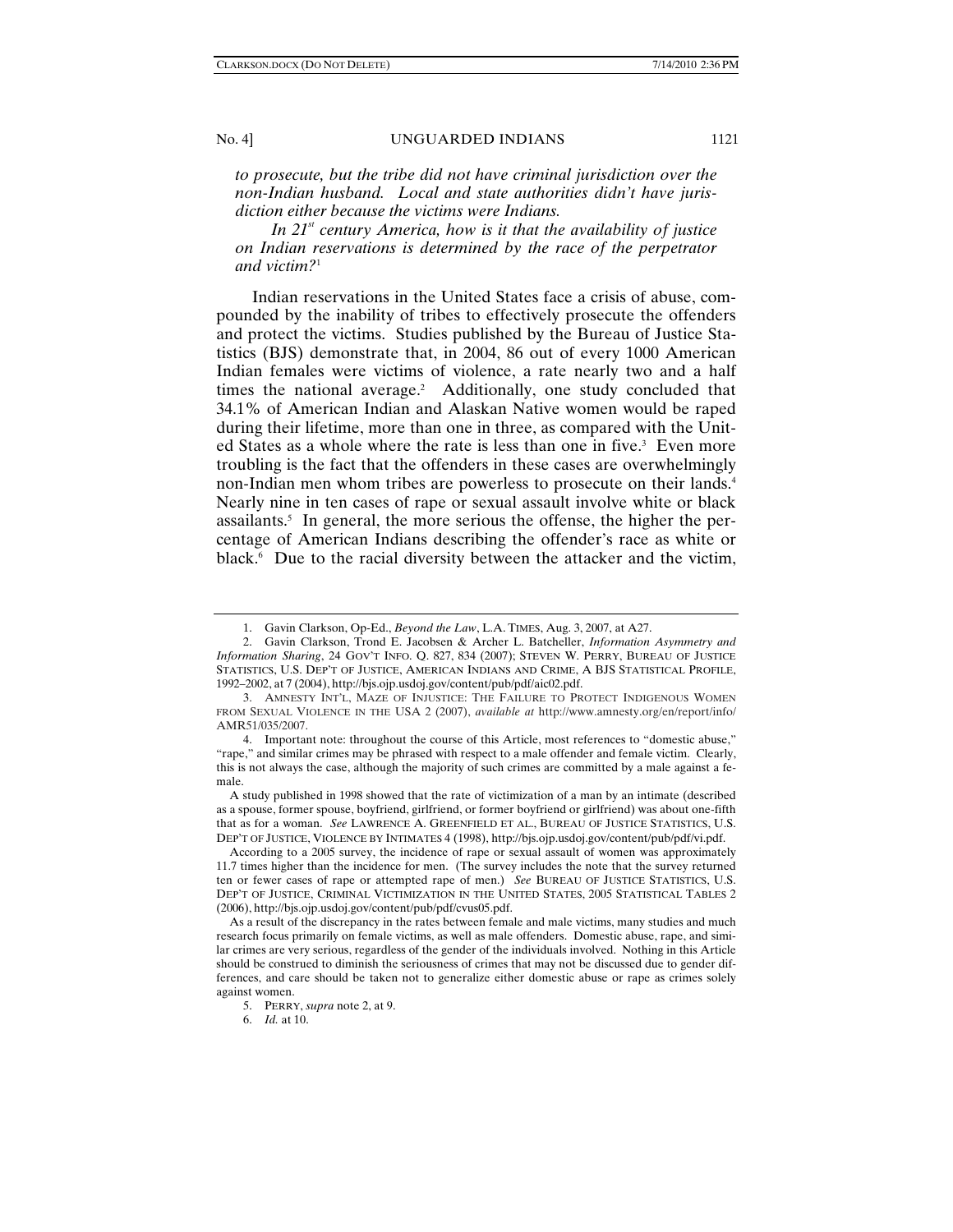however, a disproportionate number of violent crimes are never prosecuted.

Both Congress and the Supreme Court have together created a jurisdictional void on Indian reservations, one where a tribe is wholly unable to defend its members from non-Indian perpetrators and must rely on outside federal authorities to protect them from such crimes. Put another way, this void allows any non-Indian offender to attack an Indian victim on a reservation with a much higher probability of remaining free than anywhere else in the United States.

This gaping void in necessary and essential jurisdiction was created in the wake of the Supreme Court ruling in *Oliphant v. Suquamish Indian Tribe.*<sup>7</sup> The Supreme Court held that tribes could not prosecute any crime committed by a non-Indian offender in Indian Country.<sup>8</sup> As a result, a tribe may only respond to incidents of domestic violence if both the victim and the assailant are Indian. If the alleged assailant is not Indian, the tribe may not prosecute the matter but must defer to the U.S. Attorney's Office, as any such offense falls under the exclusive jurisdiction of the federal government, as per 18 U.S.C. § 1153.9

Even though the rate of domestic abuse cases on reservations is significantly higher than in the nation as a whole, U.S. Attorneys decline to prosecute mixed-race domestic abuse cases at an abnormally high rate.10 The resulting combination of the lack of tribal jurisdiction and the unwillingness of the federal government to prosecute non-Indian offenders has created a wide jurisdictional void.

The problem is not limited solely to domestic partner abuse, however. By exploiting the jurisdictional void, some pedophiles have found employment as teachers in Bureau of Indian Affairs (BIA) schools even after being caught molesting Indian children, and their predation of Indian children has continued with little or no fear of prosecution.11 Worse, the lack of tribal jurisdiction over non-Indians may actually encourage the perception of reservations as the stereotypical lawless frontier where non-Indians can flaunt their disdain for the law and be openly hostile to Indian people with impunity. $12$ 

 <sup>7. 435</sup> U.S. 191 (1978).

 <sup>8. 18</sup> U.S.C. § 1151 (2006) defines "Indian Country" as a term of art.

 <sup>9.</sup> Exceptions exist in states affected by Public Law 280, which delegates this jurisdiction to the State. *See infra* Part I.D.

 <sup>10.</sup> *See, e.g.*, PERRY, *supra* note 2, at 19–20.

 <sup>11.</sup> Gavin Clarkson, *Justice Declined: Criminals Prey on the Unprotected*, INDIAN COUNTRY TODAY, Aug. 29, 2007, at A3, *available at* http://www.indiancountrytoday.com/archive/28202079.html.

 <sup>12.</sup> Bethany R. Berger, *Justice and the Outsider: Jurisdiction over Nonmembers in Tribal Legal Systems*, 37 ARIZ. ST. L.J. 1047, 1108 (2005); *see also* Stacy L. Leeds, *Cross-Jurisdictional Recognition and Enforcement of Judgments: A Tribal Court Perspective*, 76 N.D. L. REV. 311, 313–14 (2000) (citing an instance of a mother who fled the tribal jurisdiction to Washington State with her child, in violation of a court order, because the state courts refused to recognize the orders from the tribal court, leaving the father and court powerless to pursue any remedy).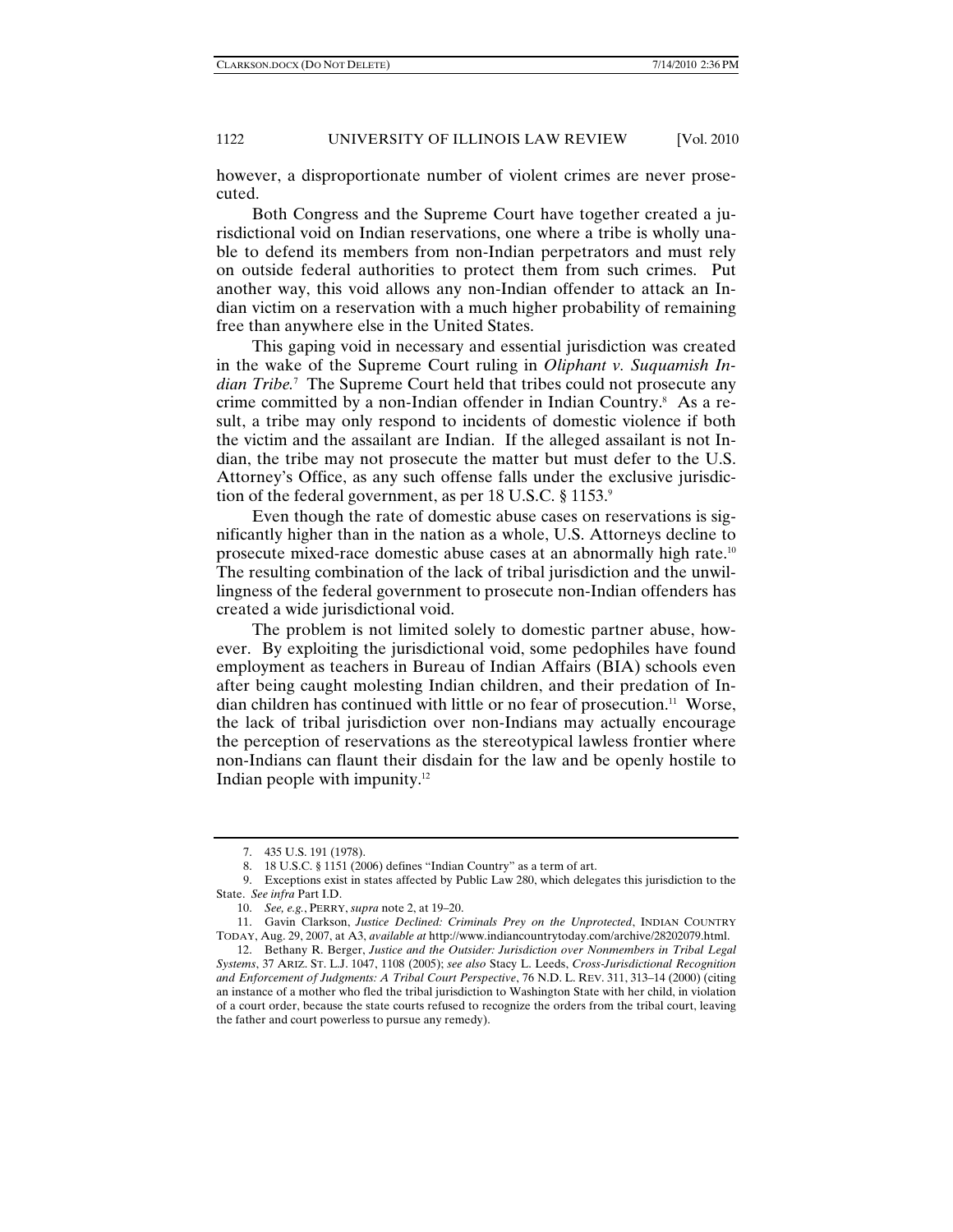Possibly based on this perception, the jurisdictional loophole has also been exploited by non-Indian drug gangs to set up methamphetamine operations on reservations.13 Other non-Indian drug traffickers, recognizing the low risk of prosecution, have intentionally married Indian women to establish residency on reservations.<sup>14</sup> According to an Associated Press article, authorities once seized 40,000 marijuana plants on the Yakima Reservation planted by a Mexican drug cartel.15 Perhaps the most blatant exploitation of the jurisdictional void is the case of Jesus Martin Sagaste-Cruz. According to the Wyoming U.S. Attorney,<sup>16</sup> Mr. Sagaste-Cruz's knowledge of the jurisdictional void was the critical component of a "criminal business plan" to sell methamphetamine on five separate reservations in Wyoming, South Dakota, and Nebraska.17 In the course of their investigation, federal authorities learned that the business plan was hatched after members of the drug ring read a news article about extremely profitable alcohol sales near an Indian reservation with catastrophic alcoholism rates.18 Sagaste-Cruz's gang

surmised that if people who were addicted to alcohol could be given free samples of methamphetamine, the alcoholics would quickly switch over to being addicted to the drug. And, the Mexicannational members of this drug ring figured they would not stand out among American Indians. The organization led by Sagaste-Cruz could distribute the methamphetamine via customers who would be forced to become dealers to support their own habits. . . .

To execute the business plan, members of the Sagaste-Cruz organization relocated to communities in close proximity to the affected reservations. The first thing the members did was to develop

 <sup>13.</sup> Clarkson, *supra* note 11. Elizabeth Kronk has written specifically on the jurisdictional problems posed by methamphetamine operations on reservations:

<sup>[</sup>E]ffective law enforcement is significantly handicapped in Indian country. By enacting the MCA, ICCA, and ICRA, Congress not only stripped tribes of jurisdiction over most major crimes in Indian country, but further limited effective enforcement by capping the sentences tribal courts may levy. Through its *Oliphant* decision, the Court further compounded the problem by removing tribal criminal jurisdiction over non-Indians. Combined, these developments create a criminal jurisdictional scheme in Indian country that is inadequate to address the emerging meth problem. Elizabeth Ann Kronk, *The Emerging Problem of Methamphetamine: A Threat Signaling the Need to* 

*Reform Criminal Jurisdiction in Indian Country*, 82 N.D. L. REV. 1249, 1257 (2006).

 <sup>14.</sup> Clarkson, *supra* note 11.

 <sup>15.</sup> *Id.*; *Investigators Seize 40,000 Marijuana Plants from Closed-off Part of Washington State Reservation*, SAN DIEGO UNION-TRIB., Aug. 10, 2007, http://legacy.signonsandiego.com/news/nation/ 20070810-1311-brf-marijuana-reservation.html.

 <sup>16.</sup> United States v. Sagaste-Cruz, 187 Fed. App'x 804, 806–07 (10th Cir. 2006); *see also Combating Methamphetamine in Indian Country: Statement Before the S. Comm. on Indian Affairs*, 109th Cong. 118, 127 (2006) (statement of Matthew H. Mead, United States Attorney, District of Wyoming) [hereinafter Statement of Matthew H. Mead].

 <sup>17.</sup> Press Release, Drug Enforcement Admin., Drug Trafficker Who Preyed on Native Americans Is Sentenced to Life in Prison (July 7, 2005), *available at* http://www.dea.gov/pubs/states/newsrel/ denver070705p.html; *see also* Brodie Farquhar, *Meth Ring Targeted Reservations*, CASPER STAR-TRIBUNE, Aug. 21, 2005, http://trib.com/news/article\_bd90d2a4-1fd1-5640-be55-b587522dd811.html; *Meth Dealer Gets Life Sentence*, BILLINGS GAZETTE, July 7, 2005, http://billingsgazette.com/ news/state-and-regional/wyoming/article\_974f1c88-50ea-5815-9710-8c5d0ef7a2c4.html.

 <sup>18.</sup> Statement of Matthew H. Mead, *supra* note 16, at 127–28.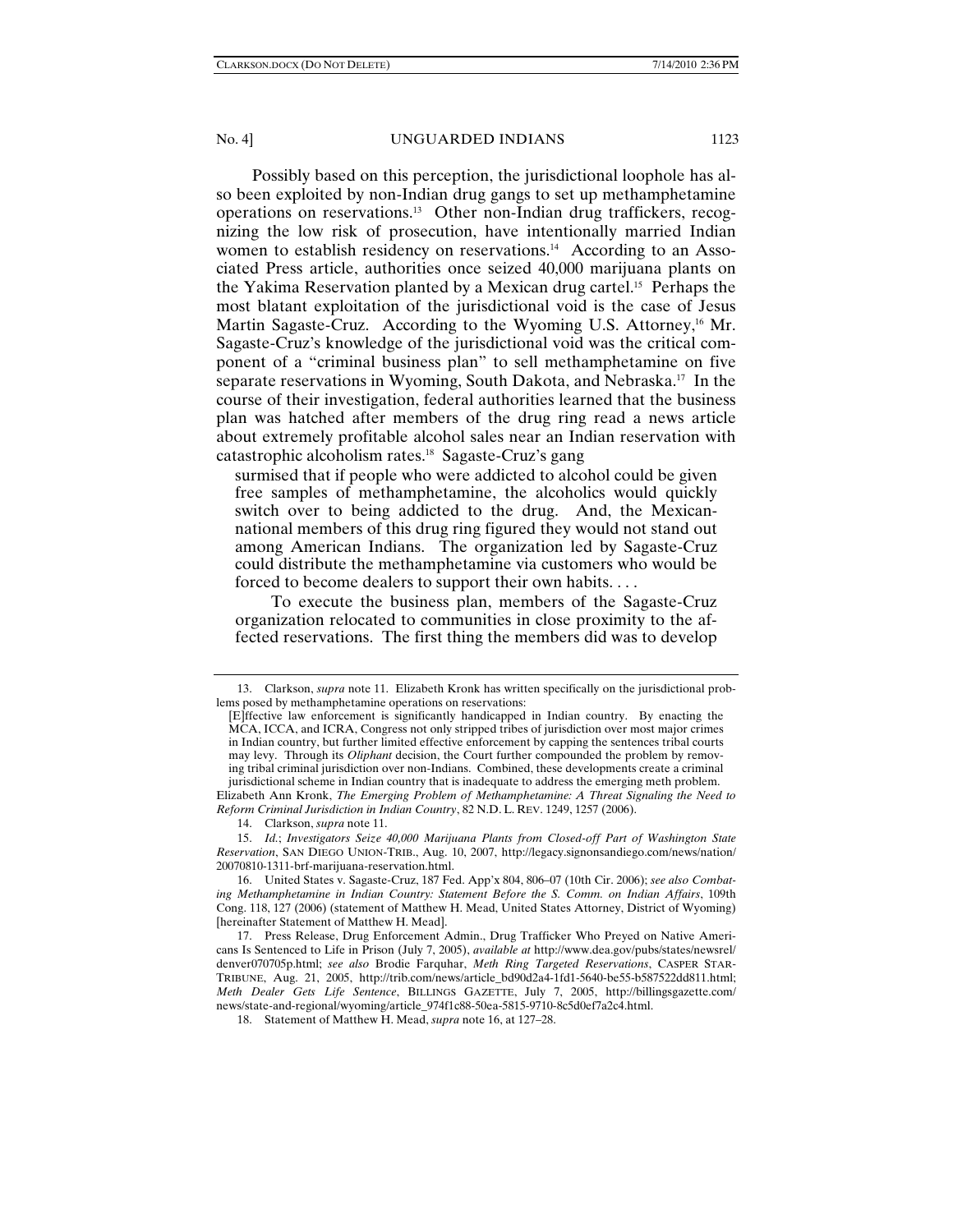romantic relationships with Indian women. Some even had children with these Indian women. The women were introduced to the methamphetamine with free samples. All of the lower-level distributors told investigators that they started as recreational users and all became severely addicted to methamphetamine. To support their habit, customers became dealers and distributors themselves, using free samples to recruit new customers. This model provided for steady growth as customers became dealers/recruiters themselves, and their customers in turn became dealers/recruiters in a pyramid growth scheme.19

According to Colorado U.S. Attorney Troy Eid, the written business plan confiscated by authorities "also outlined how non-American Indians should handle the drugs while on the reservation because tribal police couldn't arrest them."20

While the Sagaste-Cruz case was primarily about drugs, activities that directly harmed Indian women were core elements of implementing the business plan. Had there been only domestic violence by gang members against Indian women, however, there would likely have been no federal response, even though the federal government has established itself, via the Supreme Court's decision in *Oliphant* and subsequent congressional inaction, as the only means of protection for American Indian women in cases of domestic abuse by non-Indians.<sup>21</sup> Distressingly, every declination by U.S. Attorneys to prosecute a case of domestic violence for whatever reason, breaks the federal promise of protection. This broken promise is not limited just to domestic violence, however, and is particularly troubling since crimes on the reservation are also more violent. Nearly seventy-five percent of suspects investigated in Indian Country were arrested for violent crimes compared with the national total of five percent.22 In 2007, U.S. Attorneys declined to prosecute an estimated eighty-five percent of felony cases referred by tribal prosecutors.<sup>23</sup> Their hands tied by court rulings, tribes are unable to prosecute these cases themselves, and justice is not served.

A brief jurisprudential history of federal Indian Law litigation sheds light on the evolution of this jurisdictional void. In *Cherokee Nation v. Georgia*, the first Supreme Court opinion involving an American Indian tribe, $24$  the Court limited the status of tribes to that of "domestic depen-

 <sup>19.</sup> *Id.*

 <sup>20.</sup> P. Solomon Banda, *Tribes Try to Navigate Jurisdictional Issues on Law Enforcement*, NEWS FROM INDIAN COUNTRY, Sept. 2007, http://indiancountrynews.net/index.php?option=com\_content& task=view&id=1558.

 <sup>21. 18</sup> U.S.C. § 1153 (2006).

 <sup>22.</sup> PERRY, *supra* note 2, at 20.

 <sup>23.</sup> *Law Enforcement in Indian Country: Hearing Before the S. Comm. on Indian Affairs*, 110th Cong. 45, 46 (2007) (statement of Joe Garcia, President, National Congress of American Indians).

 <sup>24.</sup> An earlier Supreme Court case, *Johnson v. McIntosh*, dealt with the issue of who could acquire title to land from Indian tribes, but no tribe was a party to the case. 21 U.S. (8 Wheat.) 543 (1823).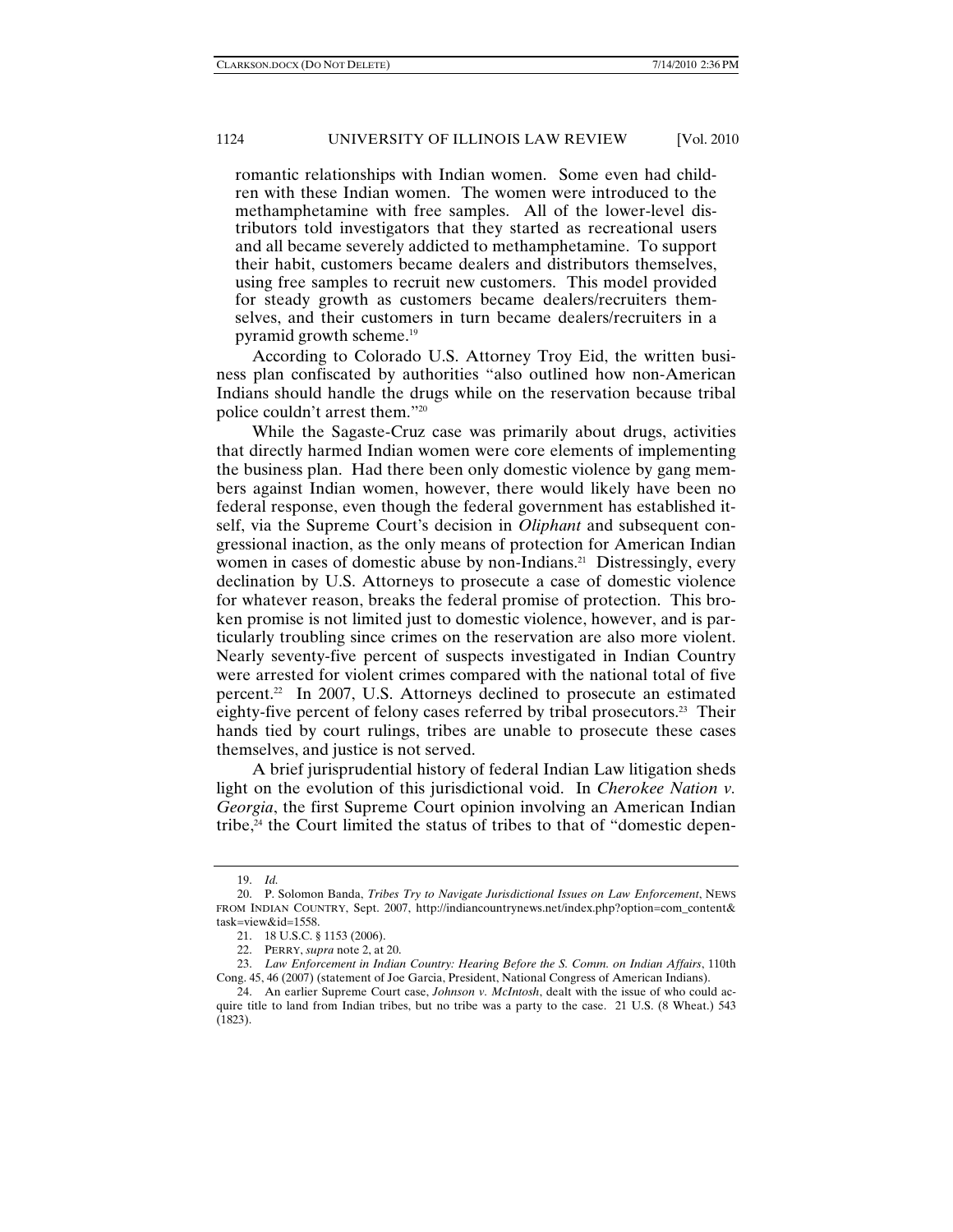dent nations."25 Chief Justice Marshall categorized the relationship between the United States and a tribe as "resembl[ing] that of a ward to his guardian."26 This notion has been upheld in both the Supreme Court as well as other courts.<sup>27</sup> As a result of this relationship, the federal government "has a fiduciary duty to protect Tribes, but at the same time it preserves unilateral authority to divest Tribal Governments of their sovereign and property rights."<sup>28</sup> Due to the neglect of the federal government to prosecute offenders, however, the United States is derelict in its position as guardian of the tribes.29

Although insufficiently guarded by the United States, tribes are also unable to assert complete jurisdiction over criminal matters on their own lands, leaving them helpless to protect their own members. Because the United States holds sovereign immunity, individual Indians cannot sue to force the United States to prosecute non-Indian offenders, even though tribes cannot prosecute them. Under the doctrine of *parens patriae*, however, a tribe acting on behalf of its members may be able to bring such a suit.

The doctrine of *parens patriae* refers to the public policy power of the state to usurp the rights of the natural parent or legal guardian and to act as the parent of any child or individual who is in need of protection.30 Literally, *parens patriae* means "parent of his or her country."31 The term originates in English common law and refers traditionally to an expres-

[T]his Court has recognized the distinctive obligation of trust incumbent upon the Government in its dealings with these dependent and sometimes exploited people. In carrying out its treaty obligations with the Indian tribes, the Government is something more than a mere contracting party. Under a humane and self imposed policy which has found expression in many acts of Congress and numerous decisions of this Court, it has charged itself with moral obligations of the highest responsibility and trust. Its conduct, as disclosed in the acts of those who represent it in dealings with the Indians, should therefore be judged by the more exacting fiduciary standards.

*Id.* (quoting Seminole Nation v. United States, 316 U.S. 286, 296–97 (1942)).

 29. One scholar has even characterized this dereliction as a violation of equal protection, arguing that the term "jurisdiction" in the Fourteenth Amendment should be interpreted so as not to undermine the special status of Indian tribes. *See* Bethany Berger, *Reconciling Equal Protection and Federal Indian Law*, 68 CAL. L. REV. (forthcoming 2010), *available at* http://ssrn.com/abstract=1475687.

 1. The state regarded as a sovereign; the state in its capacity as provider of protection to those unable to care for themselves . . . .

BLACK'S LAW DICTIONARY 1221 (9th ed. 2009).

31. *Id.*

 <sup>25.</sup> Cherokee Nation v. Georgia, 30 U.S. (5 Pet.) 1, 17 (1831).

 <sup>26.</sup> *Id.*

 <sup>27.</sup> *See* Cami Fraser, *Protecting Native Americans: The Tribe as* Parens Patriae, 5 MICH. J. RACE & L. 665, 678 n.71 (2000) (citing Passamaquoddy v. Morton, 528 F.2d 370, 375 (1st Cir. 1975) ("The general notion of a 'trust relationship,' often called a guardian-ward relationship, has been used to characterize the resulting relationship between the federal government and those tribes.")). Fraser also notes this in *Seminole Nation v. United States*:

 <sup>28.</sup> *Id.* at 678.

 <sup>30.</sup> *Parens patriae* is often defined as either:

 <sup>2.</sup> A doctrine by which a government has standing to prosecute a lawsuit on behalf of a citizen, esp. on behalf of someone who is under a legal disability to prosecute the suit . . . . The state ordinarily has no standing to sue on behalf of its citizens, unless a separate, sovereign interest will be served by the suit.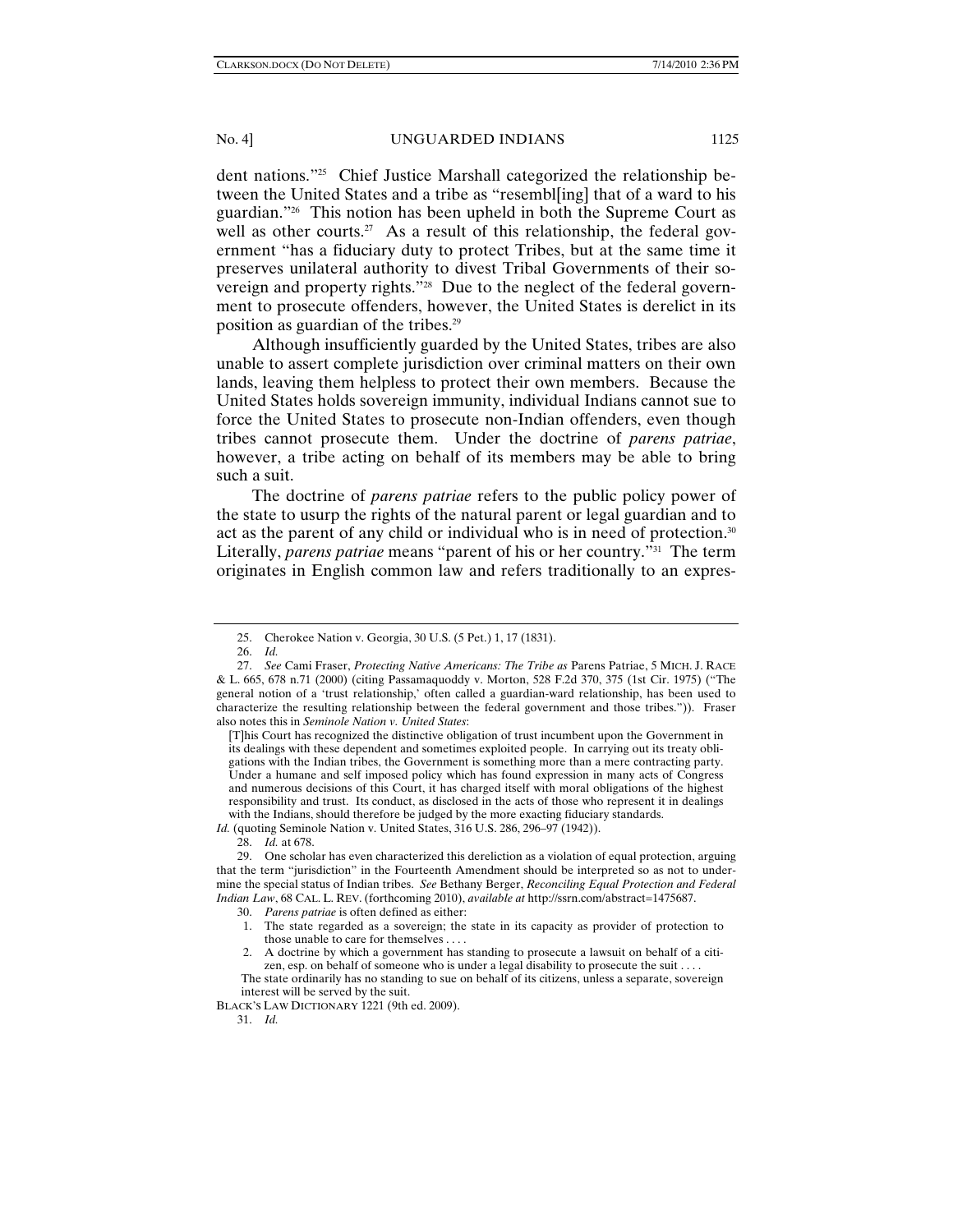sion of the king's prerogative.<sup>32</sup> The doctrine established the king as protector over those classes who could not protect themselves: infants, idiots, and lunatics.<sup>33</sup> A fundamental attribute of *parens patriae* jurisdiction in this sense, however, is that it confers powers not only to protect the young but also to control them.34

In the modern setting, states have used *parens patriae* to sue the federal government to force it to protect state citizens or follow federal law.<sup>35</sup> This Article argues that tribes have the same standing. Therefore, in order to protect women and children, this Article argues that it is appropriate for tribes to use the doctrine of *parens patriae* to demand criminal jurisdiction be granted to tribes to prosecute non-Indian offenders.

Part I of this Article examines the history of the jurisdictional maze in Indian Country, beginning with early American history and continuing to the present. Part II discusses the legacy of *Oliphant* and its lasting effect on the state of law enforcement in Indian Country. Part II also presents data regarding the current epidemic of domestic violence on Indian reservations. Part III discusses the doctrine of *parens patriae*, the duties imposed upon the federal government under the guardian-ward relationship, and the procedure by which the tribes may assert the doctrine for the protection of their members. Part IV examines the impact that an application of the doctrine of *parens patriae* would have on jurisdiction in Indian Country.

#### I. THE JURISDICTIONAL MAZE IN INDIAN COUNTRY

*Leslie Ironroad was 20 years old when she moved from one side of the Standing Rock Sioux Reservation in the Dakotas to the other—the town of McLaughlin, S.D., home to one gas station, one diner, and her friend, Rhea Archambault. . . .* 

*One night four years ago, Ironroad left the house to go to a party a few miles away. Early the next morning, she called Archambault's brother in tears asking to be picked up.* 

*"She said, 'Can [you] go get Rhea to come get me 'cause these guys are going to fight me,'" Archambault said. "And so he said, 'Well where you at?' And she was just crying and hangs up."* 

*Leslie never made it home.* 

*When Archambault found her friend in a Bismarck, N.D. hospital, she was black and blue.* 

*. . . .* 

 <sup>32.</sup> George B. Curtis, *The Checkered Career of* Parens Patriae*: The State as Parent or Tyrant?*, 25 DEPAUL L. REV. 895, 896 (1976).

 <sup>33.</sup> *Id.*

 <sup>34.</sup> John Seymour, *Parens Patriae and Wardship Powers: Their Nature and Origins*, 14 O.J.L.S. 159, 160 (1994).

 <sup>35.</sup> *See infra* Part III.C.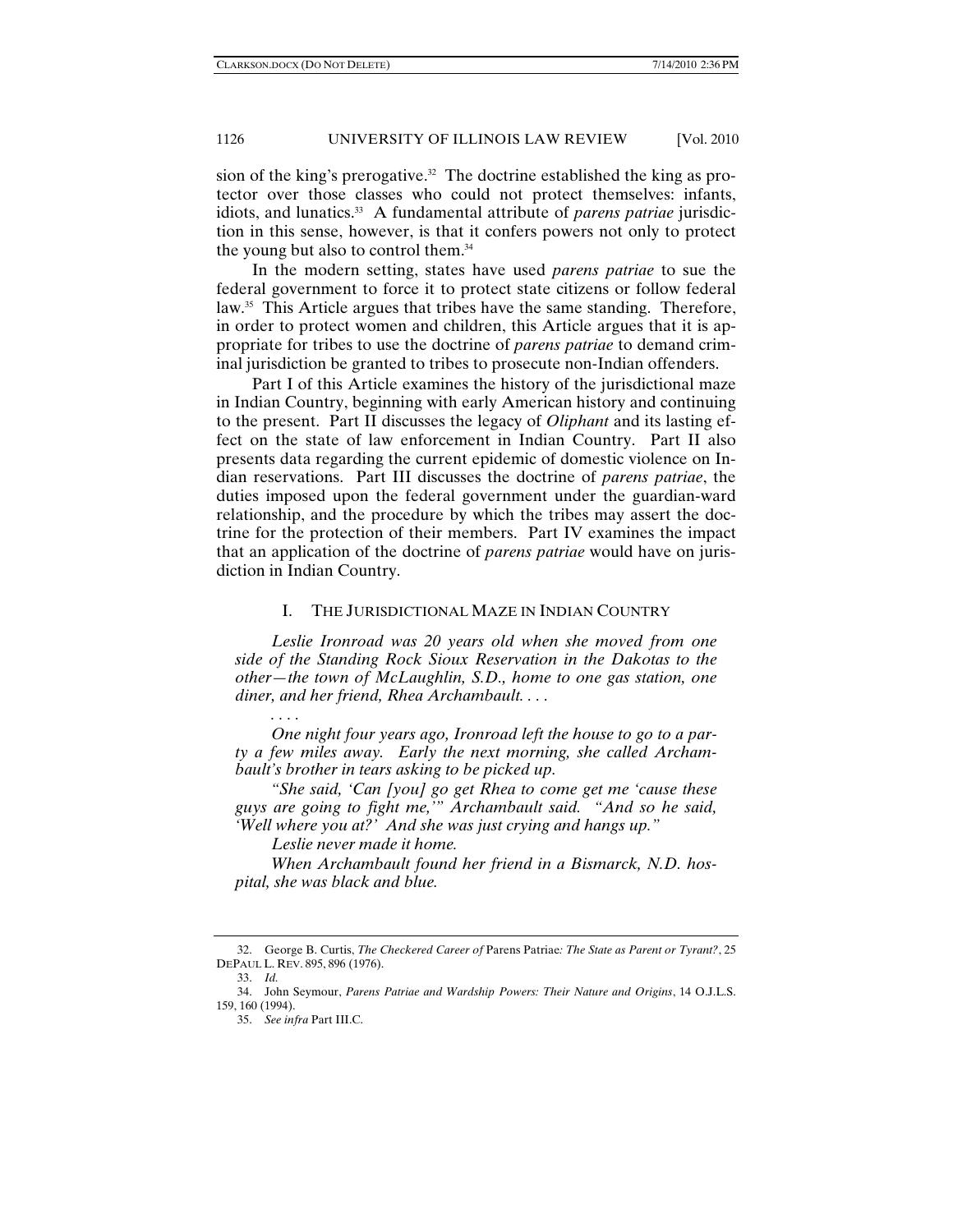*"'I said, 'Leslie, what happened?.' She said, 'Rhea, is that you? Turn the lights on, I can't see.' But the lights in the room were on. She said, 'Rhea, I was raped,' and she was just squeezing my hand," Archambault recalled.* 

*Archambault called the Bureau of Indian Affairs police, a small department in charge of all law enforcement on the reservation. A few days later an officer arrived in the hospital room, and Leslie scratched out a statement on a tablet laid across her stomach.* 

*Ironroad told the officer how she was raped and said that the men locked her in a bathroom, where she swallowed diabetes pills she found in the cabinet, hoping that if she was unconscious the men would leave her alone. The next morning, someone found her on the bathroom floor and called an ambulance.* 

*A week later, Ironroad was dead—and so was the investigation. None of the authorities who could have investigated what happened to Leslie Ironroad did—not the Bureau of Indian Affairs, nor the FBI, nor anybody else.* 

*People who know the men who likely attacked her say they were never even questioned.*<sup>36</sup>

Law enforcement in Indian Country has been described as a "jurisdictional crazy-quilt,"37 a confusing system of statutes and judicial decisions that continues to confound and frustrate victims, defendants, attorneys, judges, and prosecutors involved in criminal matters at all levels of the judicial system.38 This distressing situation is the result of a combination of Supreme Court decisions and congressional inaction that established the federal government as the only means of protection for American Indian women in cases of domestic abuse by non-Indians. Before addressing the modern context of tribal jurisdiction, however, it is important to review the origins of federal Indian law and policy.

#### *A. Tribal Jurisdiction Before 1790*

Indian Country is the only location in the United States where the race of both the victim and the offender are relevant for purposes of jurisdiction and prosecution.39 This legal distinction has not always been the case. Research into the history of federal, state, and tribal government relations from the early 1800s provides insight into the origins of the jurisdictional dilemma as it currently exists. Prior to European colo-

 <sup>36.</sup> Laura Sullivan, *All Things Considered: Rape Cases on Indian Lands Go Uninvestigated* (National Public Radio broadcast July 25, 2007), *available at* http://www.npr.org/templates/story/story. php?storyId=12203114.

 <sup>37.</sup> Tim Vollmann, *Criminal Jurisdiction in Indian Country: Tribal Sovereignty and Defendants' Rights in Conflict*, 22 U. KAN. L. REV. 387, 387 (1974).

 <sup>38.</sup> DAVID H. GETCHES, CHARLES F. WILKINSON & ROBERT A. WILLIAMS, JR., CASES AND MATERIALS ON FEDERAL INDIAN LAW 476 (5th ed. 2005).

 <sup>39.</sup> Clarkson et al., *supra* note 2, at 835.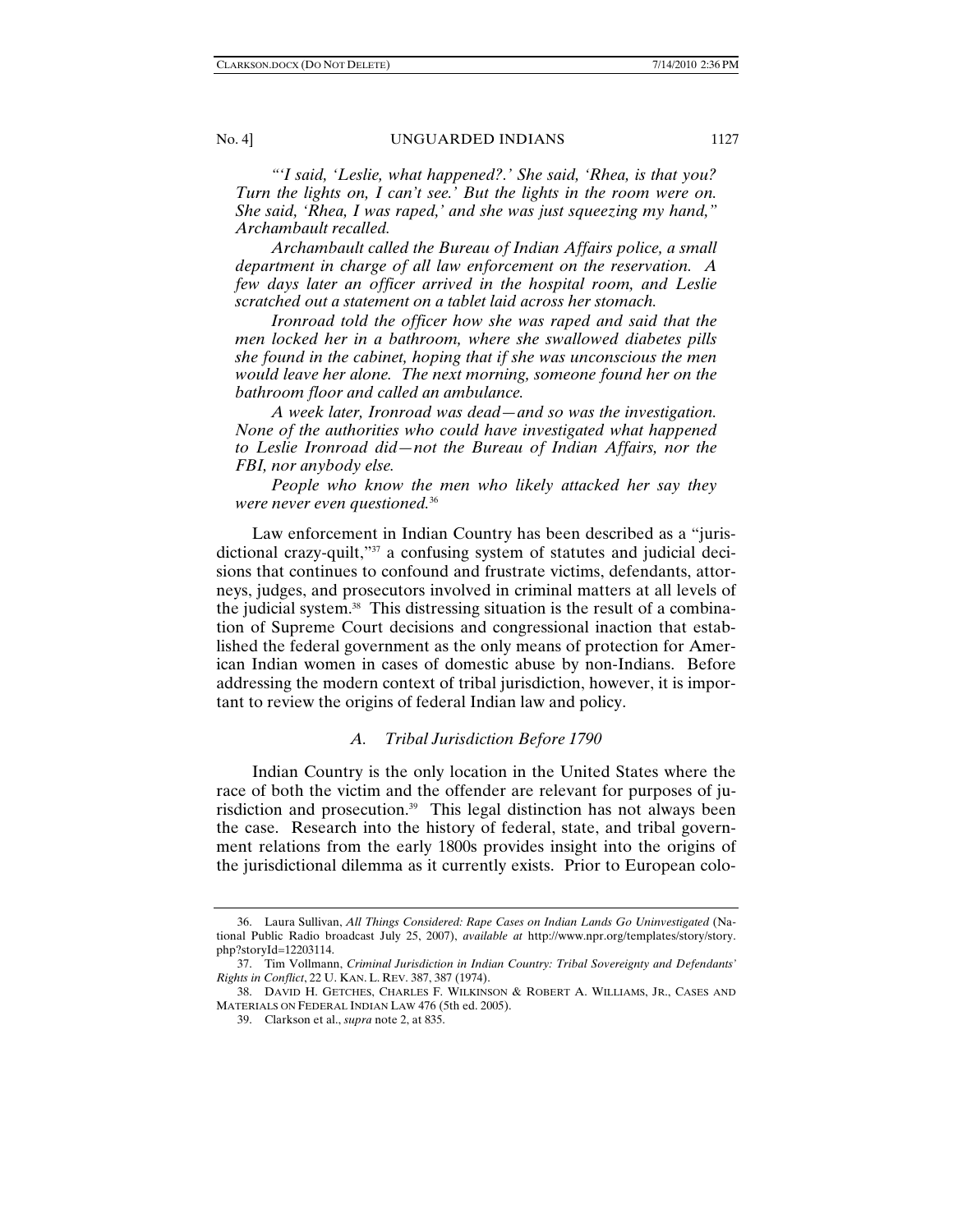nization of the Americas, many tribes had developed systems of law and justice, contrary to myths that no such systems existed. At that time, "[c]ertain tribes, such as the Cheyenne, had a constitutional form of government that they maintained through oral tradition."40 Other tribes had written laws as well as more sophisticated constitutional governments. For example, "[t]he Iroquois Confederacy was founded before 1570, and the Choctaw first wrote down their constitution in 1825."41

In early American history, Indian Country was occupied and governed by tribal governments, and several treaties recognized the inherent right of tribes to prosecute non-Indian offenders for crimes against Indians.42 For example, Article V of the 1785 Treaty of Hopewell between the United States and the Cherokee Nation stated that "[i]f any citizen of the United States, or other person not being an Indian, shall attempt to settle [in the Cherokee Nation], such person shall forfeit the protection of the United States, and the Indians may punish him or not as they please."43 Such jurisdictional authority over non-Indians was also negotiated with the Chickasaw Nation and the Choctaw Nation of Oklahoma in 1866.<sup>44</sup> These early examples of tribal jurisprudence conflicted, however, with the underlying legal principles of the European colonists who later impinged upon Indian territories.

### *B. The Arrival of European Settlers and the Doctrine of Discovery*<sup>45</sup>

European legal principles existing at the time Europeans first made contact with the Indians had their origins in theories developed to justify the Crusades.46 Later, as competing European nations began to expand their empires, the papacy granted exclusive rights to lands as they were "discovered," including rights of sovereignty over the indigenous popula-

 <sup>40.</sup> Gavin Clarkson, *Reclaiming Jurisprudential Sovereignty: A Tribal Judiciary Analysis*, 50 U. KAN. L. REV. 473, 474 (2002).

 <sup>41.</sup> *Id.* at 475 (footnote omitted).

 <sup>42.</sup> COHEN'S HANDBOOK OF FEDERAL INDIAN LAW § 1.02[3] (Nell Jessup Newton ed., 2005) [hereinafter HANDBOOK OF FEDERAL INDIAN LAW].

 <sup>43.</sup> Treaty of Hopewell, U.S.-Cherokees, art. V, Nov. 28, 1785, 7 Stat. 18.

 <sup>44.</sup> Clarkson, *supra* note 40, at 477.

 <sup>45.</sup> Portions of this Section are amplified in several previous articles published by the lead author in the *University of Colorado Law Review*, *Lewis and Clark Law Review*, and *North Carolina Law Review*. *See* Gavin Clarkson, *Accredited Indians: Increasing the Flow of Private Equity into Indian Country as a Domestic Emerging Market*, 80 U. COLO. L. REV. 285 (2009); Gavin Clarkson, *Tribal Bonds: Statutory Shackles and Regulatory Restraints on Tribal Economic Development*, 85 N.C. L. REV. 1009 (2007) [hereinafter Clarkson, *Tribal Bonds*]; Gavin Clarkson, *Wall Street Indians: Information Asymmetry and Barriers to Tribal Capital Market Access*, 12 LEWIS & CLARK L. REV. 943 (2008).

 <sup>46.</sup> *See, e.g.*, Pope Innocent IV, *Commentaria Doctissima in Quinque Libros Decretalium*, *reprinted in* THE EXPANSION OF EUROPE: THE FIRST PHASE 191–92 (James Muldoon ed., 1977) ("[I]s it licit to invade a land that infidels possess or which belongs to them? . . . [I]t is licit for the pope to [demand allegiance, and] if the infidels do not obey, they ought to be compelled by the secular arm and war may be declared against them by the pope and not by anyone else."); *see also* ROBERT A. WILLIAMS, JR., THE AMERICAN INDIAN IN WESTERN LEGAL THOUGHT: THE DISCOURSES OF CONQUEST 29–41 (1990) (discussing the crusading era origins of the legal doctrines which governed European land claims in the Americas).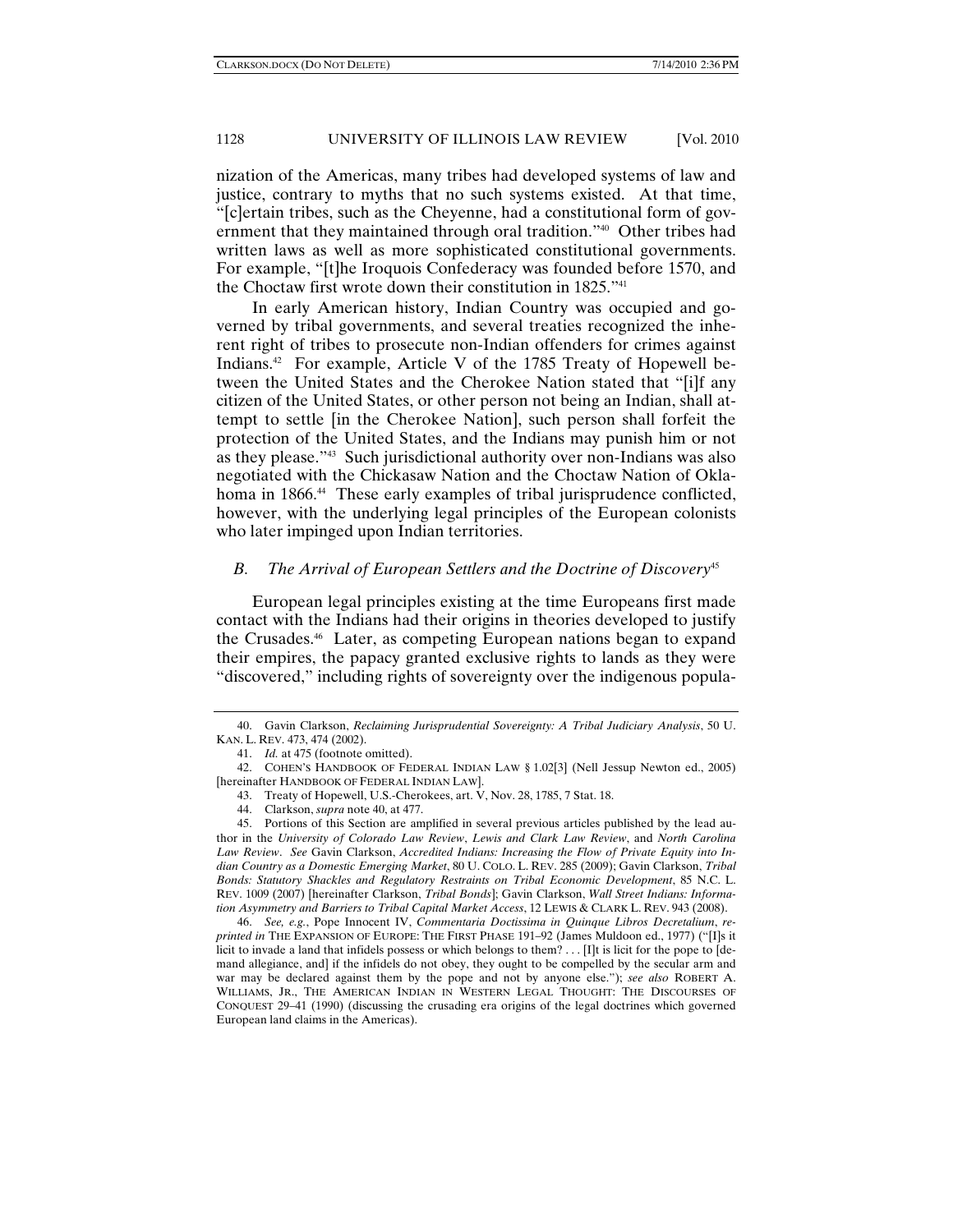tions.47 Even after England broke away from the authority of Rome, English law still supported the "Doctrine of Discovery,"48 although the validity of the doctrine was a subject of debate among early colonial settlers.49 Regardless of conflicting religious interpretations of Indian rights, "practical realities shaped relations between the Indians and colonists."50 "The necessity of getting along with powerful"<sup>51</sup> and militarily capable Indian tribes dictated that the settlers seek Indian consent to settle if they wished to live in peace and safety, buying lands that the Indians were willing to sell rather than displacing them by other methods. As a result, the English colonial governments demanded the requisite authority and ultimately acquired most of the lands by purchase from the In-

50. HANDBOOK OF FEDERAL INDIAN LAW, *supra* note 42, § 1.02[1].

 51. *Id.* Despite devastating outbreaks of disease, the Indians would continue to outnumber the European settlers for several decades. *See id.*

 <sup>47.</sup> *See, e.g.*, Bull "Inter Caetera Divinae" of Pope Alexander VI dividing the New Continents and granting America to Spain (May 4, 1493), *reprinted in* CHURCH AND STATE THROUGH THE CENTURIES 153, 156–57 (Sidney Z. Ehler & John B. Morrall eds. & trans., 1967).

Wherefore, all things considered maturely and, as it becomes Catholic kings and princes . . . you have decided to subdue the said mainlands and islands, and their natives and inhabitants . . .

with the proviso, however, that these mainlands and islands found or to be found, discovered or to be discovered . . . be not actually possessed by some other Christian king or prince.

*Id.*; *see also* WILLIAMS, *supra* note 46, at 15–18 (discussing the "universal right asserted by popes and Christian princes to enforce Christianity's vision of 'civilization'" in the conquest of non-European lands); Bull "Romanus Pontifex" of Pope Nicholas V Granting the Territories Discovered in Africa to Portugal (Jan. 8, 1455), *reprinted in* CHURCH AND STATE THROUGH THE CENTURIES, *supra*, at 144, 146–53 (granting Portugal the exclusive right to colonize the Canary Islands and all other parts of Africa). *See generally* Felix S. Cohen, *The Spanish Origin of Indian Rights in the Law of the United States*, 31 GEO. L.J. 1 (1942) (tracing the influence of Spanish law on the development of Indian law in the United States).

 <sup>48.</sup> *See, e.g.*, Calvin's Case, (1608) 77 Eng. Rep. 377 (K.B.).

All infidels are in law *perpetui inimici*, perpetual enemies (for the law presumes not that they will be converted, that being *remota potentia*, a remote possibility) for between them, as with the devils, whose subjects they be, and the Christian, there is perpetual hostility, and can be no peace . . . .

And upon this ground there is a diversity between a conquest of a kingdom of a Christian King, and the conquest of a kingdom of an infidel; for if a King come to a Christian kingdom by conquest, . . . he may at his pleasure alter and change the laws of that kingdom: but until he doth make an alteration of those laws the ancient laws of that kingdom remain. But if a Christian King should conquer a kingdom of an infidel, and bring them under his subjection, there *ipso facto* the laws of the infidel are abrogated, for that they be not only against Christianity, but against the law of God and of nature, contained in the decalogue; and in that case, until certain laws be established amongst them, the King by himself, and such Judges as he shall appoint, shall judge them and their causes according to natural equity . . . .

*Id.* at 397–98. This opinion was authored by Lord Chief Justice Edward Coke, who, coincidentally, coauthored the charter for the Virginia Company in 1606. *See* WILLIAMS, *supra* note 46, at 201–02.

 <sup>49.</sup> John Winthrop, for example, argued that as "for the Natives in New England they inclose noe land neither have any settled habitation nor any tame cattle to improve the land by, & soe have noe other but a naturall right to those countries." Cheister E. Eisinger, *The Puritans' Justification for Taking the Land*, *in* 84 ESSEX INSTITUTE HISTORICAL COLLECTIONS 131, 135–56 (1948). Roger Williams, on the other hand, argued: "'I have knowne them make bargaine and sale amongst themselves for a small piece, or quantity of Ground'. . . . And this they do, '. . . notwithstanding a sinfull opinion amongst many that Christians have right to *Heathens* Lands.'" *Id.* at 141.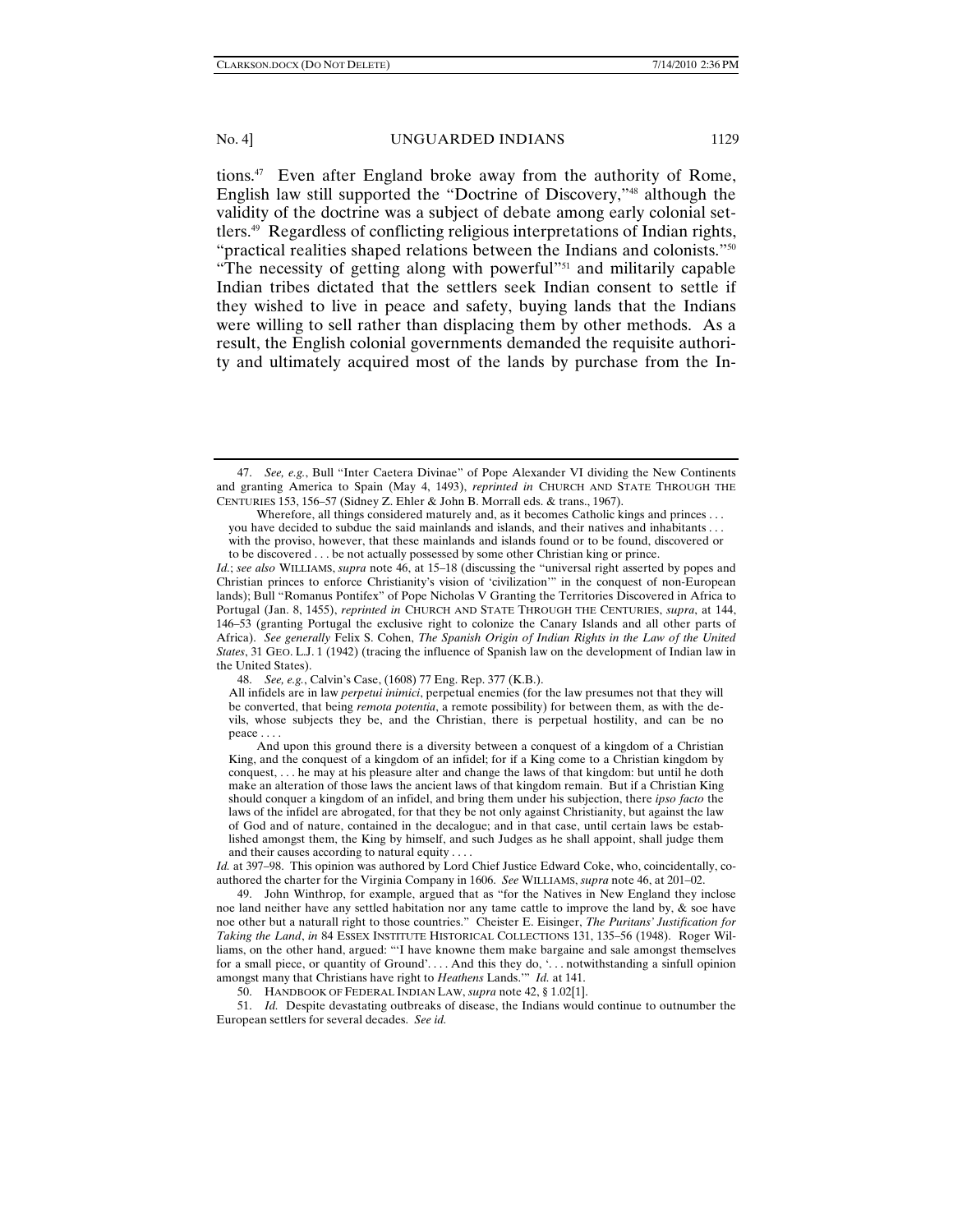dians.52 During this period, "the Indians were treated as sovereigns possessing full ownership rights to the lands of America."<sup>53</sup>

At the outbreak of the French and Indian War in 1754, treaty making assumed a new dimension, as each of the competing European powers sought to form alliances with the various tribes.<sup>54</sup> The military importance of treaty alliances would continue throughout the Revolutionary War period as well.<sup>55</sup> After the war, however, a powerful group of tribes that had sided with the British during the war confronted the founding fathers. Those tribes still maintained claims to the territory between the Appalachian Mountains and the Mississippi River. George Washington detailed his proposed policy for dealing with the Indians in a letter to James Duane, the head of the Committee of Indian Affairs of the Continental Congress:

[P]olicy and [economy] point very strongly to the expediency of being upon good terms with the Indians, and the propriety of purchasing their Lands in preference to attempting to drive them by force of arms out of their Country; which as we have already experienced is like driving the Wild Beasts of the Forest which will return as soon as the pursuit is at an end and fall perhaps on those that are left there; when the gradual extension of our Settlements will as certainly cause the Savage as the Wolf to retire; both being beasts of prey tho' they differ in shape. In a word there is nothing to be obtained by an Indian War but the Soil they live on and this can be had by purchase at less expence, and without that bloodshed, and those distresses which helpless Women and Children are made partakers of in all kinds of disputes with them.56

Although many consider Washington's letter the founding document of American Indian policy, $57$  its notion of Indians as "savages" sits alongside the pragmatic necessity of making treaties with the Indians.<sup>58</sup> As the newly formed United States began its inexorable march westward, the Indian lands usually were not taken by force but were instead ceded by treaty in return for the establishment of a trust relationship,<sup>59</sup>

 <sup>52.</sup> *Id.*

 <sup>53.</sup> FELIX S. COHEN'S HANDBOOK OF FEDERAL INDIAN LAW 55 (Rennard Strickland et al. eds., 1982) [hereinafter 1982 HANDBOOK].

 <sup>54.</sup> *See* BENJAMIN FRANKLIN, PENNSYLVANIA, AND THE FIRST NATIONS: THE TREATIES OF 1736-62, at 15 (Susan Kalter ed., 2006).

 <sup>55.</sup> FRANCIS PAUL PRUCHA, AMERICAN INDIAN TREATIES: THE HISTORY OF A POLITICAL ANOMALY 23 (1994).

 <sup>56.</sup> Letter from George Washington to James Duane (Sept. 7, 1783), *in* DOCUMENTS OF UNITED STATES INDIAN POLICY 1–2 (Francis Paul Prucha ed., 3d ed. 2000) (noting that George Washington's recommendation was adopted by the Continental Congress).

 <sup>57.</sup> *See, e.g.*, ROBERT A. WILLIAMS, JR., LIKE A LOADED WEAPON: THE REHNQUIST COURT, INDIAN RIGHTS, AND THE LEGAL HISTORY OF RACISM IN AMERICA 44 (2005) (tracing the history of Indian policy).

 <sup>58.</sup> *See* Letter from George Washington to James Duane, *supra* note 56, at 1–2.

 <sup>59.</sup> The scope of the trust relationship is multi-faceted. "Many treaties explicitly provided for protection by the United States." HANDBOOK OF FEDERAL INDIAN LAW, *supra* note 42, § 1.03[1]; *see, e.g.*, Treaty with the Kaskaskia, art. 2, Aug. 13, 1803, 7 Stat. 78, *reprinted in* 2 INDIAN AFFAIRS, LAWS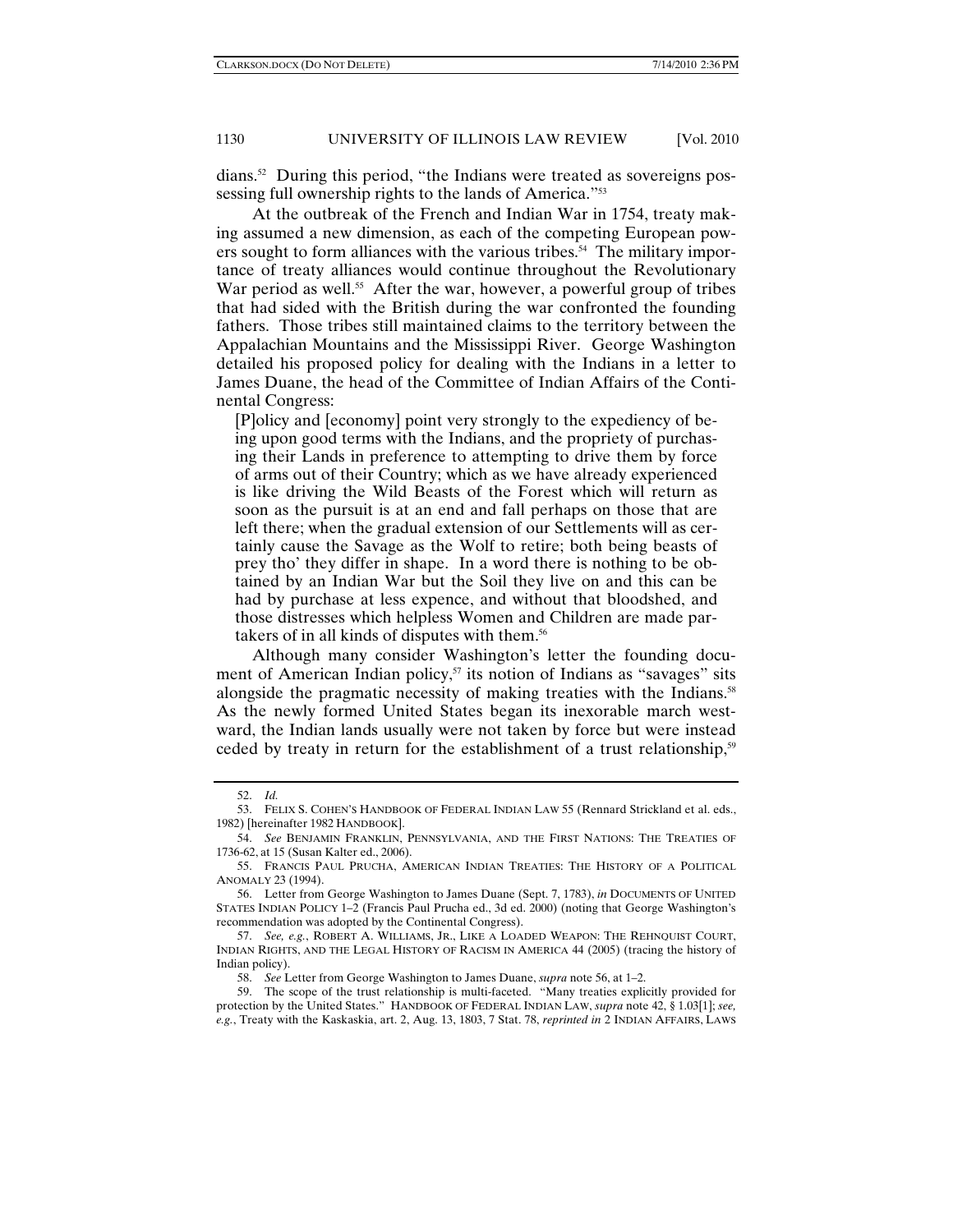among other things, often in specific consideration for the Indians' relinquishment of land.60 It is important to note that these treaties were always entered into as government-to-government relationships between the tribes as collective political entities and the United States.<sup>61</sup> "[F]rom the beginning of its political existence, [therefore, the United States] recognized a measure of autonomy in the Indian bands and tribes. Treaties rested upon a concept of Indian sovereignty . . . and in turn greatly contributed to that concept."62 Such sovereignty clearly included the right to punish all offenders who committed crimes on tribal land.<sup>63</sup>

For many colonists, treating tribes as governments was clearly more a function of pragmatism than a generally held belief that tribal governments were legitimate sovereigns. Although the Indian tribes regarded treaty obligations as sacred, condescending notions of the inferiority of tribalism prompted many to question whether their provisions were binding on the United States. During this time period, the legal discourse of opposition to tribal sovereignty argued that "tribal Indians, by virtue of their radical divergence from the norms and values of white society regarding use of and entitlement to lands, could make no claims to possession or sovereignty over territories which they had not cultivated and which whites coveted."64

 60. *See, e.g.*, Fort Laramie Treaty, *supra* note 59, *reprinted in* PRUCHA, *supra* note 59, at 110 (providing that the Sioux relinquish all claims to lands in the United States); Treaty with the Kaskaskia, *supra* note 59, *reprinted in* 2 KAPPLER, *supra* note 59, at 67 (providing that the Kaskaskia Indians "relinquish and cede to the United States all the lands in the Illinois country"); Treaty with the Creeks, *supra* note 59, *reprinted in* 2 KAPPLER, *supra* note 59, at 26 (providing that the Creek nation "extinguish forever all claims" to specified lands).

AND TREATIES 67 (Charles J. Kappler ed., 1904) [hereinafter 2 KAPPLER] (providing that the United States would protect the Kaskaskia tribe); Treaty with the Creeks, art. 2, Aug. 7, 1790, 7 Stat. 35, *reprinted in* 2 KAPPLER, *supra*, at 25 (providing that the United States would protect the Creek Nation). Other treaties provided the means for subsistence. *See, e.g.*, Treaty of Fort Laramie, art. 10, Apr. 29, 1868, 15 Stat. 635 [hereinafter Fort Laramie Treaty], *reprinted in* DOCUMENTS OF UNITED STATES INDIAN POLICY 112 (Francis Paul Prucha ed., 3d ed. 2000) [hereinafter PRUCHA] (providing for subsistence rations for the Sioux); Treaty with the Western Cherokee, art. 8, May 6, 1828, 7 Stat. 311, *reprinted in* 2 KAPPLER, *supra*, at 288 (providing for twelve months of rations); 1982 HANDBOOK, *supra*  note 53, at 81 ("[E]ach Head of a Cherokee family . . . who may desire to remove West, shall be given, on enrolling himself for emigration, a good Rifle, a Blanket, and a Kettle, and five pounds of Tobacco: (and to each member of his family one Blanket,) also, a just compensation for the property he may abandon . . . .").

 <sup>61.</sup> *See, e.g.*, Treaty of Fort Laramie, art. 1, Sept. 17, 1851, 11 Stat. 749, *reprinted in* PRUCHA, *supra* note 59, at 84 (referring to the United States and the Sioux collectively as "the aforesaid nations"); Treaty of Fort McIntosh, Jan. 21, 1785, 7 Stat. 116, *reprinted in* PRUCHA, *supra* note 59, at 5 (describing the treaty as between the United States and the Wiandot, Delaware, Chippewa, and Ottawa nations of Indians); Treaty with the Six Nations, Oct. 22, 1784, 7 Stat. 15, *reprinted* in PRUCHA, *supra* note 59, at 4–5 (describing the treaty as between the United States and the Six Nations).

 <sup>62.</sup> PRUCHA, *supra* note 59, at 2.

 <sup>63.</sup> *See* Treaty of Hopewell, *supra* note 43.

 <sup>64.</sup> Robert A. Williams, Jr., *Documents of Barbarism: The Contemporary Legacy of European Racism and Colonialism in the Narrative Traditions of Federal Indian Law*, 31 ARIZ. L. REV. 237, 243– 44 (1989). Such arguments were made by several prominent individuals, including President John Quincy Adams:

The Indian right of possession itself stands, with regard to the greatest part of the country, upon a questionable foundation . . . . [W]hat is the right of a huntsman to the forest of a thousand miles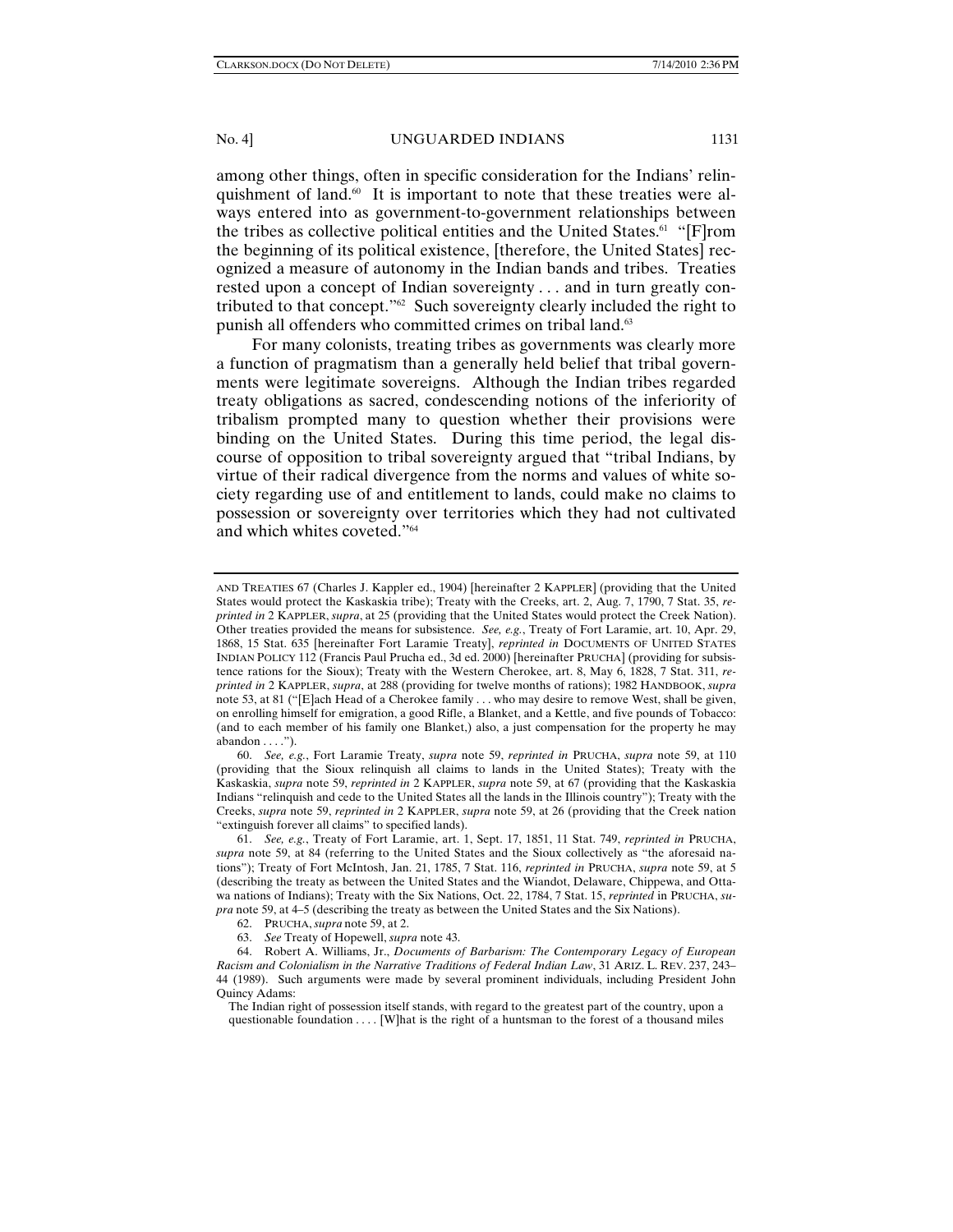#### *C. Assertion of Congressional Authority*

The federal government first began to assert its jurisdiction over criminal matters in Indian Country in which non-Indians committed crimes against Indians. $65$  This assertion was followed by the General Crimes Act in 1817, which extended jurisdiction over matters covering crimes by both Indians and non-Indians.<sup>66</sup> The major exception to this increased jurisdiction was Indian-on-Indian crime, over which the tribes retained exclusive jurisdiction.<sup>67</sup>

The Indian Country Crimes Act,<sup>68</sup> together with the Assimilative Crimes Act,<sup>69</sup> establish federal jurisdiction over crimes inside Indian Country that would otherwise fall under state jurisdiction. In some instances, "usually as part of a treaty, the federal jurisdiction over non-Indians was not exclusive, and tribes were able to exercise criminal and civil jurisdiction over Indians and non-Indians alike."70

During this time period various political factions disagreed over whether tribalism could survive contact with white civilization and whether the appropriate course of action was to force the Indians to assimilate into that society or to remove them beyond the reaches of that society.<sup>71</sup> Ultimately, notions of tribal inferiority prevailed, and Congress passed the Indian Removal Act of 1830.<sup>72</sup> Several tribes in the Southeast, however, already had treaties that secured their right to remain on their ancestral homeland. In response, Georgia Governor George Gilmer declared that

treaties were expedients by which ignorant, intractable, and savage people were induced without bloodshed to yield up what civilized peoples had a right to possess by virtue of that command of the Creator delivered to man upon his formation—be fruitful, multiply, and replenish the earth, and subdue it. . . . [The practice of purchas-

John Quincy Adams, Oration at Plymouth, Dec. 22, 1802, *reprinted in* DAVID JOSIAH BREWER ET AL., THE WORLD'S BEST ORATIONS 65, 74–75 (1901).

- 65. HANDBOOK OF FEDERAL INDIAN LAW, *supra* note 42, § 1.03[1].
- 66. *Id.* § 9.02[1][a].
- 67. *Id.*
- 68. 18 U.S.C. § 1152 (2006) (also referred to as the General Crimes Act).
- 69. *Id.* § 13.
- 70. Clarkson, *supra* note 40, at 475.

72. Indian Removal Act of 1830, 4 Stat. 411 (codified as amended at 25 U.S.C. § 174).

over which he has accidentally ranged in quest of prey? Shall the liberal bounties of Providence to the race of man be monopolized by one of ten thousand for whom they were created? Shall the exuberant bosom of the common mother, amply adequate to the nourishment of millions, be claimed exclusively by a few hundreds of her offspring? Shall the lordly savage not only disdain the virtues and enjoyments of civilization himself, but shall he control the civilization of a world? . . . No, generous philanthropists! Heaven has not been thus inconsistent in the works of its hands. Heaven has not thus placed at irreconcilable strife, its moral laws with its physical creation.

 <sup>71.</sup> *See* Letter from Thomas Jefferson, President of the United States, to William Henry Harrison, Governor of Indiana Territory (Feb. 27, 1803), *reprinted in* PRUCHA, *supra* note 59, at 22–23 ("[O]ur settlements will gradually circumscribe and approach the Indians, and they will in time either incorporate with us as citizens of the United States, or remove beyond the Mississippi.").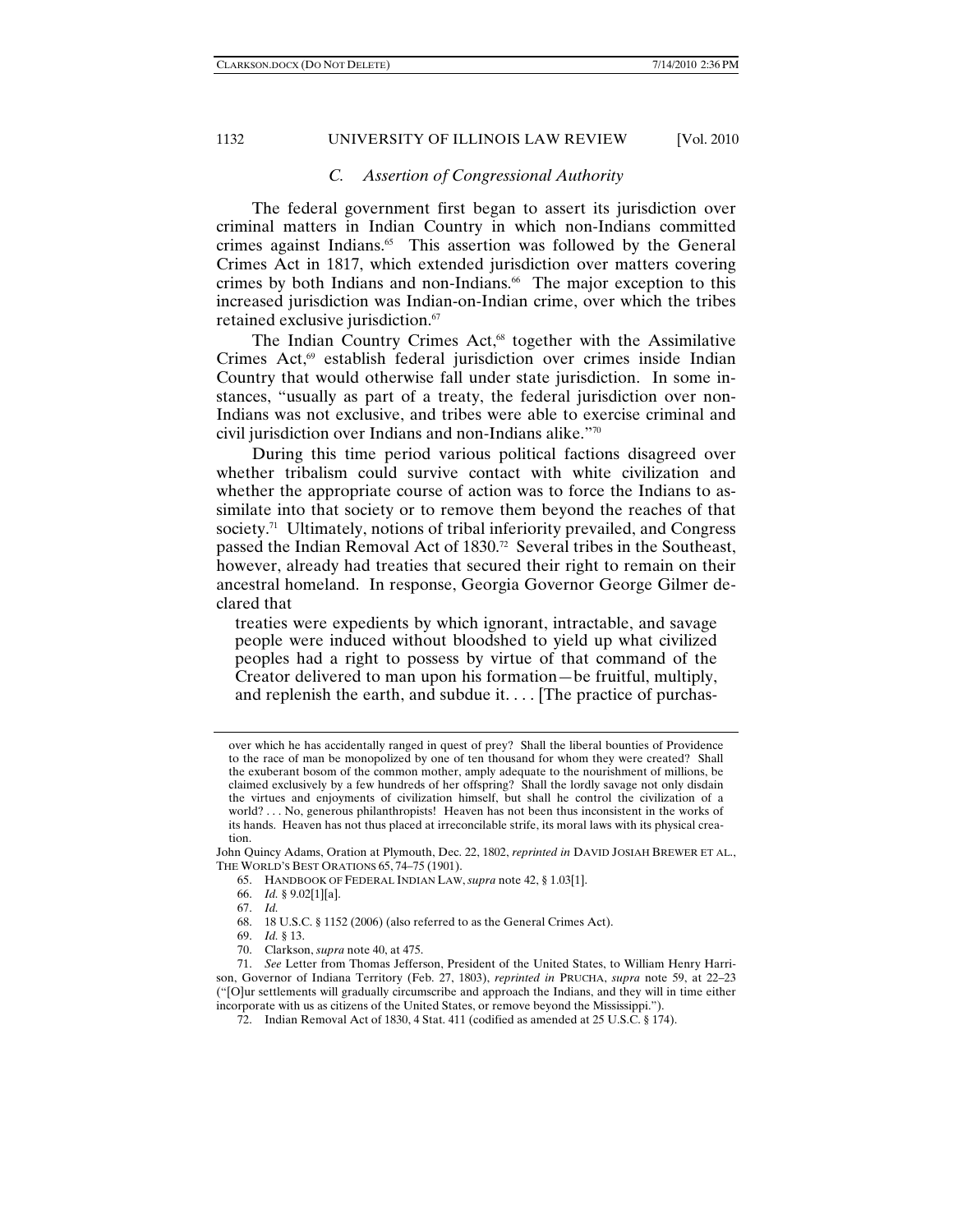ing land from the Indians was merely] the substitute which humanity and expediency have imposed, in place of the sword, in arriving at the actual enjoyment of property claimed by the right of discovery, and sanctioned by the natural superiority allowed to the claims of civilized communities over those of savage tribes.73

Over the next forty years, however, tribal sovereignty was nonetheless explicitly and repeatedly recognized through treaty making as tribes agreed either to move to the west of the Mississippi or to cede portions of their ancestral homeland in the face of advancing settlement.74

In 1832 Chief Justice John Marshall, in upholding the validity of the Cherokee treaties, described the Cherokee Nation as being a "distinct community  $\ldots$  in which the laws of Georgia can have no force.<sup>"75</sup> In so doing, Justice Marshall described the Cherokees as having a nation with autonomy over its own jurisprudence and thus the ability to enforce its own laws, including those laws necessary to protect women and children from violence and abuse perpetrated on them by non-Indians.76 In *Cherokee Nation*, Chief Justice Marshall described the relationship of Indian nations to the federal government as one of "domestic dependent nations,"77 and in *Worcester* he further emphasized that such dependency and protection "does not imply the destruction of the protected."78

Although the formal existence of the United States began at a time when the prevailing policy recognized tribal sovereignty through the treaty-making process, such an orientation was not permanent. Once the removal process was essentially complete, responsibility for Indian affairs moved from the War Department to the Interior Department, along with the authority to negotiate on a government-to-government basis with the tribes.<sup>79</sup> Such treaties still had to be ratified by Congress. In the 1870s, however, Congress ceased making treaties with the Indians<sup>80</sup> and instead developed a policy of allotting tribal lands to individual Indians, $81$ 

 <sup>73.</sup> FRANCIS PAUL PRUCHA, THE GREAT FATHER: THE UNITED STATES GOVERNMENT AND THE AMERICAN INDIANS 196 (1984).

 <sup>74.</sup> *See, e.g.*, Fort Laramie Treaty, *supra* note 59, *reprinted in* PRUCHA, *supra* note 59, at 109 (signed by the Sioux Nation at the conclusion of the Powder River War, establishing a reservation); Treaty of Dancing Rabbit Creek, U.S.-Choctaw, art. 4, Sept. 27, 1830, 7 Stat. 333, *reprinted in* 2 KAPPLER, *supra* note 59, at 310 (signed by Choctaw leaders at *bok chukfi ahithac*—"the little creek where the rabbits dance"—providing for the removal from the ancestral homelands in Mississippi and Alabama to land in southeastern Oklahoma).

 <sup>75.</sup> Worcester v. Georgia, 31 U.S. (6 Pet.) 515, 561 (1832).

 <sup>76.</sup> *Id.* at 562.

 <sup>77.</sup> Cherokee Nation v. Georgia, 30 U.S. (5 Pet.) 1, 17 (1831).

 <sup>78.</sup> *Worcester*, 31 U.S. (6 Pet.) at 552.

 <sup>79.</sup> *See* VINE DELORIA, JR. & CLIFFORD M. LYTLE, AMERICAN INDIANS, AMERICAN JUSTICE 113 (1983).

 <sup>80.</sup> Treaty making with the Indians was ended by Congress in 1871: "[H]ereafter no Indian nation or tribe within the territory of the United States shall be acknowledged or recognized as an independent nation, tribe, or power with whom the United States may contract by treaty . . . ." Future Treaties with Indian Tribes, 16 Stat. 544, 566 (1871), *reprinted in* PRUCHA, *supra* note 59, at 135.

 <sup>81.</sup> General Allotment Act of 1887, 24 Stat. 388 (1887). The statute is also known as the Dawes Act after Senator Henry L. Dawes of Massachusetts. While the Dawes Act represented the final, full-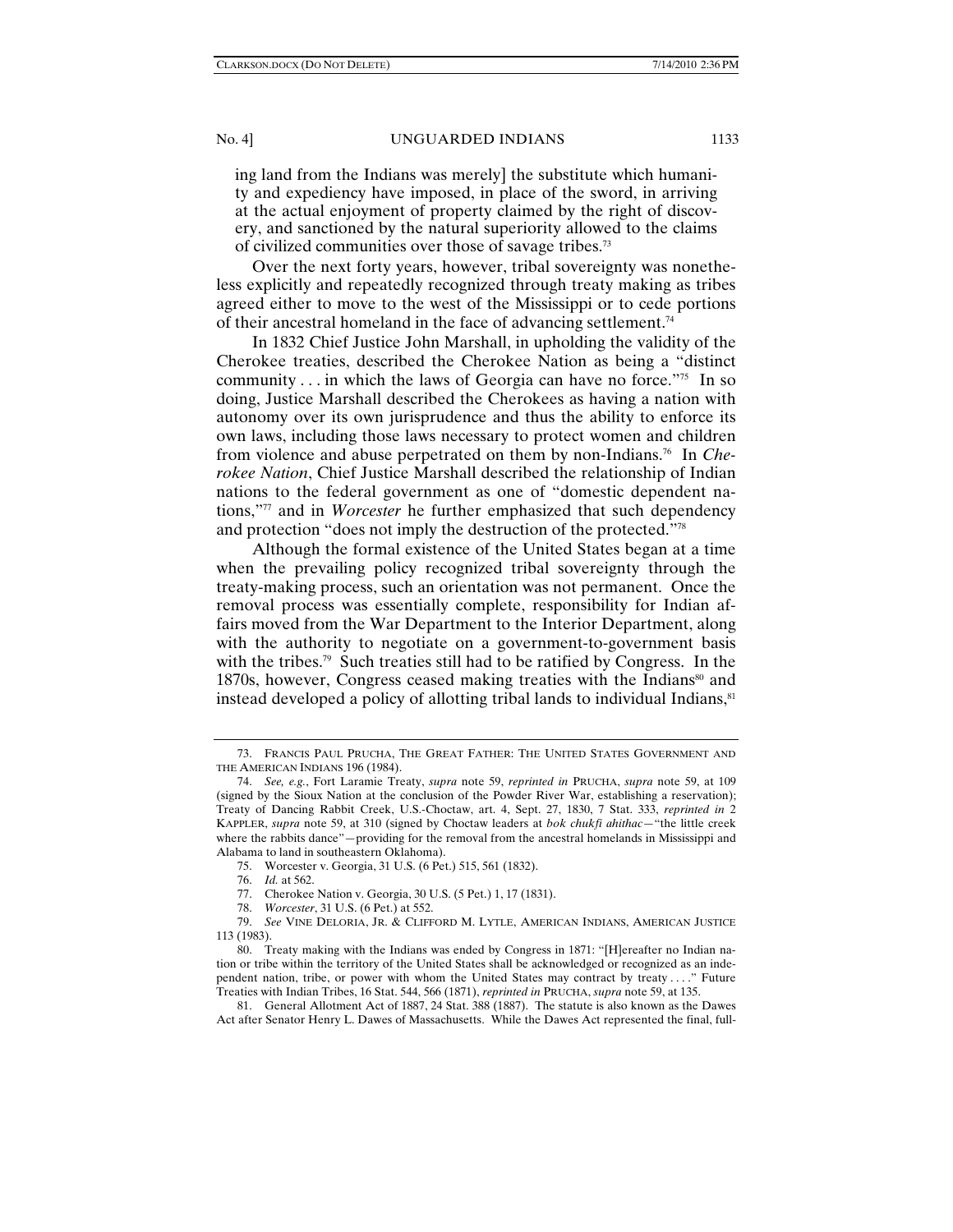a policy that was characterized as a "mighty pulverizing engine"<sup>82</sup> that would destroy tribalism and force Indians to assimilate into dominant society as individuals.83 Notions of the inferiority of tribalism again became a catalyst for policy change, but implementation of the policy required recognition of tribal sovereignty. Realization of the Allotment Act required negotiations with tribal governments, and even when dismantling the governance structure of particular tribes, such as the Five Civilized Tribes in Oklahoma, Congress still "continued [the existence of tribes and tribal governments] in full force and effect for all purposes authorized by law."84

The situation further deteriorated in 1883 when Crow Dog, a member of the Brule Sioux band of the Sioux Nation of Indians, brought an original writ of *habeas corpus* following a conviction in federal court for murder and an accompanying death sentence.<sup>85</sup> The victim was another Indian of the same band and nation, and the crime was committed in Indian Country.86 The Supreme Court held that the district court had neither jurisdiction to try the case, nor authority to convict or sentence the defendant, and that only the laws of the tribe held sway over the lands in question.87

After the Supreme Court's decision in *Ex parte Crow Dog*, Congress passed the Major Crimes Act in 1883.<sup>88</sup> In conjunction with the previous acts, the Major Crimes Act established federal jurisdiction over all major crimes, including murder, regardless of whether either the alleged perpetrator or the victim were Indian, thereby removing jurisdic-

 83. Gavin Clarkson, *Not Because They Are Brown, But Because of Ea: Why the Good Guys Lost in* Rice v. Cayetano*, and Why They Didn't Have to Lose*, 7 MICH. J. RACE & L. 317, 326 (2002).

That the tribal existence and present tribal governments of the Choctaw, Chickasaw, Cherokee, Creek, and Seminole tribes or nations are hereby continued in full force and effect for all purposes authorized by law, until otherwise provided by law, but the tribal council or legislature in any of said tribes or nations shall not be in session for a longer period than thirty days in any one year: *Provided*, That no act, ordinance, or resolution (except resolutions of adjournment) of the tribal council or legislature of any of the said tribes or nations shall be of any validity until approved by the President of the United States: *Provided further*, That no contract involving the payment or expenditure of any money or affecting any property belonging to any of said tribes or nations made by them or any of them or by any officer thereof, shall be of any validity until approved by the President of the United States.

86. *Id.*

scale realization of the allotment policy, many treaties made with western tribes from 1865 to 1868 provided for allotment in severalty of tribal lands. *See* ROBERT WINSTON MARDOCK, THE REFORMERS AND THE AMERICAN INDIAN 212 (1971).

 <sup>82.</sup> In an address to Congress in 1901, President Theodore Roosevelt expressed his sense of the assimilation policy:

<sup>[</sup>T]he time has arrived when we should definitely make up our minds to recognize the Indian as an individual and not as a member of a tribe. The General Allotment Act is a mighty pulverizing engine to break up the tribal mass. It acts directly upon the family and the individual.

<sup>10</sup> JAMES D. RICHARDSON, A COMPILATION OF THE MESSAGES AND PAPERS OF THE PRESIDENTS, 1789–1907, at 450 (1908).

 <sup>84.</sup> Five Tribes Act, ch. 1876, § 28, 34 Stat. 137, 148 (1906).

*Id.*

 <sup>85.</sup> *Ex parte* Crow Dog, 109 U.S. 556, 557 (1883).

 <sup>87.</sup> *Id.* at 572.

 <sup>88. 23</sup> Stat. 385 (1885) (codified at 18 U.S.C. §§ 1153, 3242 (2006)).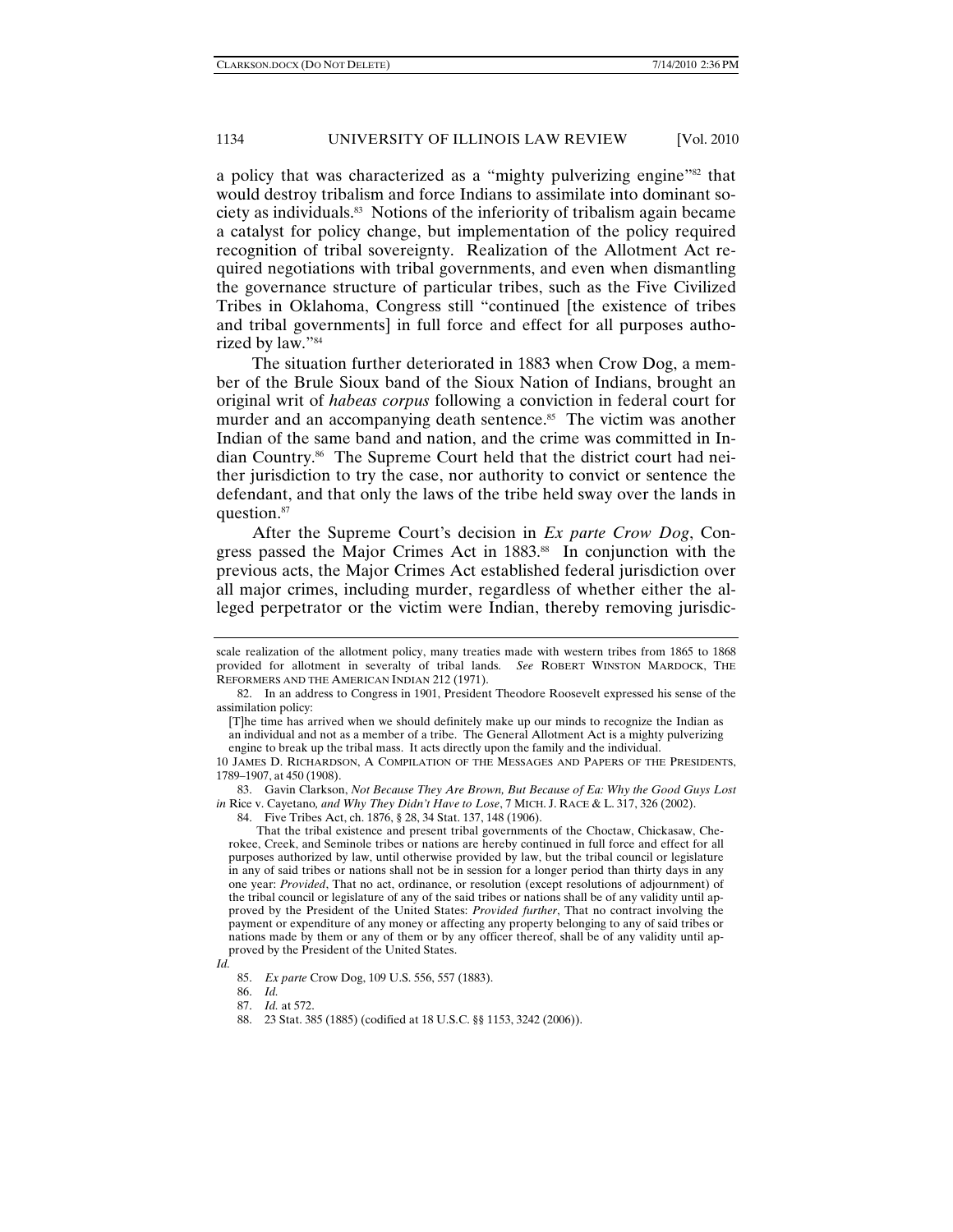tion of the tribes, even over their own lands.<sup>89</sup> This statute severely diminished the tribes' role in dispute resolution.

In the same year the Major Crimes Act was passed, the Secretary of the Interior established the Courts of Indian Offenses under the BIA.<sup>90</sup> These courts "administered a code promulgated by the Secretary that was incorporated into volume 25 of the Code of Federal Regulations (CFR)."91 From the start, there were many who recognized that "there was, at best, a shaky legal foundation for these tribunals. There was no statutory authorization for the establishment of such courts, only the generally acknowledged authority of the Department of the Interior to supervise Indian affairs."<sup>92</sup> Nevertheless, the Commissioner of Indian Affairs subjected a number of tribes to these courts.<sup>93</sup> "These courts" were allegedly created for the purpose of providing 'adequate machinery of law enforcement for those Indian tribes in which traditional agencies for the *enforcement of tribal law and custom have broken down* [and] for which no adequate substitute has been provided under Federal or State law.'"94 A clear goal of the CFR court system was "to break down traditional tribal government structures."95 Despite its lack of direct statutory authority and shaky legal foundation, its constitutionality has been upheld.96 Tribes found themselves unable to prosecute crimes that fell into the scope of the crimes enumerated in the act. Consequently, many tribes began to find ways to circumvent the statute in order to retain jurisdiction over the crimes committed by non-Indians in Indian Country. $\mathfrak{S}$ This round-about action was, of course, not an optimal solution because it restricted tribes from being able to prosecute offenders according to

 92. Frank Pommersheim, *The Contextual Legitimacy of Adjudication in Tribal Courts and the Role of the Tribal Bar as an Interpretive Community: An Essay*, 18 N.M. L. REV. 49, 51 (1988); *see also* Robert N. Clinton, *Criminal Jurisdiction over Indian Lands: A Journey Through a Jurisdictional Maze*, 18 ARIZ. L. REV. 503, 555 n.272 (1976) ("Authority for these courts could conceivably be found in 25 U.S.C. § 2 (1970), which sets out a general grant of power for the management of all Indian affairs and all matters arising out of Indian relations.").

 93. Clarkson, *supra* note 40, at 477 n.26 ("Although 25 C.F.R. § 11.100(a)(12)(ii) (1999) specifically lists the Choctaw Nation of Oklahoma under the jurisdiction of the Courts of Indian Offenses, the Choctaw CFR court is a recent phenomenon. When the CFR courts were first established, they were not applied to the Five Civilized Tribes because they had already 'had recognized tribal governments' with active judiciaries.") (quoting WILLIAM T. HAGAN, INDIAN POLICE AND JUDGES 109 (1966)); *see also* Clinton, *supra* note 92, at 553–54 (examining jurisdictional problems concerning law enforcement on Indian lands).

 96. *Id.* at 477; *see* Tillett v. Hodel, 730 F. Supp. 381, 382–83 (W.D. Okla. 1990) (noting Congress' repeated recognition of Courts of Indian Offenses and citing statutes delegating power to the President broad enough to establish these courts); *see also* United States v. Clapox, 35 F. 575, 576 (D. Or. 1888) (citing a treaty in which the Umatilla tribe agrees to observe laws and rules prescribed by the United States); SIDNEY L. HARRING, CROW DOG'S CASE 186–87 (Frederick Hoxie & Neal Salisbury eds., 1994) (discussing Courts of Indian Offenses and the *Clapox* case).

 <sup>89.</sup> Clarkson, *supra* note 40, at 477.

 <sup>90.</sup> *Id.*

 <sup>91.</sup> *Id.*

 <sup>94.</sup> Clarkson, *supra* note 40, at 477–78 (citing 25 C.F.R. § 11.1(b) (1992) (emphasis added)).

 <sup>95.</sup> *Id.* at 478 (citing Clinton, *supra* note 92, at 553).

 <sup>97.</sup> Clarkson, *supra* note 40, at 477–78.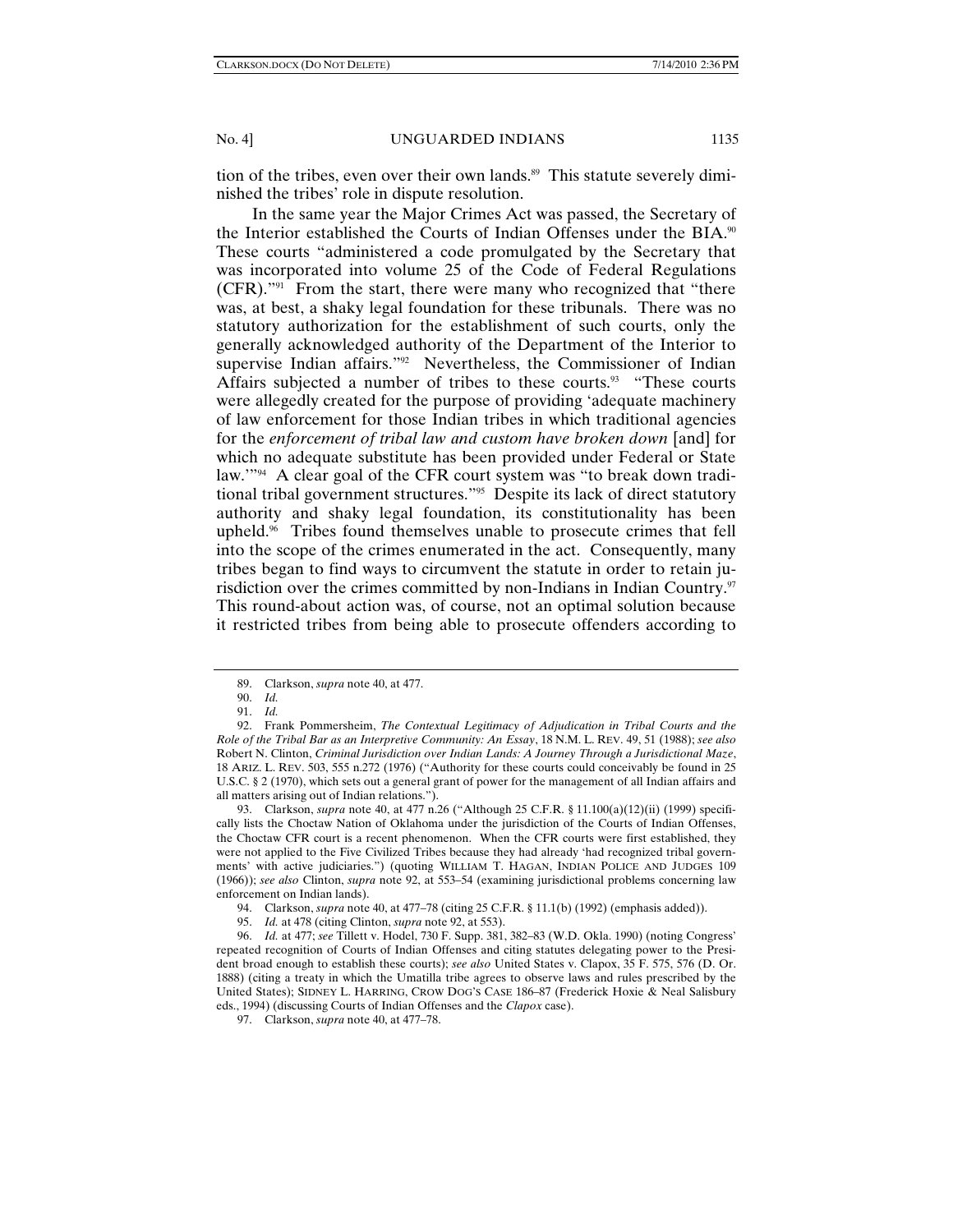the laws established for the most serious offenses. Tribes came to be dependent upon the federal government for enforcement of those crimes, a situation that has not always been sufficient.

Although the Major Crimes Act appeared to increase the involvement of the federal government in law enforcement, several subsequent federal studies have verified what tribes already knew to be true: actual federal participation in the practice of law enforcement by the 1970s was minimal.<sup>98</sup> In response to the jurisdictional void created by the federal government's inability or unwillingness to act on Indian lands, many tribes, dissatisfied with the lack of adequate federal law enforcement against non-Indians, began asserting their own jurisdiction over crimes committed by non-Indians within their borders.<sup>99</sup>

### *D. Public Law 280*

Over time, Congress and the courts further hampered the ability of tribes to exercise jurisdiction over their own lands. Although a tribe's ability to protect its members from physical, economic, and symbolic attacks by members of the dominant society is essential to the tribe's existence and prosperity,100 judicial and legislative action in the federal government indicate Washington's indifference to the unique situation of the tribes. One major action by Congress establishing this indifference was Public Law 280, passed in 1953.<sup>101</sup> Public Law 280 eliminates federal jurisdiction over Indian Country, extends state criminal and civil jurisdiction to Indian Country in five (later six) states, $102$  and allows any other state the ability to accept such local jurisdiction if it chooses.<sup>103</sup>

Prior to the passage of Public Law 280, "responsibility for law enforcement on the reservations was irrationally fractionated."104 Jurisdiction depended on the status of the offender and the victim. If a non-Indian were the victim of a crime committed by a non-Indian, or if a

 <sup>98.</sup> OFFICE OF THE INSPECTOR GEN., U.S. DEP'T OF JUSTICE, AUDIT REP. NO. 96-16, CRIMINAL JUSTICE IN INDIAN COUNTRY AUDIT REPORT (1996), *available at* http://www.usdoj.gov/ oig/reports/plus/a9616/index.htm [hereinafter CRIMINAL JUSTICE]; U.S. DEP'T OF JUSTICE, REPORT OF THE TASK FORCE ON INDIAN MATTERS (1975) [hereinafter TASK FORCE].

 <sup>99.</sup> Clarkson, *supra* note 40, at 482 (citing WILLIAM C. CANBY, JR., AMERICAN INDIAN LAW 123–24 (3d ed. 1998)).

 <sup>100.</sup> CANBY, *supra* note 99, at 133.

 <sup>101.</sup> *See* Pub. L. No. 280, 67 Stat. 588 (1953) (codified as amended at 18 U.S.C. § 1162 (2006), 25 U.S.C. §§ 1321–1322, 28 U.S.C. § 1360).

 <sup>102.</sup> *Id.* Public Law 280 extended state jurisdiction over all lands in California, Minnesota (except the Red Lake Nation), Nebraska, Oregon (except the Warm Springs Reservation), and Wisconsin. *Id.*  Alaska was also included on this list in 1958, with the exception of certain offenses committed on Annette Islands. *Id.* 

 <sup>103.</sup> HANDBOOK OF FEDERAL INDIAN LAW, *supra* note 42, § 6.04[3][a]. This delegation of jurisdiction occurred even though the interests of the tribes and the States are not always aligned. As Chief Justice Marshall noted in one decision, "the people of the States where they are found are often their deadliest enemies." United States v. Kagama, 118 U.S. 375, 384 (1886).

 <sup>104.</sup> Carole E. Goldberg, *Public Law 280: The Limits of State Jurisdiction over Reservation Indians*, 22 UCLA L. REV. 535, 541 (1975).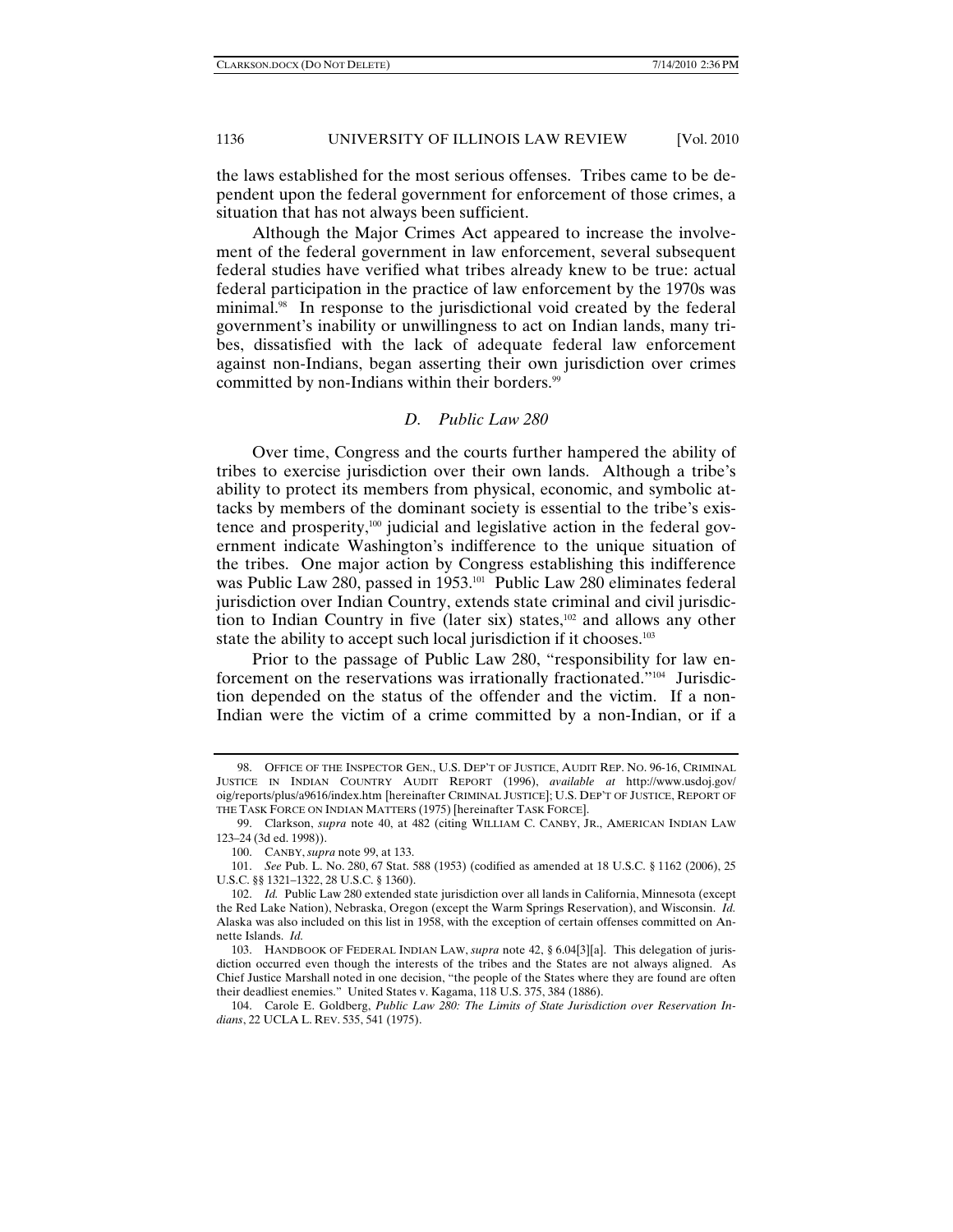crime were committed without an apparent victim (such as drunk driving or gambling), state law dictated that only state authorities could prosecute the offender.105 "But if either the offender or victim were Indian, the federal government had the exclusive jurisdiction to prosecute, applying state law in federal court under the Assimilative Crimes Act."106 Finally, if both the offender and the victim were Indians, the federal government had exclusive jurisdiction if the offense were one of the "ten major crimes."107 In all other cases, exclusive jurisdiction was granted to the tribal courts.108 The purpose of Public Law 280 was to address this confusing and fractioned jurisdiction.

Public Law 280 was met with criticism from the time of its passage. States resented the initiative because they were given more responsibilities without additional means by which to finance such measures.<sup>109</sup> Many tribes objected to state jurisdiction imposed on them without their consent.110 An analysis of the Senate Report of the bill in committee suggests that the foremost concern of Congress was lawlessness on the reservations and the accompanying threat to non-Indians living nearby.<sup>111</sup>

Congress eventually granted the states the advantage of retrocession, allowing the states the right to cede back to the federal government the jurisdiction granted by Public Law 280. One portion of the 1968 Indian Civil Rights Act<sup>112</sup> allowed any state that had previously assumed jurisdiction under Public Law 280 to offer the return of any of that jurisdiction to the federal government by sending a resolution stating such to the Secretary of the Interior, who could then accept or reject the resolution at his discretion.113 These advantages were not shared by the tribes; Indians could not share in the decision-making process when a state chose to retrocede jurisdiction, although informal channels, while less than ideal, still existed in which they could appeal to the Secretary.114

Public Law 280 created a situation in which the states gained control of jurisdiction over crimes, where the tribes did not. As a result, the federal government effectively shifted the guardian-ward relationship in matters of criminal jurisdiction to the state, forcing tribes once again to look to outside means to enforce criminal jurisdiction over non-Indians

 <sup>105.</sup> *Id.*

 <sup>106.</sup> *Id.*; *see also* 18 U.S.C. § 1152 (remains the law today in non-Public Law 280 States).

 <sup>107.</sup> As Goldberg notes, "[t]he jurisdiction granted by this section is expressly excluded [in cases] where the state has accepted PL-280 jurisdiction." Goldberg, *supra* note 104, at 541 n.27; *see also* 18 U.S.C. § 1153; 18 U.S.C. § 1162(c) ("The provisions of sections 1152 and 1153 of this chapter shall not be applicable within the areas of Indian country . . . . over which the several States have exclusive jurisdiction."); 25 U.S.C. § 1321(a) (granting the consent of the United States to States over offenses committed on tribal lands with the tribe's consent).

 <sup>108.</sup> Goldberg, *supra* note 104, at 541.

 <sup>109.</sup> *Id.* at 544.

 <sup>110.</sup> *Id.* at 538.

 <sup>111.</sup> *See* S. REP. NO. 83-699, at 5–6 (1953), *reprinted in* 1953 U.S.C.C.A.N. 2409, 2411–12.

 <sup>112. 25</sup> U.S.C. § 1323.

 <sup>113.</sup> Goldberg, *supra* note 104, at 558–59 (citing 25 U.S.C. § 1323 (1970)).

 <sup>114.</sup> *Id.*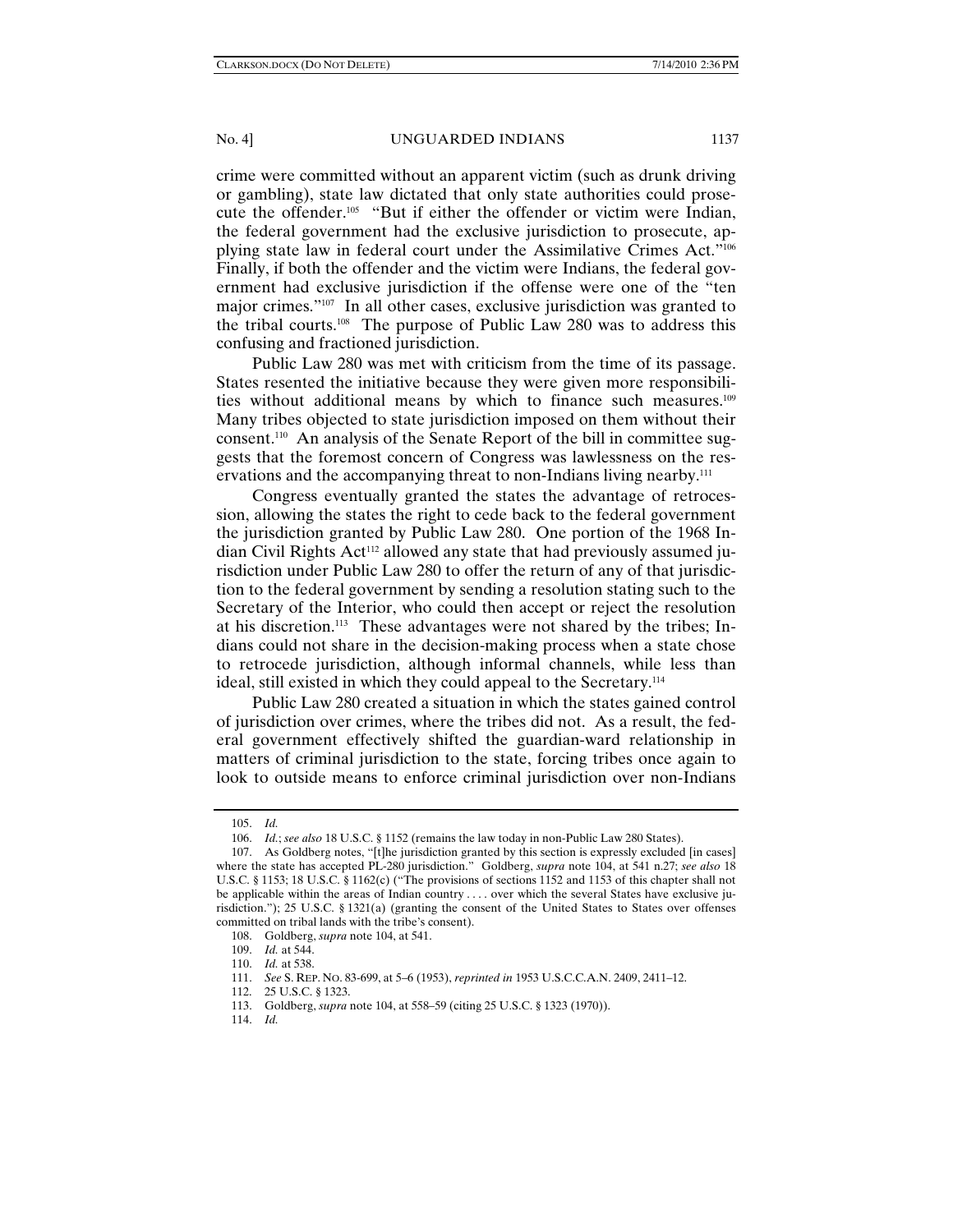on their lands. In a way, this requirement of Public Law 280 was more of a concern to the tribes because the states had neither the means nor the will by which to enforce such jurisdiction. As Professor Carole Goldberg notes, "[f]inancial hardship for the states translated into inadequate law enforcement for the reservations. The most notable failure among the mandatory states was Nebraska, where the Omaha and Winnebago reservations were left without any law enforcement at all once federal officers withdrew."115 Such circumstances created an untenable situation on many reservations because the tribes were still dependent upon outside assistance to protect their citizens.

The Indian Civil Rights Act<sup>116</sup> also imposed some of the requirements of the Bill of Rights on tribal governments.117 Historically, "tribes had not been subject to constitutional restraints in their governmental actions, because those restraints are imposed in terms either upon the federal government or, by the 14th Amendment, upon the states."118 One provision of the bill placed a severe restriction on the ability of tribes to punish criminals: "No Indian tribe in exercising powers of selfgovernment shall . . . require excessive bail, impose excessive fines, inflict cruel and unusual punishments, and in no event impose for conviction of any one offense any penalty or punishment greater than imprisonment for a term of one year and a fine of \$5,000, or both  $\dots$ ."<sup>119</sup>

This limitation effectively curtailed the efforts of tribal prosecutors to punish criminals for more serious crimes with longer sentences without federal involvement. Some tribes would creatively charge an offender for several offenses,120 imposing a maximum sentence on each, in an effort to levy an adequate punishment for more serious crimes.<sup>121</sup> These efforts were, much like earlier ones, a less than optimal solution to the problem of crimes committed on tribal lands.

These problems in jurisdiction were exacerbated by the paradox that still exists within federal law. The same federal government that removed the power over what is inherently a local issue of law enforcement then gave that power over to the domain of federal officials with little incentive to be responsive to the urgency or emotional impact of a

 <sup>115.</sup> *Id.* at 552.

 <sup>116.</sup> Pub. L. No. 90-284, 82 Stat. 77 (1968) (codified as amended at 25 U.S.C. §§ 1301–1303 (2006)).

 <sup>117.</sup> HANDBOOK OF FEDERAL INDIAN LAW, *supra* note 42, § 1.07.

 <sup>118.</sup> CANBY, JR., *supra* note 99, at 29.

 <sup>119. 25</sup> U.S.C. § 1302(7).

 <sup>120.</sup> An example of this might include separate charges of breaking and entering as well as assault and battery.

 <sup>121.</sup> A number of federal district courts have recently reviewed this strategy, with differing results. *Compare* Bustamante v. Valenzuela, No. CV-09-8192-PCT-ROS, 2010 WL 1338125 (D. Ariz. Apr. 1, 2010), *with* Alvarez v. Tracey, No. CV-08-2226-PHX-DGC (DKD), 2010 WL 965293 (D. Ariz. Mar. 16, 2010). *See also* Miranda v. Nielsen, No. CV-09-8065-PCT-PGR (ECV), 2010 WL 148218, at \*5 (D. Ariz. Jan. 12, 2010); Magistrate Judge's Proposed Findings and Recommended Disposition, Romero v. Goodrich, No. 1:09-cv-232 RB/DJS (D. N.M. Mar. 9, 2010).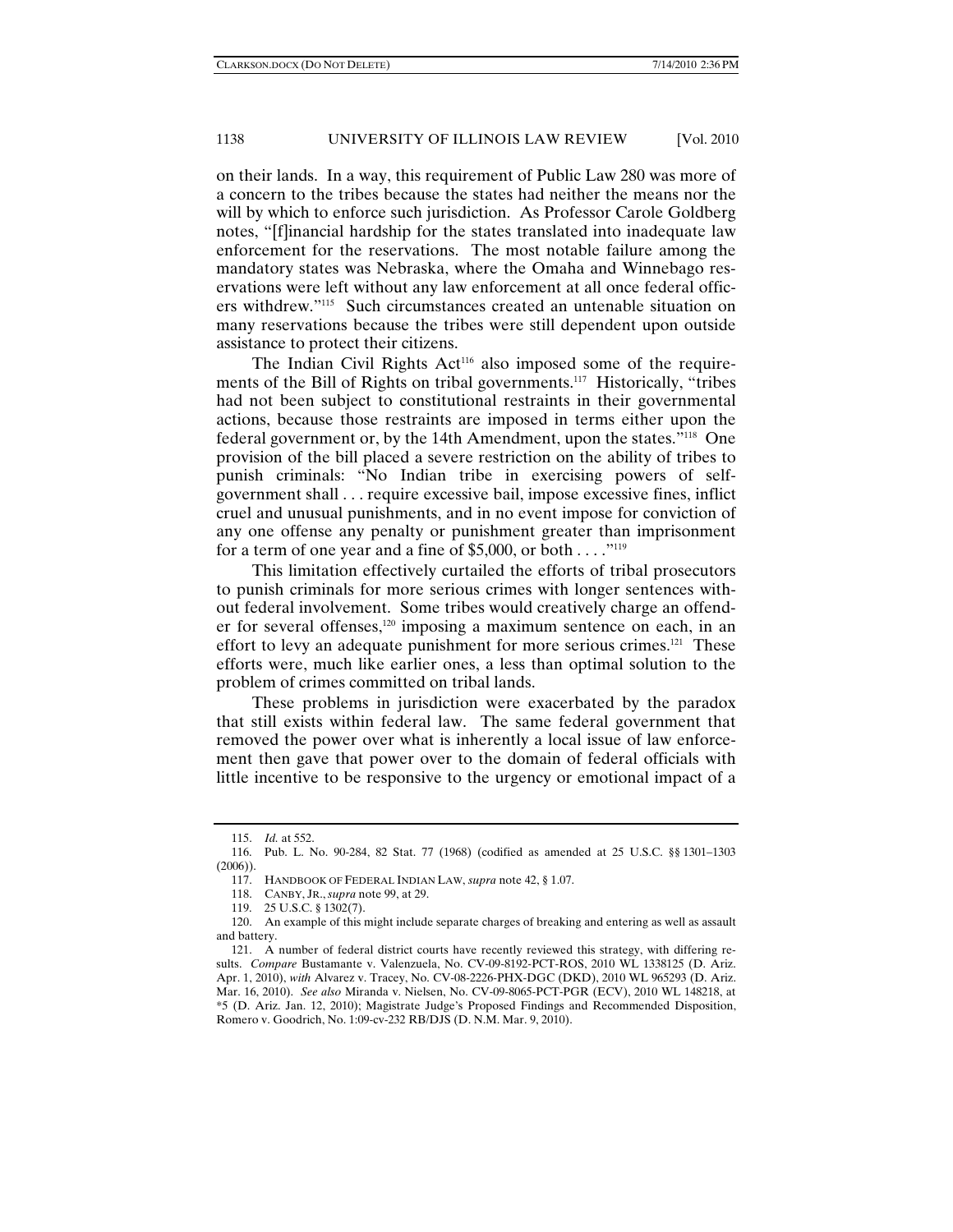crime and who often have little accountability to the tribal community itself.122

Nevertheless, as late as 1978, tribes still had some authority over non-Indian crimes on their lands, but that was soon to change.

#### *E. The* Oliphant *in the Room that Congress Refuses to Acknowledge*

In 1978 the Supreme Court heard the case of Mark David Oliphant, a non-Indian resident of the Port Madison Reservation in Washington.<sup>123</sup> After being arrested for assaulting a tribal officer, he petitioned for a writ of *habeas corpus*, arguing that the Suquamish Indian Provisional Court had no jurisdiction over non-Indians.<sup>124</sup> The Court agreed, and held that the non-Indians were entitled to *habeas* relief.<sup>125</sup>

In the ruling, Justice Rehnquist relied on the 1830 Treaty with the Choctaw Nation in which the Choctaws "'express[ed] *a wish* that Congress *may grant* to the Choctaws the right of punishing by their own laws any white man who shall come into their nation, and infringe any of their national regulations.'"126 Rehnquist concluded that "[s]uch a request for affirmative congressional authority is inconsistent with respondents' belief that criminal jurisdiction over non-Indians is inherent in tribal sovereignty."127

Justice Rehnquist, however, failed to note the subsequent 1866 Treaty with the Choctaw and Chickasaw,<sup>128</sup> which stated that

[e]very white person who, having married a Choctaw or Chickasaw, resides in the said Choctaw or Chickasaw nation, or who has been adopted by the legislative authorities, is to be deemed a member of said nation, and shall be subject to the laws of the Choctaw and Chickasaw nations according to his domicile, and to prosecution and trial before their tribunals, and to punishment according to their laws in all respects as though he was a native Choctaw or Chickasaw.129

The treaty also contains an article clearly stating that "[i]t is further agreed that all treaties and parts of treaties inconsistent herewith be, and the same are hereby, declared null and void."130 If Justice Rehnquist were relying on language in an earlier treaty suggesting a wish that Congress "may grant" the right of punishing white men on their lands, no

 <sup>122.</sup> Kevin K. Washburn, *American Indians, Crime, and the Law*, 104 MICH. L. REV. 709, 740 (2006).

<sup>123</sup>*.* Oliphant v. Suquamish Indian Tribe, 435 U.S. 191, 194 (1978).

<sup>124</sup>*. Id.*

<sup>125</sup>*. Id.* at 212.

<sup>126</sup>*. Id.* at 197 (quoting Treaty of Dancing Rabbit Creek, U.S.-Choctaw, art. 4, Sept. 27, 1830, 7 Stat. 333 (1830) (emphasis added by the Court)).

 <sup>127.</sup> *Id.* at 197–98.

 <sup>128.</sup> Treaty with the Choctaw and Chickasaw, Apr. 28, 1866, 14 Stat. 769.

<sup>129</sup>*. Id.* art. 38.

<sup>130</sup>*. Id.* art. 51.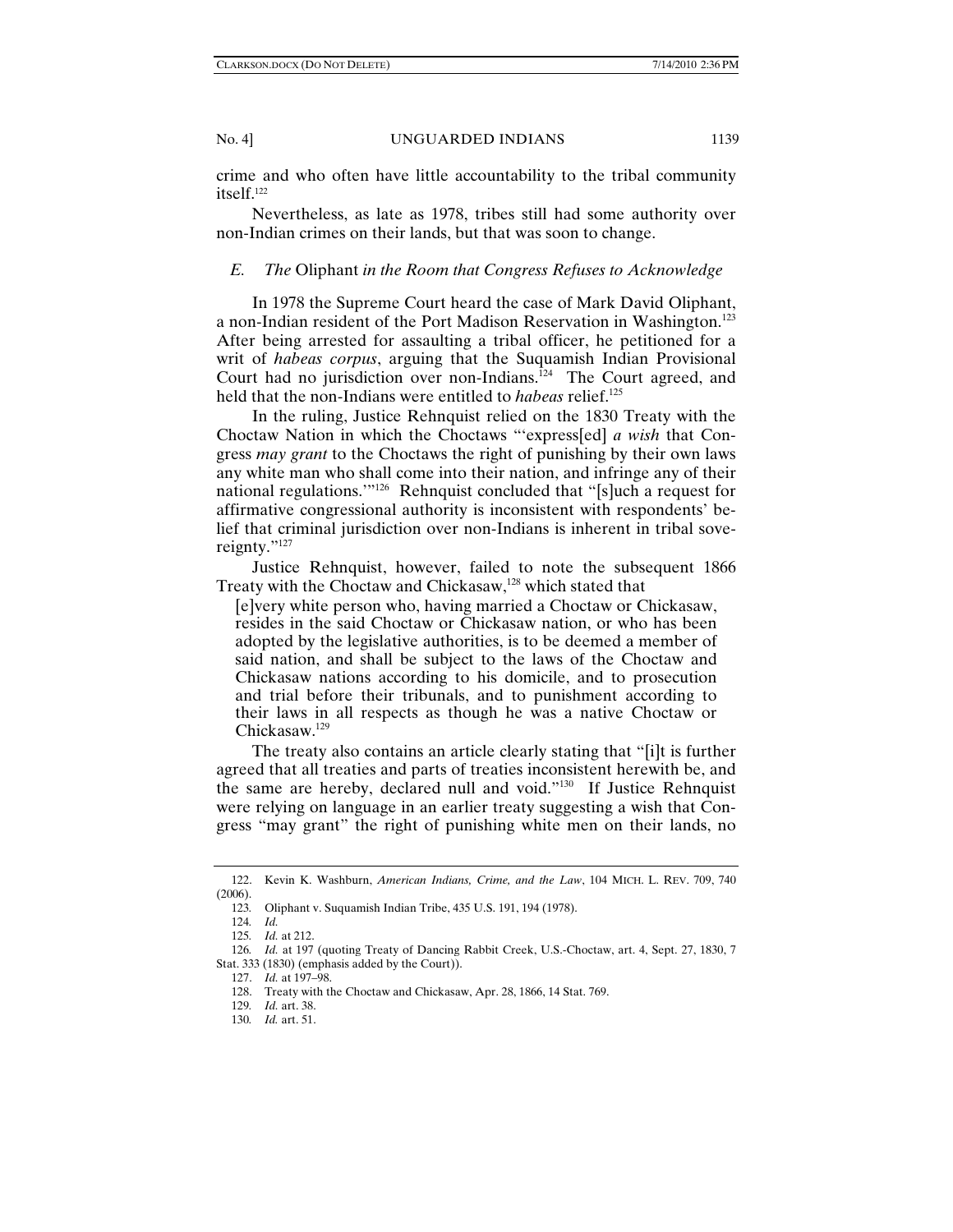such language appeared in the later treaty that contained language superseding the earlier treaty. As a result, Justice Rehnquist was incorrect in relying on the 1830 treaty as support for denying the Suquamish Tribe jurisdiction over the assailant.

Nevertheless, in holding that the tribe had no jurisdiction, the Court invited Congress to address this concern toward the end of the ruling: "[W]e are not unaware of the prevalence of non-Indian crime on today's reservations which the tribes forcefully argue requires the ability to try non-Indians. But these are considerations for Congress to weigh in deciding whether Indian tribes should finally be authorized to try non-Indians."<sup>131</sup> It has been over thirty years and Congress has yet to act, while the legacy of *Oliphant* has been the creation of a clear jurisdictional void in Indian Country and an inability by which the tribes can protect themselves.

A fair reading and understanding of *Oliphant* is that the outcome of the case was not based on Indian consent; the tribe was clearly not choosing to divest itself of its sovereignty in submission to the United States.132 Rather, the United States involuntarily absorbed the tribes, fabricating plenary authority over them by asserting colonial prerogatives, and demonstrating that the colonization process is still ongoing with respect to the tribes. $133$  If this process continues, the uniqueness of Indian law may well evaporate, as tribes may be forced to relinquish every measure of their sovereignty.134

# II. THE LEGACY OF *OLIPHANT*: THE GUARDIAN IS NOT GUARDING

*In July 2006 an Alaska Native woman in Fairbanks reported to the police that she had been raped by a non-Native man. She gave a description of the alleged perpetrator and city police officers told her that they were going to look for him. She waited for the police to return and when they failed to do so, she went to the emergency room for treatment. A support worker told Amnesty International that the woman had bruises all over her body and was so traumatized that she was talking very quickly. She said that, although the woman was not drunk, the Sexual Assault Response Team nevertheless "treated her like a drunk Native woman first and a rape victim second." The support worker described how the woman was given some painkillers and some money to go to a non-Native shelter, which turned her away because they also assumed that she was drunk: "This is why* 

 <sup>131.</sup> *Oliphant*, 435 U.S. at 212 (footnote omitted).

 <sup>132.</sup> Philip P. Frickey, *A Common Law for Our Age of Colonialism: The Judicial Divestiture of Indian Tribal Authority over Nonmembers*, 109 YALE L.J. 1, 37 (1999).

<sup>133</sup>*. Id.*

<sup>134</sup>*. Id.* at 80.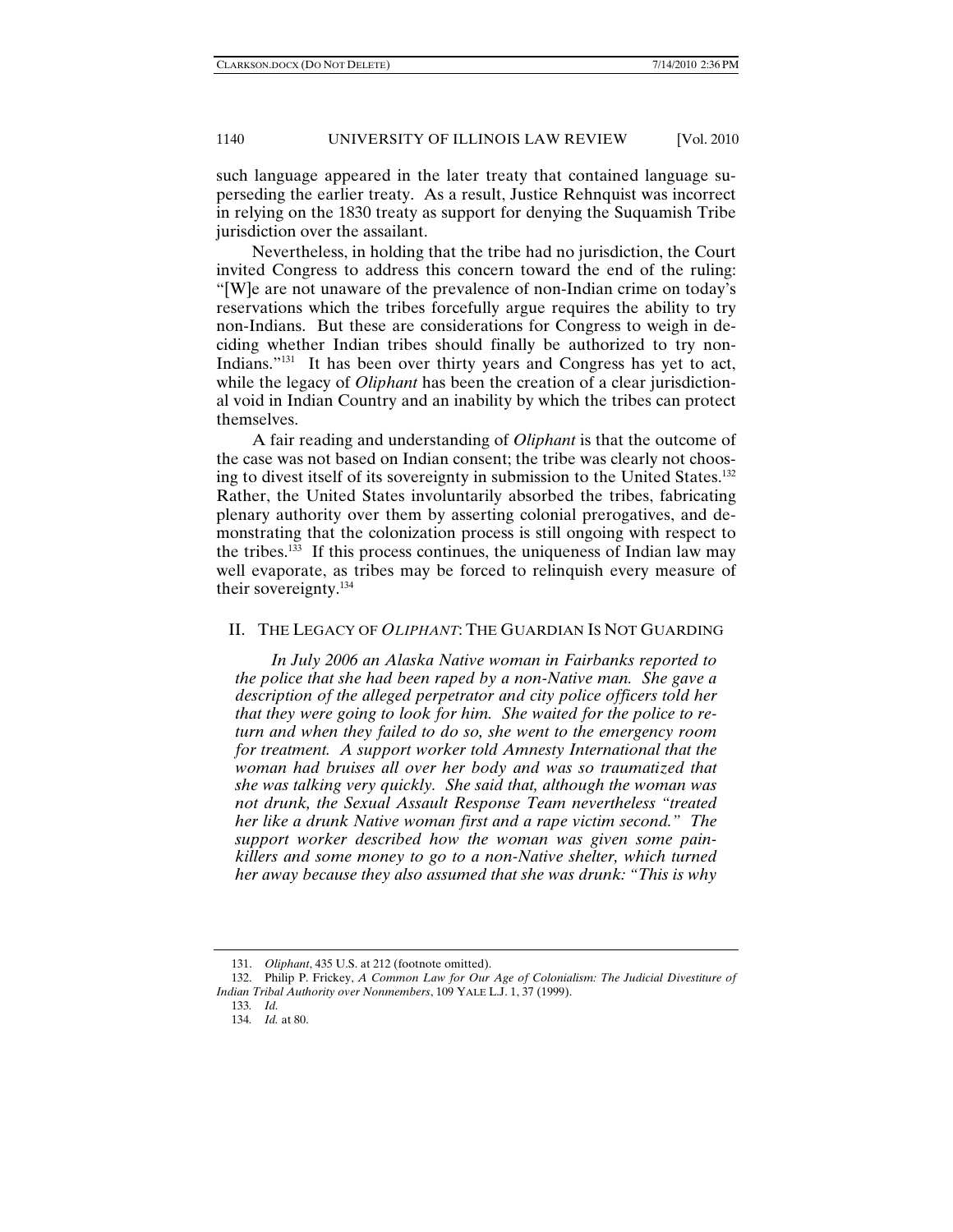#### *Native women don't report. It's creating a breeding ground for sexual predators."*<sup>135</sup>

Of the 127 reservations that exercised criminal jurisdiction in the United States at the time of the *Oliphant* decision, 33 extended jurisdiction to non-Indians.136 The result of *Oliphant* "was particularly devastating for tribes such as the Makah, Tulalips, and Yakima, 'where the non-Indian population exceeds two-thirds of the total reservation population.'"137 Because the number of non-Indians on reservation lands was increasing, the distressing statistics on domestic violence in Indian Country are not surprising. It is disturbing, however, that tribal court systems lack any power to prosecute non-Indians, who, statistics have shown, will perpetrate the majority of crimes on nine of the most populous reservations<sup>138</sup> where Indians are vastly outnumbered by non-Indians.

As discussed earlier, the Supreme Court limited the status of tribes as "domestic dependent nations" in *Cherokee Nation v. Georgia*. 139 In so doing, Chief Justice Marshall in effect subordinated the power of tribes under the federal government. As a result, tribes are unable to assert what should be complete jurisdiction over criminal matters on their own lands, leaving them helpless to protect their members.

The fiduciary duty owed to tribes by the federal government, which Marshall characterized as similar to the duty owed by guardians to their wards,<sup>140</sup> has been lacking.<sup>141</sup> Even though the Court has established such a fiduciary duty, coupled with emphasis through congressional legislation and judicial decisions, the federal government refuses to perform the essential duty of protection.

## *A. Alarming Trends, Disturbing Numbers: Statistical Data*

*Before asking "what happened," police ask: "Was it in our jurisdiction? Was the perpetrator Native American?"*<sup>142</sup>

 <sup>135.</sup> AMNESTY INT'L, *supra* note 3, at 1 (quoting Interview with Alaska Native Support Worker (identity withheld) (July 2006)).

 <sup>136.</sup> Amy Radon, Note, *Tribal Jurisdiction and Domestic Violence: The Need for Non-Indian Accountability on the Reservation*, 37 U. MICH. J.L. REFORM 1275, 1292 (2004).

 <sup>137.</sup> *Id.* at 1292–93 (quoting RUDOLPH C. RYSER, WHEN TRIBES AND STATES COLLIDE PART II: A SPECIAL REPORT PREPARED FOR THE INTER-TRIBAL STUDY GROUP ON TRIBAL/STATE RELATIONS (1999), *available at* http://www.halcyon.com/pub/FWDP/Americas/collide2.txt (on file with the University of Michigan Journal of Law Reform)).

 <sup>138.</sup> *Id.* at 1293. 139. 30 U.S. (5 Pet.) 1, 17 (1831).

 <sup>140.</sup> *Id.*

 <sup>141.</sup> *See* Fraser, *supra* note 27, at 678 ("The Federal Government has a fiduciary duty to protect Tribes, but at the same time it preserves unilateral authority to divest Tribal Governments of their sovereign and property rights.").

 <sup>142.</sup> AMNESTY INT'L, *supra* note 3, at 8, (quoting Support Worker for Native American Survivors of Sexual Violence (May 2005)).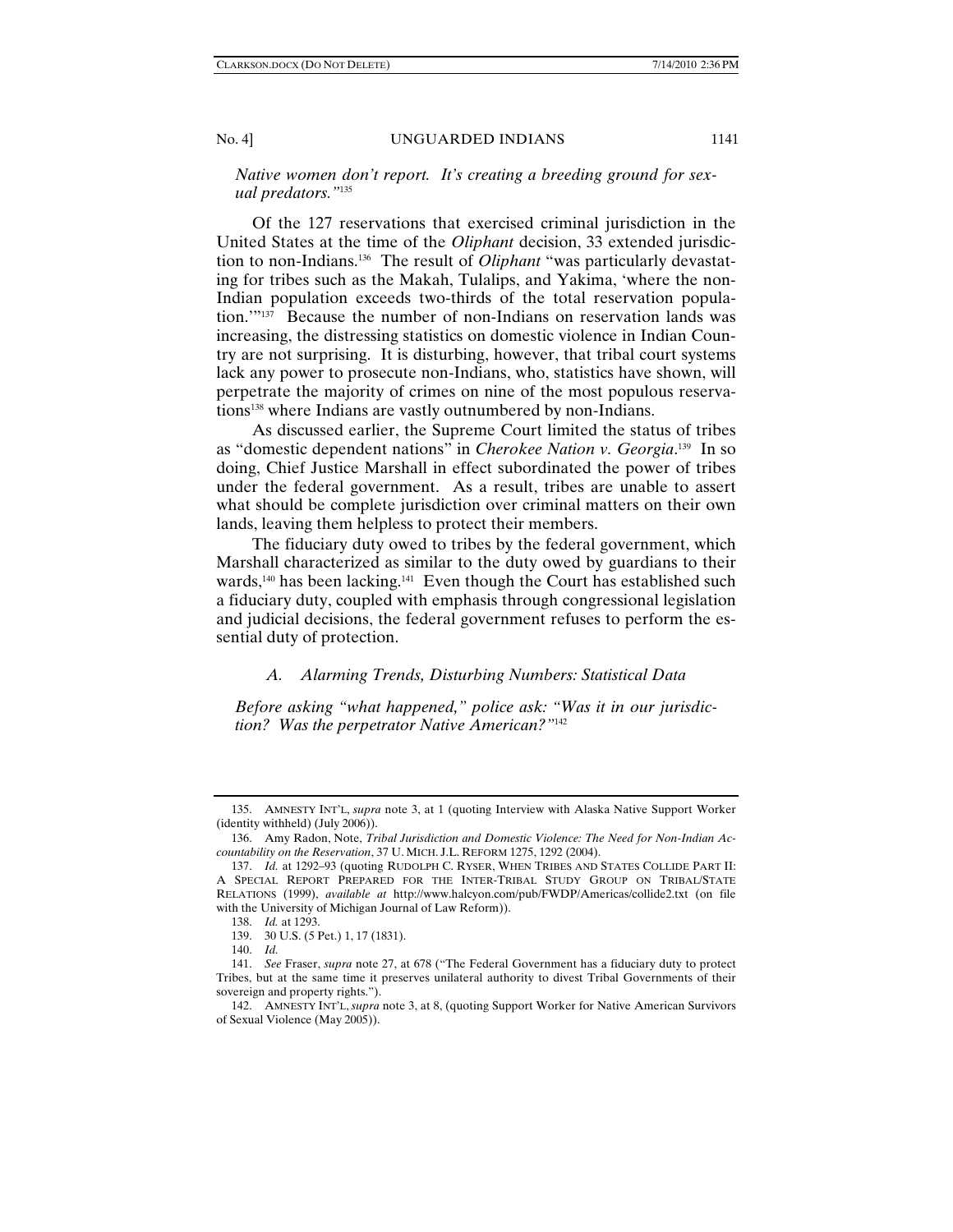Research compiled by the BJS has consistently found that violent crime involving American Indian victims was "primarily interracial."143 57% of crimes against American Indians were committed by a white offender, while 9% were committed by an African American offender.<sup>144</sup> Only 34% of American Indians categorized their victimizer as "other," which includes (but is not limited to) American Indian offenders.<sup>145</sup> In cases of rape and sexual assault, however, the percentage of crimes committed against American Indian women by members of the dominant society is even higher. From 1992 to 2002, almost nine out of every ten sexual assault or rape incidents against American Indian victims were perpetrated by non-Indian assailants.146

In general, American Indians are victims of violent crimes at a significantly higher rate than other racial or ethnic groups in the United States.<sup>147</sup> A BJS study released in 2004 showed that across all races, 41 out of every 1000 persons aged twelve or older are victims of violent crimes.148 When examining rates of violent crime among American Indian victims, that number climbs to 101 out of every 1000 persons per year,149 a rate twice as high as blacks (50 per 1000 persons), two and a half that of whites (41 per 1000 persons), and four and a half that of Asians  $(22 \text{ per } 1000 \text{ persons})$ .<sup>150</sup>



FIGURE 1 INCIDENCE OF VIOLENT CRIME BY RACE, 2002

 <sup>143.</sup> LAWRENCE A. GREENFELD & STEVEN K. SMITH, U.S. DEP'T OF JUSTICE, AMERICAN INDIANS AND CRIME, at vi (1999); PERRY, *supra* note 2, at 9; CALLIE RENNISON, U.S. DEP'T OF JUSTICE, VIOLENT VICTIMIZATION, AND RACE, 1993–98, at 10 (2001).

 <sup>144.</sup> PERRY, *supra* note 2, at 9.

 <sup>145.</sup> *Id.*

 <sup>146.</sup> *Id.* 

 <sup>147.</sup> *Id.* at 4.

 <sup>148.</sup> *Id.*

 <sup>149.</sup> *Id.*

 <sup>150.</sup> *Id.* at 5.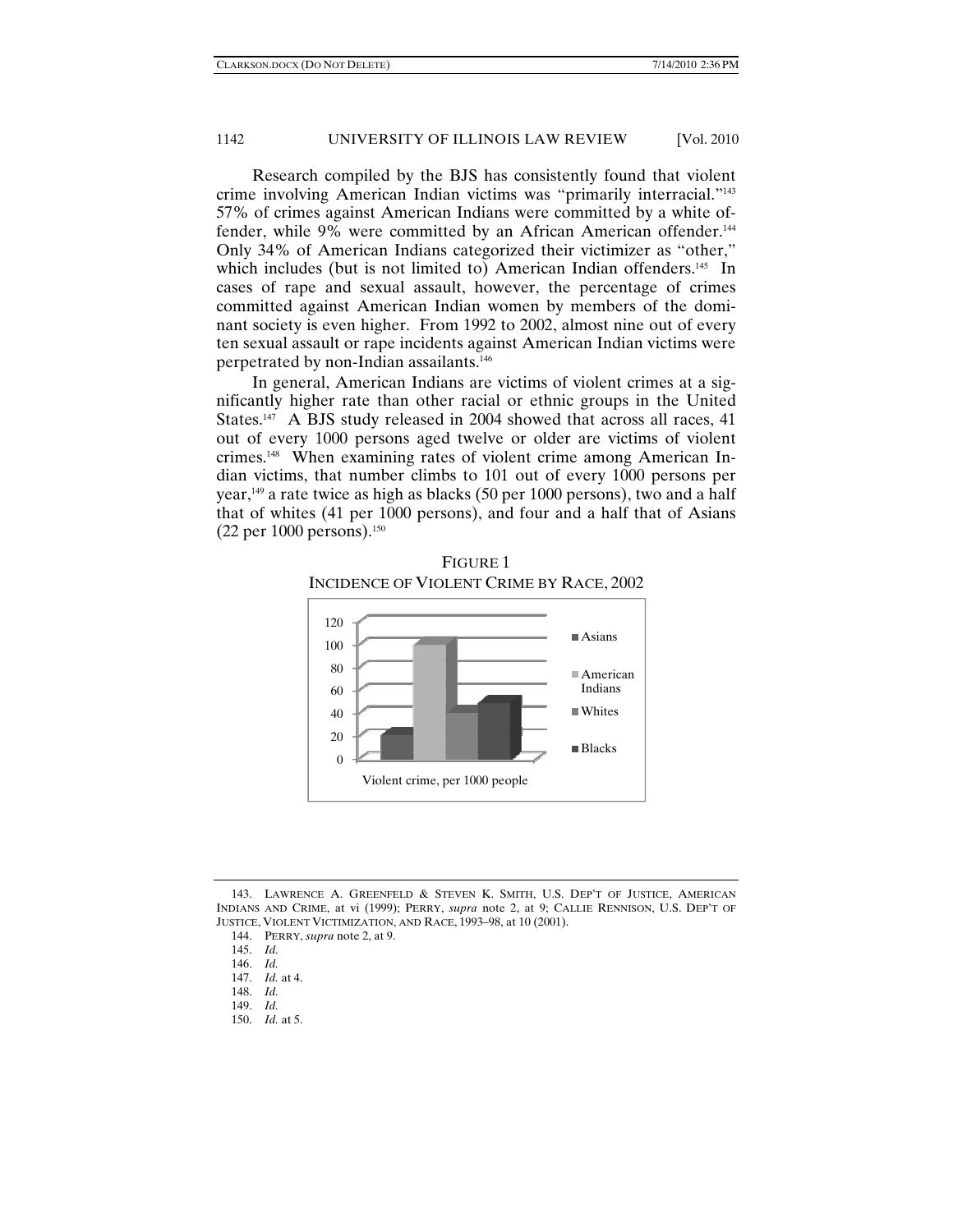In addition, one study concluded that 34.1% of American Indian and Alaskan Native women—more than one in three—will be raped during their lifetime, as compared with the United States as a whole where the rate is less than one in five.<sup>151</sup>

Similarly, Indian women are victims of all types of domestic abuse at significantly higher rates than the rest of society. Conversely, the perpetrators of these crimes are primarily non-Indians. As Figure 2 illustrates, 86 out of every 1000 American Indian females are victims of violence, a rate two and a half times the national average.152 Even more distressing is the fact that the offenders in these cases are overwhelmingly non-Indian men. Nearly nine in ten cases of rape or sexual assault involve white or black assailants.153 In general, as the seriousness of the offense increases, the higher the likelihood of an American Indian victim describing the offender's race as black or white.<sup>154</sup>

FIGURE 2



The BJS report detailed even more disturbing statistics. According to that study, in 2000 there were 6036 new suspects investigated by U.S. Attorneys for violent crimes. Of these, 1525 (25.3%) were in Indian Country.155 By contrast, only 677 (18.4%) of the 3688 charges filed in U.S. District Court were in Indian Country.<sup>156</sup> This discrepancy represents a serious contrast in the rate of declination to prosecute in Indian Country as compared with the rest of the nation.

With regard to significant discrepancy in declination, *Oliphant*'s legitimacy and impact are called into question. As a direct result of *Oliphant*, the ability of tribes to prosecute offenders who victimize Indian

<sup>151.</sup> AMNESTY INT'L, *supra* note 3, at 2.

 <sup>152.</sup> PERRY, *supra* note 2, at 7.

 <sup>153.</sup> *Id.* at 9.

 <sup>154.</sup> *Id.* at 10.

 <sup>155.</sup> *Id.* at 18.

 <sup>156.</sup> *Id.* at 20.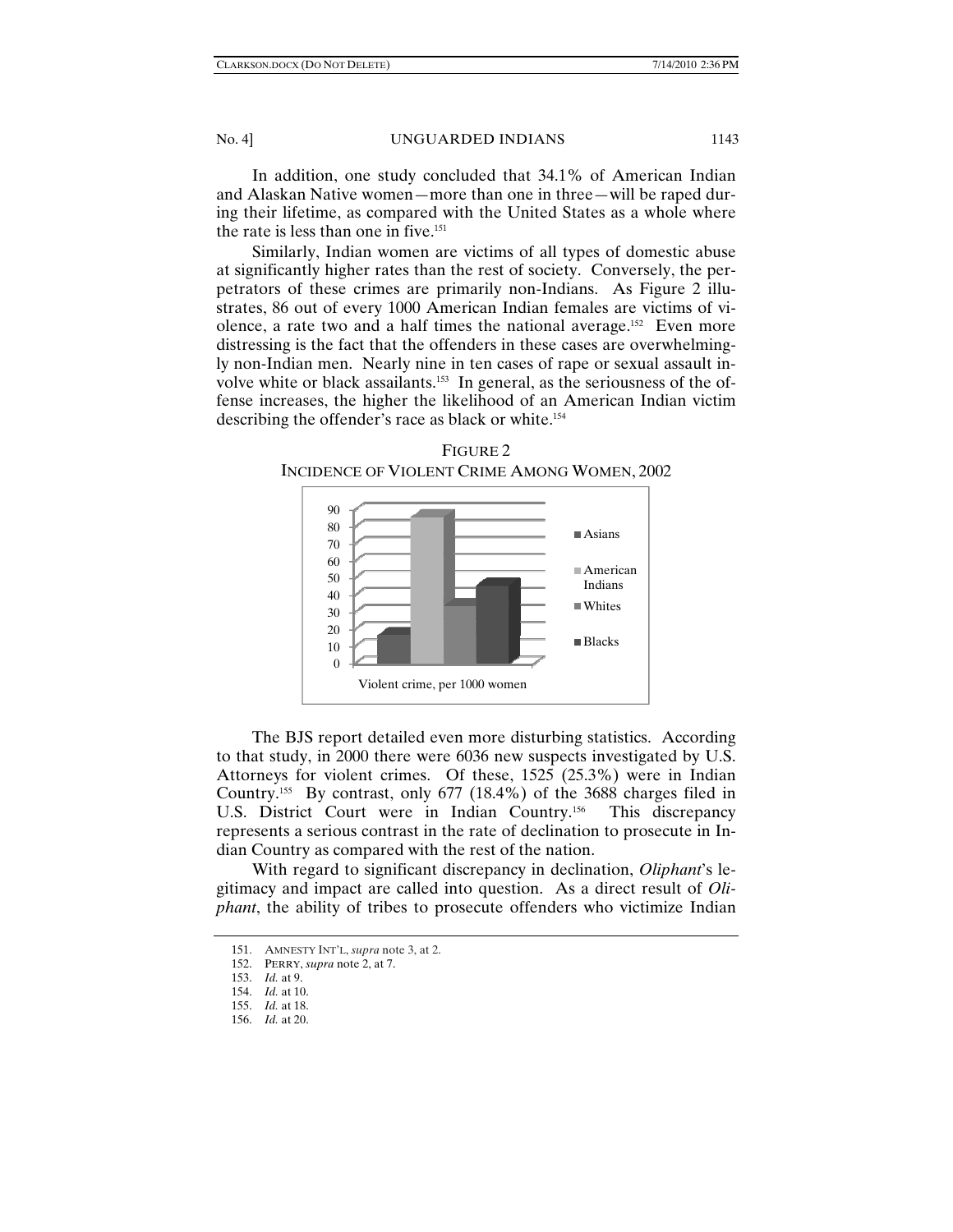women is no more than one in ten.<sup>157</sup> When tribal police are called to a home to investigate reports of domestic violence, they are able to intervene to a degree in the immediate moment. If the offender is non-Indian, however, no arrest can occur, nor can the tribal prosecutor bring charges. As a result of this jurisdictional void, the only recourse available to tribal members in such cases is to refer the matter to the U.S. Attorney, who has the authority to decline prosecution, and frequently does so for a variety of reasons. In 2004, the national average for declination of federal prosecution for all sexual assault cases was over 52%.158 More troubling is that even in cases of willing federal prosecutors in domestic violence cases, the statutory hurdle is enormous. Even breaking the victim's nose is insufficient grounds to secure a felony assault conviction under the federal definition, which requires serious bodily injury because specific domestic charges do not exist.<sup>159</sup> For these reasons, it is even more vital that victims have legal recourse through appropriate enforcement and jurisdiction.

#### *B. Recent Law Enforcement on Reservations*

With regard to justice for domestic violence victims, multiple issues cloud the jurisdictional picture. Although they are subordinate to the federal government, tribal governments are independent sovereigns separate from the states. Recent congressional policies have emphasized self-determination within Indian Country;<sup>160</sup> the Supreme Court rulings discussed earlier,<sup>161</sup> however, have constrained the practical scope of selfdetermination. In certain areas of law (such as jurisdiction over major crimes), tribes remain wholly dependent on the federal government. It is these regions of dependency that may lead to devastating consequences for tribal members and the tribes themselves.

One potentially devastating consequence centers on the inability of the tribes to prosecute non-Indian offenders. Since many tribes do not currently have the statistical ability to track incidents referred to federal prosecutors and declined, they are therefore unable to accurately measure the rate of declination of prosecution since often little or nothing is known about the final outcome of the case.<sup>162</sup>

This inability to track declination of federal prosecution continues to downplay the significant health and legal problem of Indian women

 <sup>157.</sup> *Id.* at 8 ("White or black offenders committed 88% of all violent victimizations . . . . Victims identified Asians or American Indians . . . as the offender in 13% of the violent acts.").

 <sup>158.</sup> BUREAU OF JUSTICE STATISTICS, U.S. DEP'T OF JUSTICE, COMPENDIUM OF FEDERAL JUSTICE STATISTICS, 2004, at 32 (2006) [hereinafter COMPENDIUM].

 <sup>159. 18</sup> U.S.C. § 113(a)(6) (2006).

 <sup>160.</sup> Indian Self-Determination Act Amendments of 1994, Pub. L. No. 103-413, 108 Stat. 4250 ("An Act . . . to provide for tribal Self-Governance . . . .").

 <sup>161.</sup> *See, e.g.*, Oliphant v. Suquamish Indian Tribe, 435 U.S. 191 (1978); *Ex Parte* Crow Dog, 109 U.S. 556 (1883).

 <sup>162.</sup> Clarkson et al., *supra* note 2, at 835.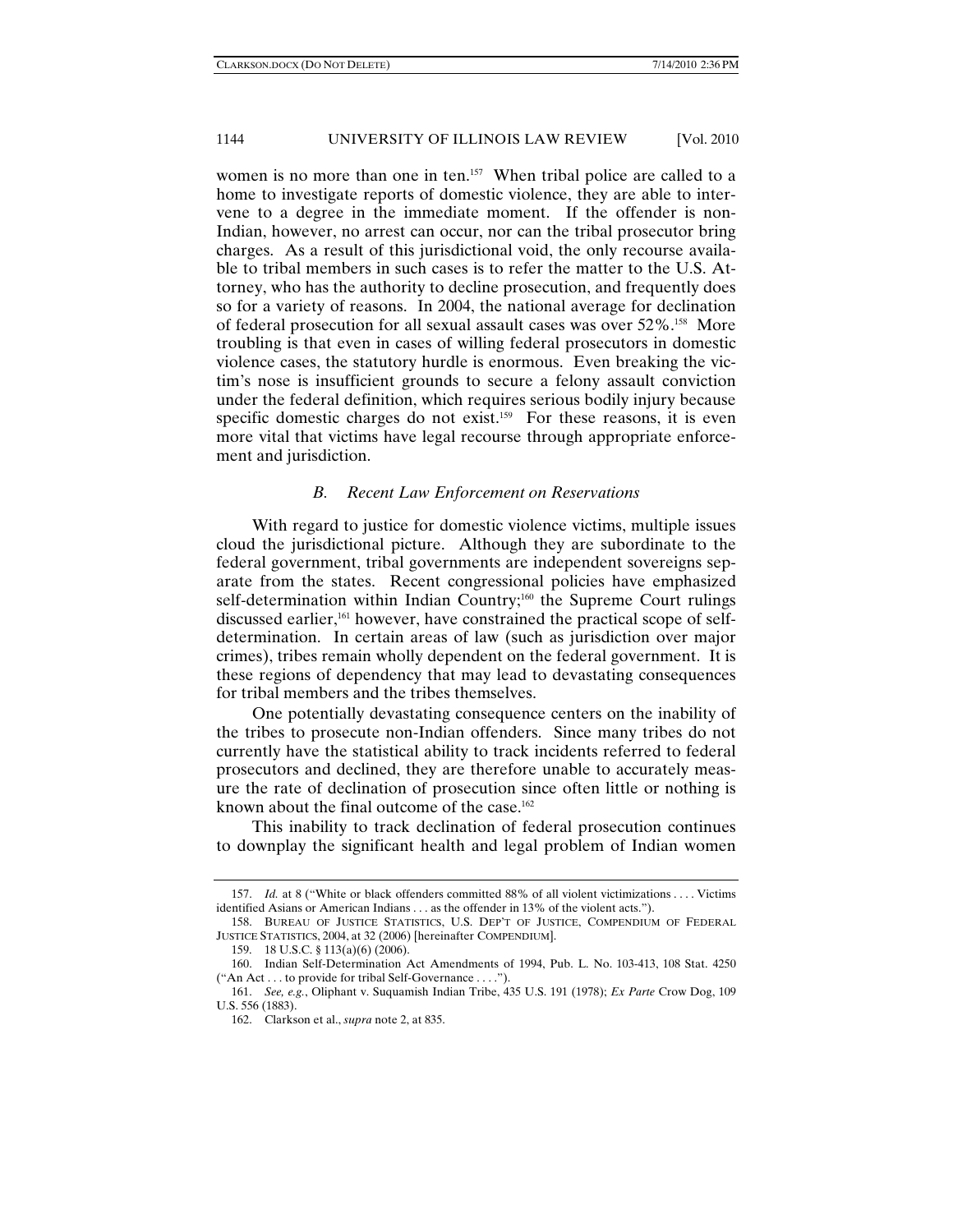and the stratospheric rates of domestic violence compared to national rates. Legislation passed in the last ten years has been significant for its success in deterring violence against women in the United States, but the impact has not been as significant in Indian Country. One example of such legislation is the Violence Against Women Act (VAWA),<sup>163</sup> which makes it a federal offense to, *inter alia*, cross state lines to stalk, assault, or harass a spouse or intimate partner, or to violate a protection order.164 VAWA gives victims the right to mandatory restitution and requires states to honor protective orders issued in other states.165 It also serves to extend the "rape shield law," which protects victims from abusive inquiries about their private sexual conduct.166 Amendments to VAWA in 2000 extended travel to and from Indian Country to the interstate stalking offense.167

Notwithstanding legislation (such as VAWA) that serves to protect women from violence, the lack of specific domestic violence charges at the federal level greatly obstructs any effect that VAWA could have to offenses committed solely on tribal reservations. Without such specific charges, U.S. Attorneys are often forced to find alternate solutions in order to prosecute incidents of domestic violence under other general criminal statutes, such as 18 U.S.C § 1153. In order to obtain a felony conviction under that statute, however, the U.S. Attorney must show proof of "serious bodily injury."168 The statutory standard defines serious bodily injury as an injury that involves a substantial risk of death, extreme physical pain, protracted and obvious disfigurement, or protracted loss or impairment of the function of a bodily member, organ, or mental faculty.<sup>169</sup> Unfortunately, sexual assault is not considered to fall under any of these categories.

The physical integrity of Indian women is still violated in a majority of the domestic violence cases, even if the cases do not rise to the magnitude of serious bodily injury; consequently, the incidents are viewed as misdemeanors. While the responsibility of investigating misdemeanors generally falls to tribal law enforcement, the decision in *Oliphant* limits tribal police jurisdiction over non-Indians for domestic violence misdemeanors. The only recourse that many tribal police have is to separate the individuals, escort the perpetrator off the property, and refer the matter to federal authorities.

 <sup>163.</sup> Violence Against Women Act of 1994, Pub. L. No. 103-322, 108 Stat. 1902 (codified throughout U.S.C.).

 <sup>164. 18</sup> U.S.C. §§ 2261–2262.

 <sup>165.</sup> *Id.* §§ 2264–2265.

 <sup>166.</sup> Violence Against Women Act of 1994, § 40141 (codified at FED. R. EVID. 412).

 <sup>167.</sup> Violence Against Women Act of 2000, Pub. L. No. 106-386, 114 Stat. 1491 (codified throughout U.S.C.).

 <sup>168. 18</sup> U.S.C. § 1153.

 <sup>169.</sup> *Id.* § 1365(h)(3).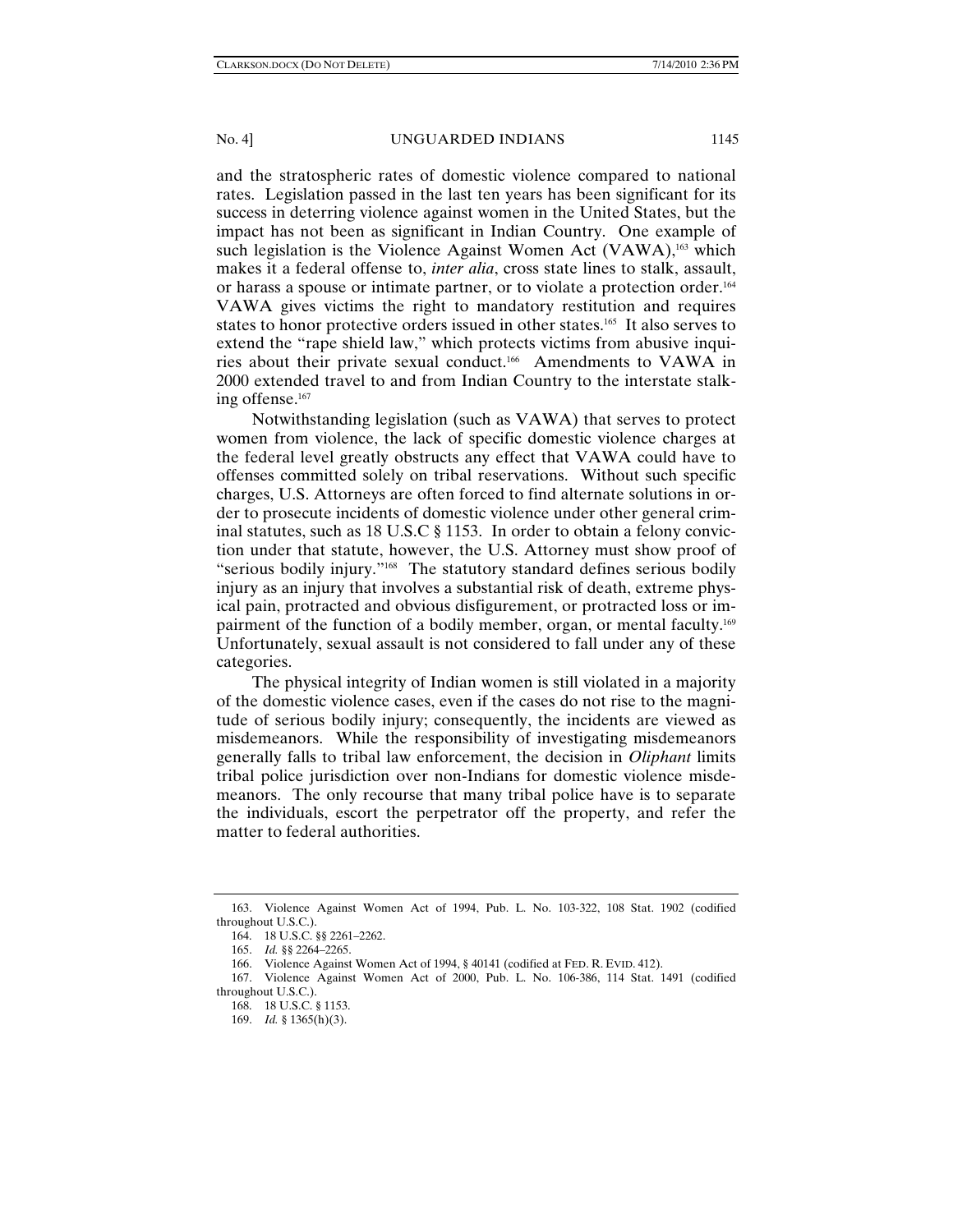Without specific domestic violence charges on which to rely, U.S. Attorneys are often forced to develop their own local written guidelines that outline the responsibilities of the Federal Bureau of Investigation (FBI), BIA, and tribal police for conducting criminal investigations. *The U.S. Attorneys' Manual* provides very little, if any, direction in establishing such guidelines.170 Nevertheless, some enterprising U.S. Attorneys have created their own guidelines in an effort to work with and modify the present systemic and legal restrictions to better serve tribal populations.

# *C. Cooperation Between Tribes and the U.S. Attorney for the Western District of Michigan*

One such system to handle non-Indian misdemeanants at the federal level has been developed by the U.S. Attorney's Office for the Western District of Michigan.171 Tribal police departments enter into agreements with the BIA that authorize tribal police to enforce federal laws on their lands. As part of the agreement, tribal officers obtain special deputy commissions that allow them to enforce relevant federal laws against non-Indian perpetrators. In order to avoid a complete jurisdictional void for misdemeanor domestic violence cases, former U.S. Attorney for the Western District of Michigan, Margaret Chiara, developed procedures for handling and prosecuting misdemeanor domestic violence cases. Her jurisdiction was in the vast minority since misdemeanor cases in other federal districts are generally ignored. Only four percent of sexual abuse cases are eventually disposed of by U.S. Magistrates.172

In the Western District of Michigan, however, Ms. Chiara created a special non-Indian misdemeanor docket that enables tribal police to cite non-Indians for processing in federal court on misdemeanor violations. Even with this extended federal authority, tribal police arrest authority was still limited by a legal catch-22 because a federal officer's arrest authority is limited to felony crimes or misdemeanors that are actually committed in her presence. Because most domestic violence crimes occur outside the presence of the responding officer by their very nature, this limitation raised a unique problem.

In addition to deputizing tribal authorities, the Western District also provided special training programs for tribal authorities while Ms. Chiara

 <sup>170.</sup> UNITED STATES ATTORNEYS' MANUAL, *available at* http://www.justice.gov/usao/eousa/foia\_ reading\_room/usam/.

 <sup>171.</sup> The following Section is largely based on my interviews with Jeff Davis, former Tribal Liaison for Western District of Michigan, and Margaret Chiara, former U.S. Attorney for the Western District of Michigan in Lansing, Michigan, during the spring of 2004. It should be noted that after research was conducted into the practices of the U.S. Attorney's Office for the Western District of Michigan for this Article, the U.S. Attorney, Margaret Chiara, was forced to resign in a wave of U.S. Attorney dismissals from 2006 through 2007. Of the eight U.S. Attorneys dismissed in 2006–07, five were very proactive in seeking tribal jurisdiction for domestic violence incidents.

 <sup>172.</sup> COMPENDIUM, *supra* note 158, at 32.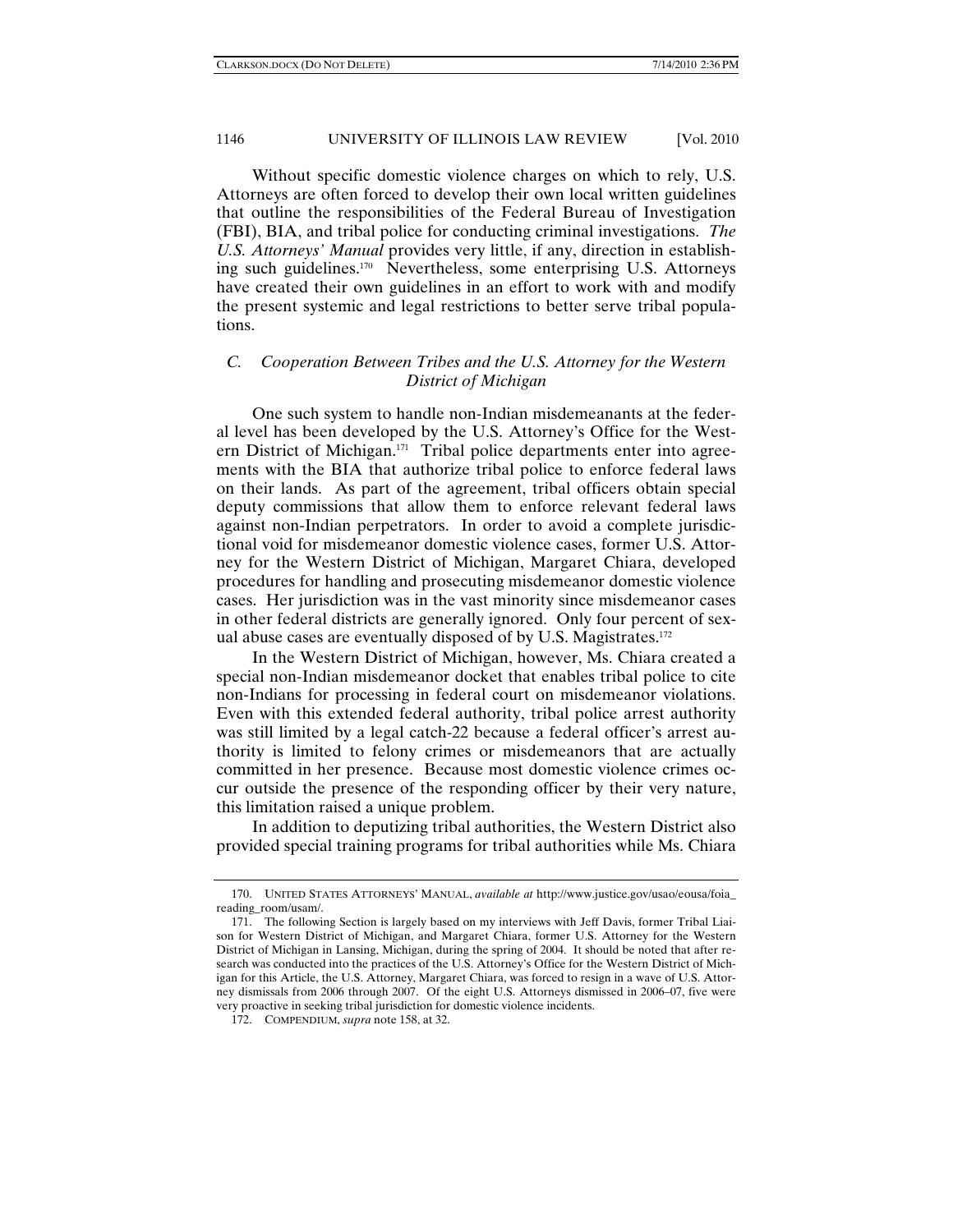was in charge. As a result, tribal law enforcement was able to perform Lethality Assessments subsequent to incidents of domestic violence. While tribal authorities were fully capable of handling incidents of domestic violence, they were limited in their ability to investigate most cases of domestic violence by the current federal system, lack of specific domestic violence charges, and current jurisprudence.

For illustrations of these solutions, consider the following scenarios: If an Indian commits an offense in Indian Country, tribal police have the authority to arrest that person and remove him from the situation. In a case where two non-Indians are involved in a domestic violence situation on a reservation, an officer of the state can also arrest and remove the perpetrator. But, when a non-Indian assaults an Indian victim, that individual cannot be arrested by either tribal or state law enforcement officers.

In an effort to solve this clear injustice, the Western District of Michigan implemented a process by which tribal officers were encouraged to communicate with an Assistant U.S. Attorney, who collaborated with the tribal officer to find a legal basis for an arrest that could then be based on a probable cause determination that a felony crime had been committed or that a misdemeanor crime was committed in the presence of the tribal officer.

The Western District of Michigan was primarily attempting to remove any perception that non-Indians would be treated differently than Indians in these situations. Once the non-Indian was arrested, an "Information" (i.e., formal charging document) or complaint was filed with a sitting federal magistrate judge. Then, as with other cases, the defendant was brought before the judge for an initial appearance in order to establish bond conditions favorable to the protection of the victim.

These measures were necessary due to the limits on prosecution imposed on tribes by *Oliphant*. The Western District of Michigan specifically created these procedures to arrest non-Indian domestic violence offenders in order to protect Indian victims while still remaining within the established precedent. These procedures are neither simple nor efficient. Rather, the Western District of Michigan's approach is an example of a creative solution to a difficult situation to ensure equal treatment for both Indian and non-Indians and both offenders and victims. This type of approach has rarely been adopted in other jurisdictions, unfortunately. The simple fact is that most tribes do not have the resources of an openly sympathetic U.S. Attorney's Office to handle domestic violence cases in such an efficient manner, and it is unlikely that the Western District of Michigan will ever have as strong an Indian Country presence as it did prior to Ms. Chiara's firing. As she noted in an interview with the *Denver Post*,

I've had (assistant U.S. attorneys) look right at me and say, "I did not sign up for this" .... They want to do big drug cases, white-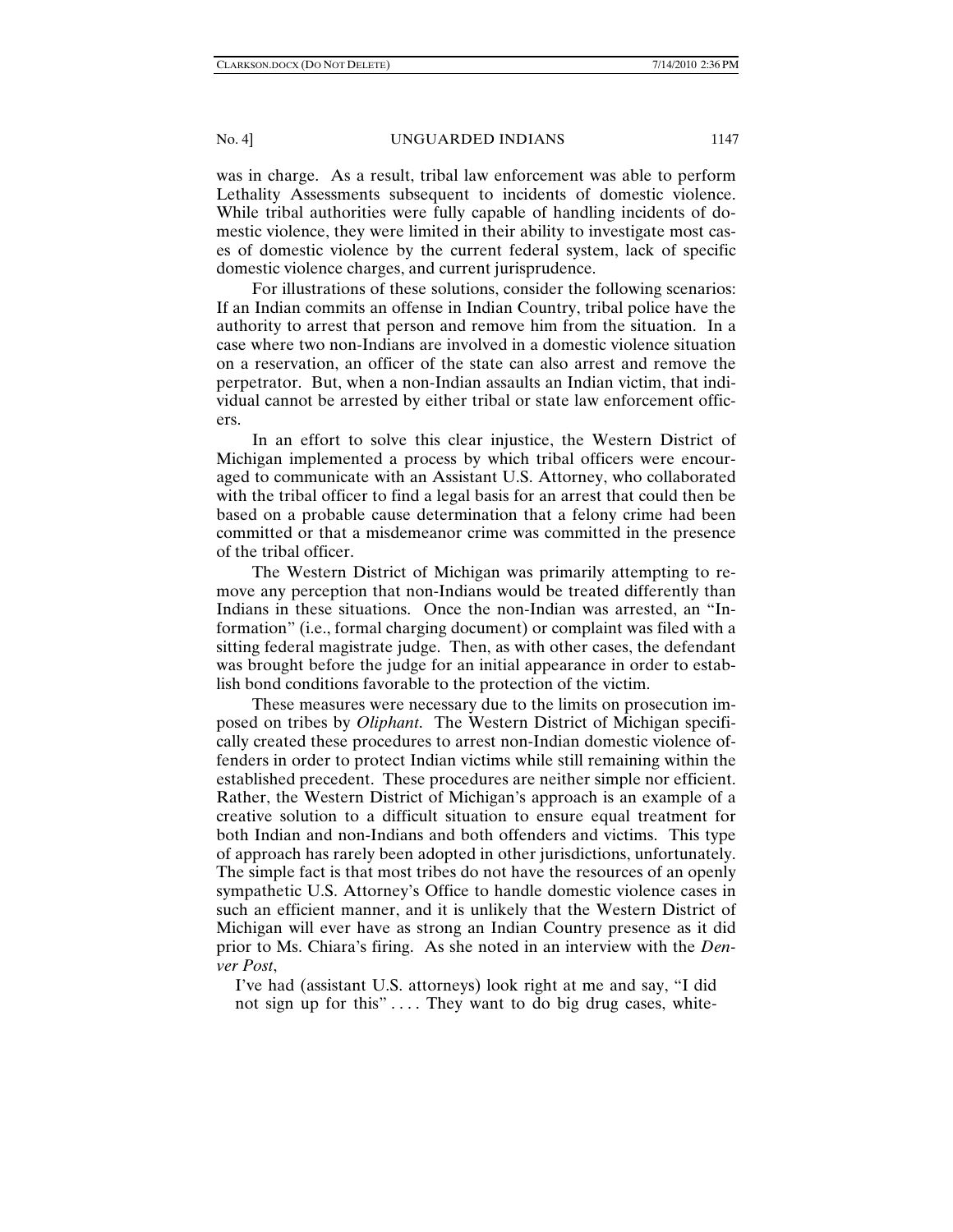collar crime and conspiracy. And I'll tell you, the vast majority of the judges feel the same way. They will look at these Indian Country cases and say, "What is this doing here? I could have stayed in state court if I wanted this stuff" .... It's a terrible indifference, which is dangerous because lives are involved.<sup>173</sup>

Indeed, this pervasive prosecutorial attitude toward cases seen as "lesser" has contributed to the continued strained relationship between the tribes and the federal government itself. Tribes have long memories, through oral traditions, and in many senses the federal prosecutors are seen as the lineal descendents of the "blue-coated, sword-wielding cavalry officer" that epitomized the cruel and violent acts committed against Indians over a sustained period of time.174 Even prosecutors with the highest and most honorable intentions may find themselves subject to the sins of their predecessors.<sup>175</sup>

Furthermore, even in the best of circumstances, federal officials are generally involved only when the crime is of a serious nature. Because such incursions are relatively rare, prosecutors often have little knowledge or understanding of the communities that fall under their jurisdiction. Even those prosecutors that make extraordinary efforts to learn the intricacies of the culture of the Indian community often have to travel great distances in order to communicate effectively with the community, much less prosecute a crime.176 Understanding the culture, politics, and even body language can be absolutely crucial to the task of properly serving justice to any community, $177$  much less an Indian community located far from the prosecutor's office.

These inherent differences are amplified when a perpetrator is prosecuted and the federal officials leave, as the tribe must then deal with prosecuting the lesser offenses on its own, as well as cleaning up the aftermath of the felony, which may well include repairing the damage done to the community as a whole.<sup>178</sup> These situations make a lasting impression upon tribes in general. As a result, tribes have grown suspicious of federal officials, and these suspicions are exacerbated when the federal government declines to prosecute a crime.

 <sup>173.</sup> Michael Riley, *Promises, Justice Broken*, DENVER POST, Nov. 11, 2007, at A1.

 <sup>174.</sup> Washburn, *supra* note 122, at 736.

 <sup>175.</sup> *Id.* The lingering effects and distrust are so strong that tribes would rather be held accountable in other tribal courts than in non-tribal courts. During congressional hearings to discuss legislation to change the outcome in *Duro v*. *Reina*, 495 U.S. 676 (1990) (holding that a tribe had no jurisdiction over a nonmember of that tribe), every tribe that testified unanimously requested and supported such legislation. Alex Tallchief Skibine, Duro v. Reina *and the Legislation That Overturned It: A Power Play of Constitutional Dimensions*, 66 S. CAL. L. REV. 767, 768 (1993). In the words of Skibine, himself an Osage citizen, "the fact that most Indian judicial systems are not bound by the Constitution is not half as threatening to most Indians as the racial prejudice they can encounter in non-Indian courts." *Id.* at 769; *see also* Berger, *supra* note 29, at 20.

 <sup>176.</sup> Washburn, *supra* note 122, at 733.

 <sup>177.</sup> *Id.* at 732–33.

 <sup>178.</sup> *Id.* at 737–38.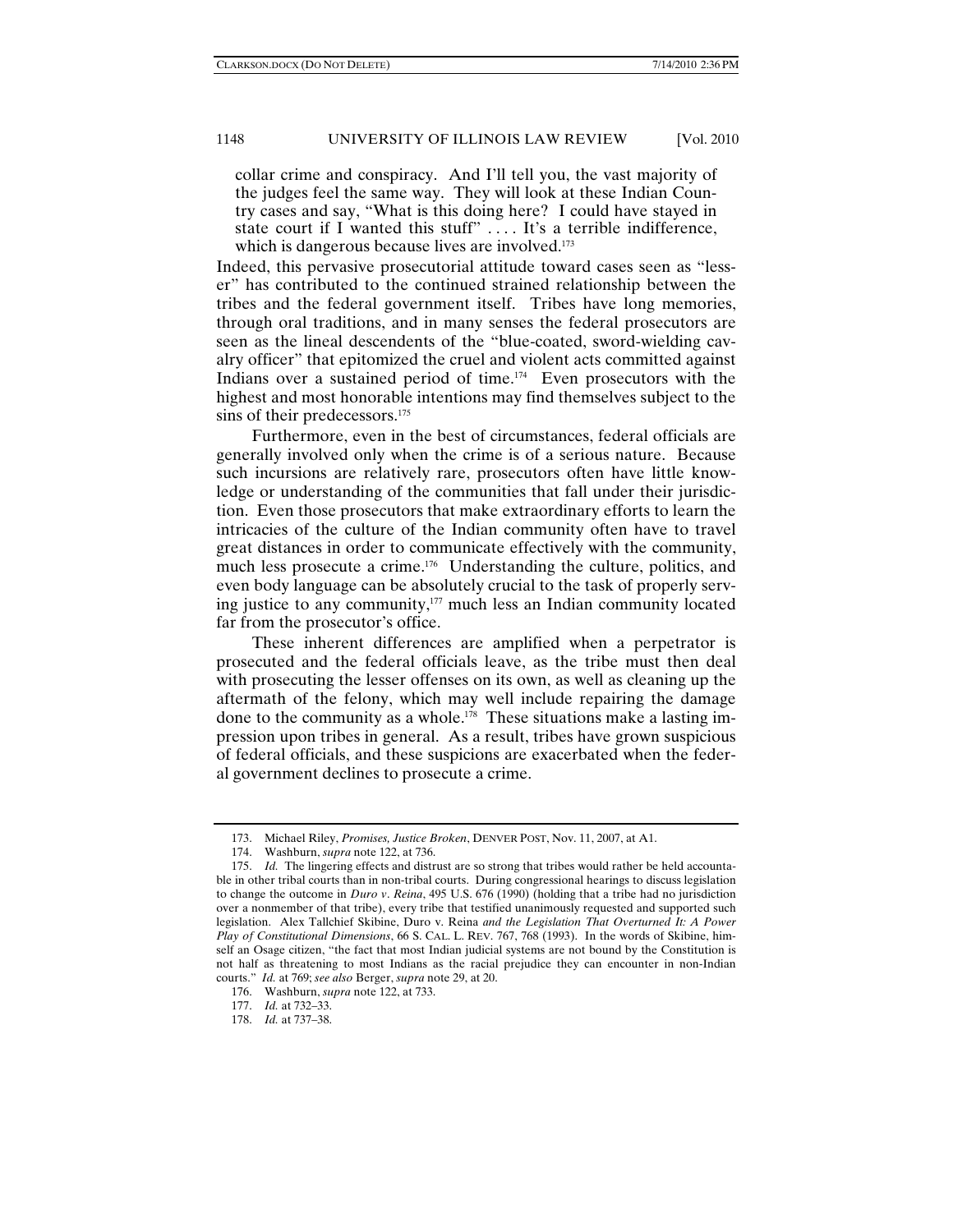#### *D. Declinations of Prosecution*

As stated above, when a non-Indian commits a crime on the reservation against an Indian, the tribe must make referrals to the federal government in order for the local U.S. Attorney's Office to determine if an investigation is needed. To further complicate matters, the tribes are unable to track such referrals; as a result, they cannot measure how often prosecutions are declined.179 The incidence of declination is an essential statistic to understand. Because the federal government has established itself statutorily as the sole protector of American Indian women against non-Indian domestic abuse offenders, every instance of a declination to prosecute a case of domestic violence, for whatever reason, breaks the essential promise of federal protection.

Because decisions to decline prosecution or underprosecute are nonreviewable and because media coverage of crimes in Indian Country, far from large population centers, is scant, federal prosecutors feel little external pressure to take such cases seriously.<sup>180</sup> As a result, the lack of prosecutorial accountability compounds the problem of non-Indian crime against Indians.

In the domestic violence context, prosecution rates are especially important because those violent acts are more likely to be repeated than other types of assaults.181 According to one study sponsored by the National Institute of Justice (NIJ), domestic violence "is a pattern of ongoing abuse and threats as opposed to a single incident of violence."182 Shockingly, the high rate of domestic violence prosecution declinations may serve as a core reason why the rate of abuse by non-Indian offenders is so alarmingly high. Another report points out that the offender "begins and continues his behavior because violence is an effective method for gaining and keeping control over another person,"183 while the lack of negative consequences as a result of his behavior gives him no reason to desist.184

A further complicating and aggravating factor of Indian domestic violence may be that although these crimes are openly present on reservations, statistics are scarce regarding the rates of declination of prosecution of such crimes by U.S. Attorneys. The most recent BJS statistical data available show only broad categories of crime. Even that data is alarming. In 2004, U.S. Attorneys declined to prosecute 21.5% of all

 <sup>179.</sup> Clarkson et al., *supra* note 2, at 835.

 <sup>180.</sup> *Id.*

 <sup>181.</sup> CATHARINE A. MACKINNON, SEX EQUALITY: FAMILY LAW 716 (Foundation Press 2001).

 <sup>182.</sup> THOMAS PEACOCK ET AL., COMMUNITY-BASED ANALYSIS OF THE U.S. LEGAL SYSTEM'S INTERVENTION IN DOMESTIC ABUSE CASES INVOLVING INDIGENOUS WOMEN 108 (2002), http://www. ncjrs.org/pdffiles1/nij/grants/199358.pdf (citation omitted).

 <sup>183.</sup> JACKIE DAVIS, CABOT POLICE DEP'T, DOMESTIC ABUSE 5 (n.d.), http://www.cji.edu/papers/ Domestic%20Abuse%20Paper.pdf.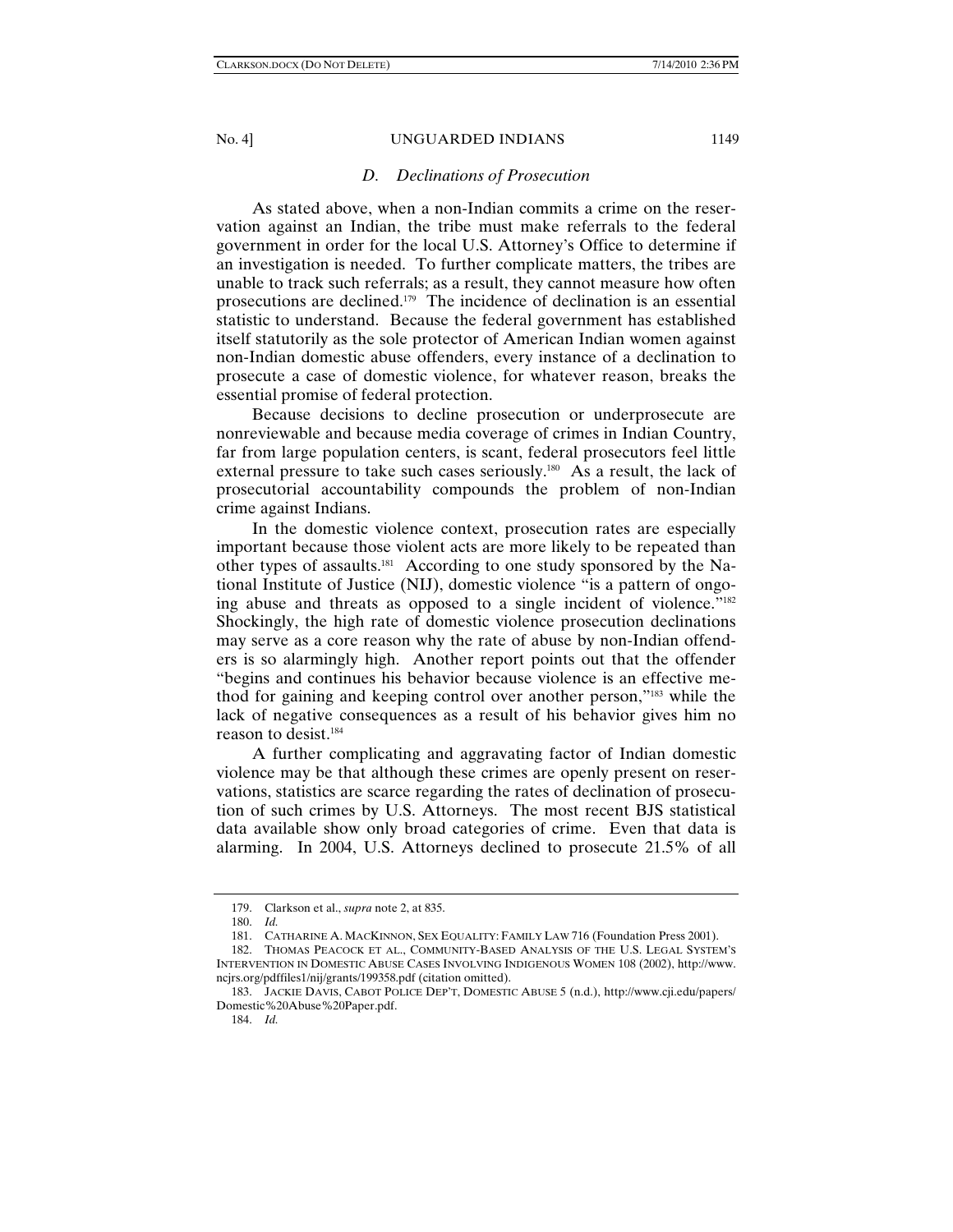crimes investigated.185 In all cases of violent offenses (defined as threatening, attempting, or actually using physical force against a person, including murder, negligent manslaughter, assault robbery, child sexual abuse, kidnapping, and threats against the President),<sup>186</sup> U.S. Attorneys declined to prosecute  $31.8\%$  of the referred cases.<sup>187</sup> For the specific crime of assault—defined as intentionally inflicting or attempting or threatening to inflict bodily injury to another person—U.S. Attorneys declined to prosecute 35.3% of the cases investigated.<sup>188</sup> Emphatically, these statistics represent prosecution rates for *all* cases referred to the U.S. Attorneys (regardless of location or offender), for *all* violent offenses, and for *all* assaults respectively. These data include prosecution rates for crimes committed both on and off reservations; as a result, they only begin to accurately portray prosecution rates for crimes committed solely against Indian women.





Often, defendants in serious cases of domestic violence plead to lesser charges, such as "disorderly conduct," despite the extensive injuries sustained by the victims and the seriousness of the violence. With funding from NIJ, a study by Mending the Sacred Hoop (MSH) found "a number of recurrent problems in the course of [their] investigation. Most of these . . . problems are barriers to communication and to the transmission of information."189 Specifically, MSH found that U.S. Attorneys are confronted with "constant pressure to settle cases" rather than to pursue a hearing, due to lack of resources.<sup>190</sup> Of a total of eigh-

 <sup>185.</sup> COMPENDIUM, *supra* note 158, at 32.

 <sup>186.</sup> *Id.* at 119.

 <sup>187.</sup> *Id.* at 32.

 <sup>188.</sup> *Id.*

<sup>189.</sup> PEACOCK ET AL., *supra* note 182, at 70.

<sup>190.</sup> *Id.* at 99.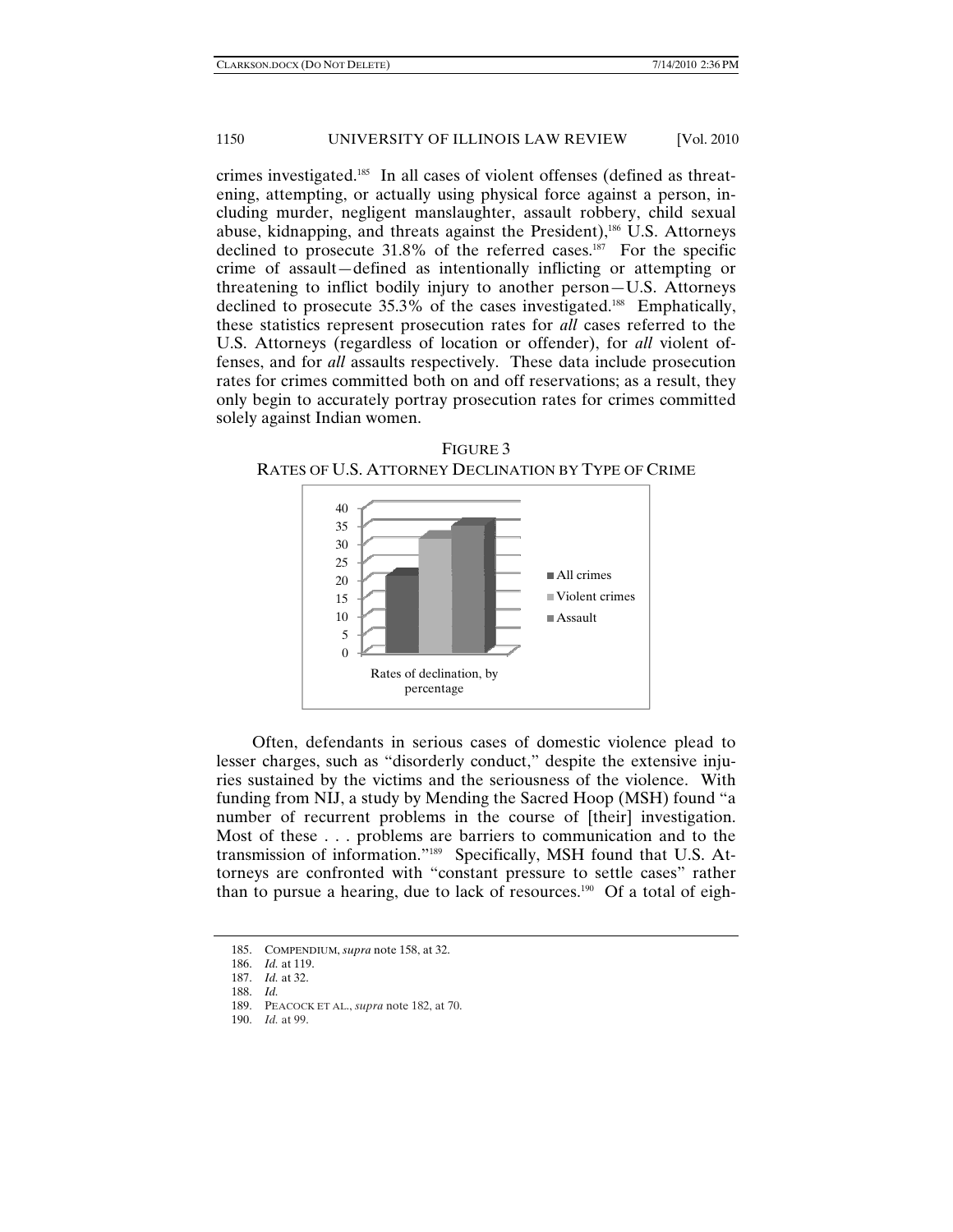teen case files studied by MSH, ten ended with defendants pleading to lesser charges. "Seven of the ten were negotiated down to the charge of 'disorderly conduct.' Yet the violence in these cases was quite serious and the injuries sustained by the victims extensive."191

## *E. Further Difficulties in Prosecuting*

A lack of financial resources greatly limits domestic violence justice on Indian lands. Based on a study by Patricia Tjaden and Nancy Thoennes for Amnesty International, "[s]tatistics indicate that Federal and State governments provide significantly fewer resources for policing in Indian Country and Alaska Native villages than are provided to comparable non-Native communities."192 According to a report published by the U.S. Department of Justice, "data suggest that tribes have between 55 and 75 percent" of the law enforcement resources available comparable to non-Indian rural communities.<sup>193</sup> Frequently, a tribe may have only a small number of officers who have to cover large territories and make difficult choices about how to prioritize initial responses to reports of crime.194

The U.S. Departments of Justice and of the Interior have both acknowledged the inadequate law enforcement in Indian Country and identified lack of funds as a core reason for this problem.195 In recent years, Congress has increased funding for FBI agents working in Indian Country, the BIA Office of Law Enforcement Services, and tribal law enforcement agencies. These initiatives, however, fall short of what is needed.196

The inability of tribes to obtain sufficient law enforcement resources compounds the difficulty that tribes must confront in combating criminal activity.197 The number of law enforcement officers per capita outside Indian Country is, in some instances, twice as many as on reservations.198 "The Navajo Nation Police Department, for example, has 321 [sworn] police officers who cover an area of over 22,000 square miles,

 <sup>191.</sup> *Id.* at 103.

<sup>192.</sup> AMNESTY INT'L, *supra* note 3, at 42.

<sup>193.</sup> STEWART WAKELING ET AL., NAT'L INST. OF JUSTICE, POLICING ON AMERICAN INDIAN RESERVATIONS, at vii (2001), http://www.ncjrs.gov/pdffiles1/nij/188095.pdf.

<sup>194.</sup> AMNESTY INT'L , *supra* note 3, at 41; *see also* MATTHEW J. HICKMAN, BUREAU OF JUSTICE STATISTICS, U.S. DEPT. OF JUSTICE, TRIBAL LAW ENFORCEMENT, 2000, at 2 (2003), http://bjs.ojp. usdoj.gov/content/pub/pdf/tle00.pdf.

<sup>195.</sup> AMNESTY INT'L, *supra* note 3, at 42; U.S. COMM'N ON CIVIL RIGHTS, A QUIET CRISIS: FEDERAL FUNDING AND UNMET NEEDS IN INDIAN COUNTRY 76 (2003).

<sup>196.</sup> AMNESTY INT'L, *supra* note 3, at 42–43.

 <sup>197.</sup> GETCHES ET AL., *supra* note 38, at 481–82.

 <sup>198.</sup> *Id.*; *see also* HICKMAN, *supra* note 194, at 2; BRIAN A. REAVES & MATTHEW J. HICKMAN, BUREAU OF JUSTICE STATISTICS, U.S. DEP'T OF JUSTICE, CENSUS OF STATE AND LOCAL LAW ENFORCEMENT AGENCIES, 2000, at 7 (2002), http://bjs.ojp.usdoj.gov/content/pub/pdf/csllea00.pdf.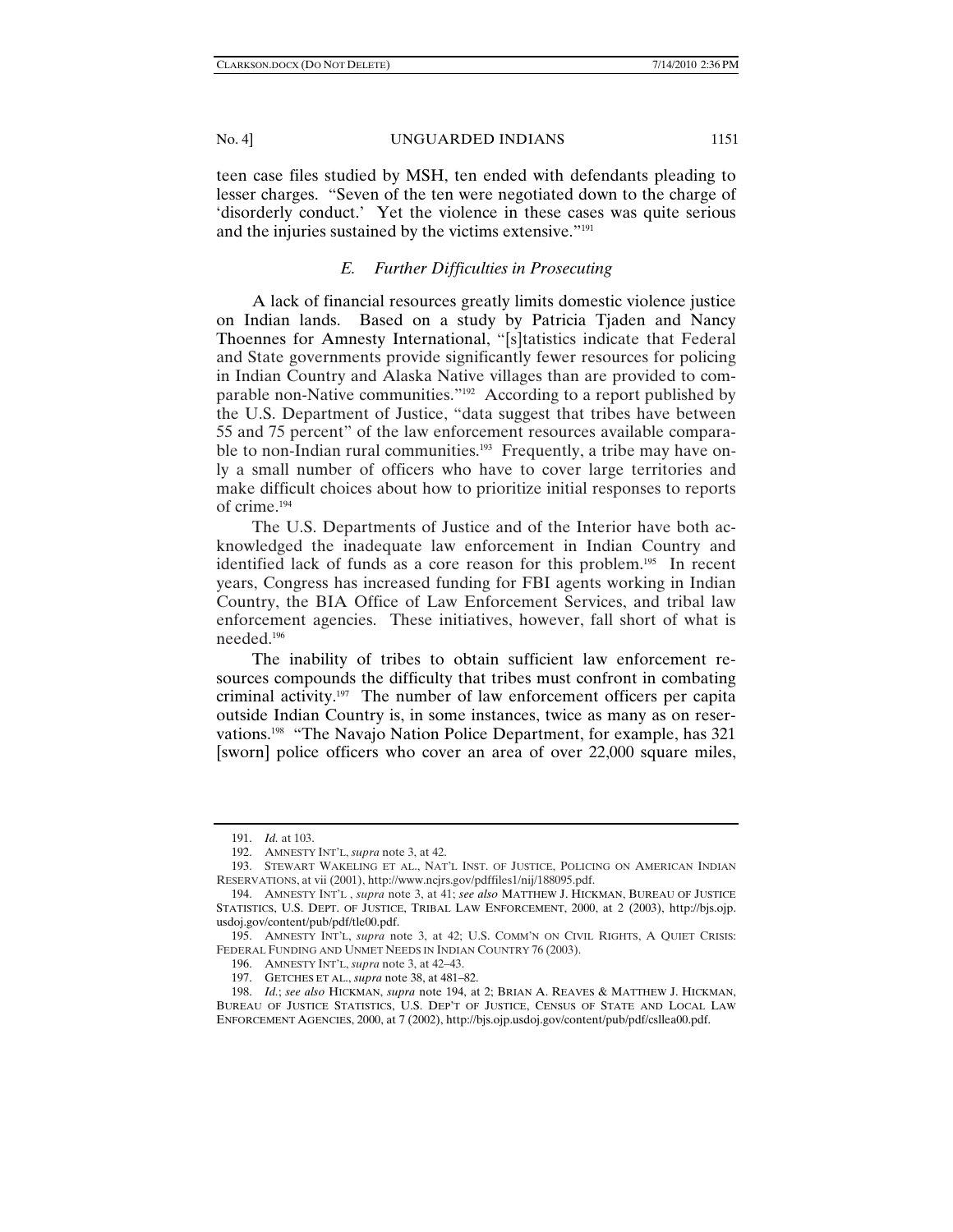whereas the . . . Reno, Nevada Police Department, with 320 police officers, covers an area of [only] 57.5 square miles."199

Another source of difficulty in seeking justice for domestic violence acts is the conflicting and confusing patchwork of criminal investigation in Indian Country. Given the scope of federal jurisdiction, the FBI is in part responsible for conducting investigations of felonies and some misdemeanor offenses in Indian Country. Investigating most felony offenses in Indian Country, however, falls within the overlapping jurisdiction of the BIA, the FBI, and tribal investigators.200 Although "[t]he U.S. Attorney in each district is responsible for developing local written guidelines that outline the responsibilities of BIA, FBI, and tribal police for conducting criminal investigations," the actual division of responsibilities has never been clear.201

These joint investigations add another layer of complexity to domestic violence jurisprudence. The extent of joint investigations varies depending on location and preference of BIA and tribal investigators. For example, on some reservations (such as Warm Springs and Pine Ridge), FBI and tribal representatives work together on most investigations, while in "the Eastern District of Oklahoma, the Cherokee Nation Marshal Service conducts the majority of criminal investigations [with] the FBI provid [ing] assistance upon request."<sup>202</sup> A 1975 Department of Justice Task Force Report concludes that law enforcement agencies, including the FBI, have not always provided adequate law enforcement services in Indian Country.<sup>203</sup>

Having multiple investigators, whose reports are viewed with different import, further complicates matters, especially with such an emotionally charged and delicate matter as domestic abuse. The Task Force Report found that most U.S. Attorney's Offices would not base prosecution decisions on investigations conducted solely by BIA or tribal investigators, and the U.S. Attorneys often required the FBI to conduct an independent investigation.204 Such an arrangement duplicates investigative work and wastes resources. Furthermore, the lack of clear procedures and division of activities has often resulted in delayed criminal investigations because of jurisdictional disputes and wasted resources.205

This jurisdictional dispute is further complicated by Supreme Court decisions and tribal self-determination. While Congress exercises plenary authority over Indian tribes, the scope of tribal self-determination is further constrained with respect to criminal justice by adverse Supreme

 <sup>199.</sup> GETCHES ET AL., *supra* note 38, at 482.

 <sup>200.</sup> CRIMINAL JUSTICE, *supra* note 98.

 <sup>201.</sup> *Id.*

 <sup>202.</sup> *Id.*

 <sup>203.</sup> *Id.*; TASK FORCE, *supra* note 98, at 39–40.

 <sup>204.</sup> *See* CRIMINAL JUSTICE, *supra* note 98 (citing the FBI as one agency that provides criminal justice services to Native American Tribes); TASK FORCE, *supra* note 98, at 34.

 <sup>205.</sup> *See* CRIMINAL JUSTICE, *supra* note 98.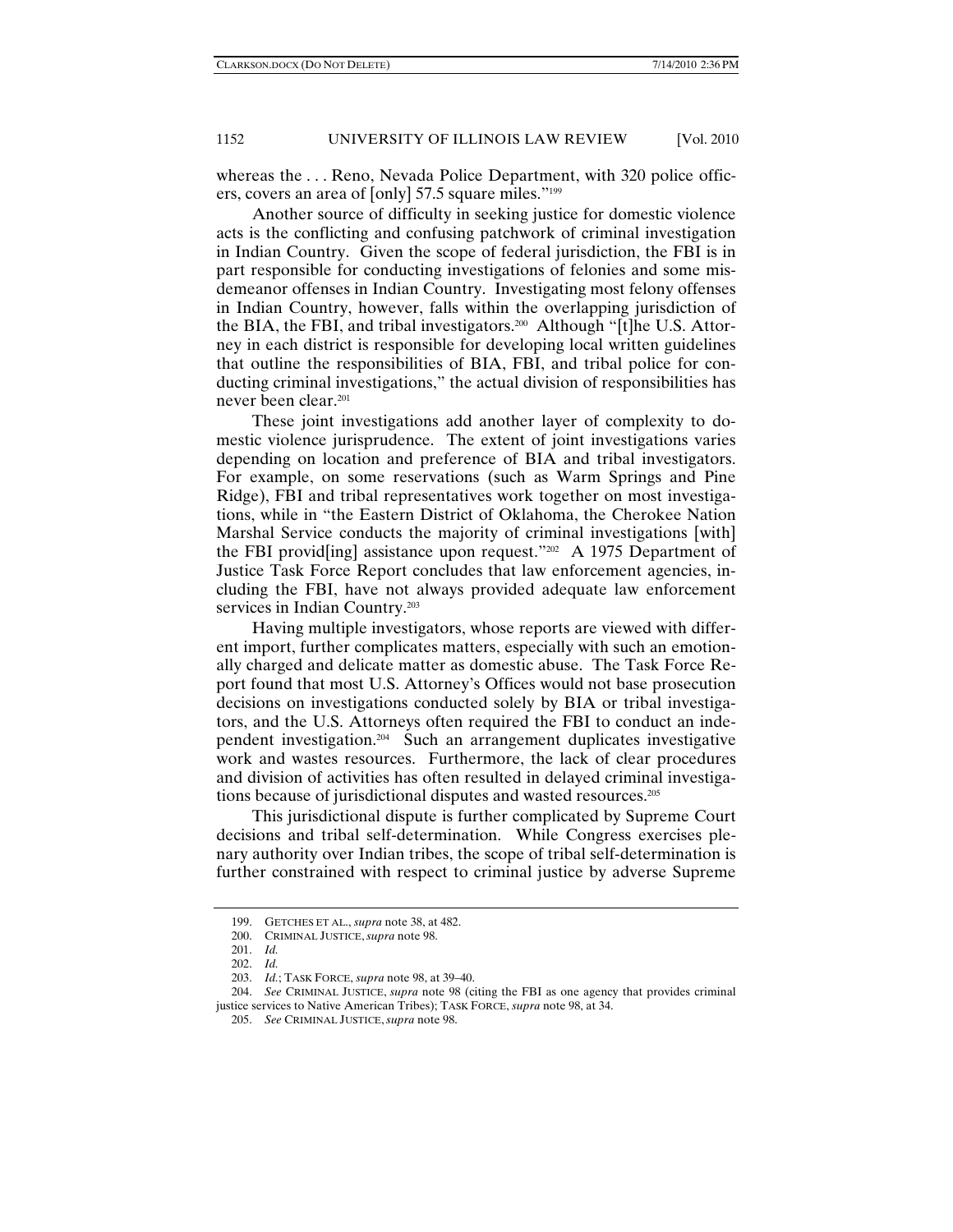Court rulings such as *Oliphant*. Tribes are wholly dependent on federal prosecutors, by design, in cases of non-Indian against Indian crime, and the resulting asymmetries have potentially devastating consequences for both the tribes and tribal members.

One motivating example for an examination of domestic violence enforcement focuses on the response to the Supreme Court decision in *Duro v. Reina*. 206 Citing *Oliphant*, the Court in *Duro* held that in addition to being unable to assert criminal jurisdiction over a non-Indian, an Indian tribe also could not assert criminal jurisdiction over an Indian defendant unless the Indian is a member of the tribe seeking to assert such jurisdiction.<sup>207</sup>

Because the non-member Indians were still Indians, *Duro* created a vast jurisdictional chasm in which neither tribes, nor states, nor the federal government had the authority to try non-member Indians for misdemeanors committed on tribal lands. *Duro* left tribes even more vulnerable to crimes committed against their members on tribal lands and reinforced the perception that reservations are lawless lands where one can commit a crime without the possibility of punishment. For nonmember Indians, this perception was certainly the case.

Perceiving a lack of police action or consequence for crimes, as well as finding little availability of data on the presence of non-member Indians living on the reservation,208 Congress quickly enacted the so-called "*Duro* Fix" by affirming "the inherent power of Indian tribes . . . to exercise criminal jurisdiction over all Indians" in an amendment to the Indian Civil Rights Act.209 This Act demonstrates that Congress does have the will to act decisively when it is clear that a jurisdictional void has been established with no clear alternative solution.

The Supreme Court has continued to remain active with regard to this issue after the *Duro* Fix. While *Oliphant* concluded with an invitation for congressional action, the most recent case decided by the Supreme Court on Indian Country criminal justice repeated that invitation and provided a basis for congressional reexamination of the issue. In *United States v. Lara*,<sup>210</sup> the Court asserted that while *Oliphant* and *Duro* reflect the Court's view of tribes' sovereign status, those decisions in no way imply "constitutional limits prohibiting Congress from taking actions to modify or adjust that status."211 Rather, the Supreme Court held that Congress indeed possesses the power to "relax restrictions that the political branches have, over time, placed on the exercise of a tribe's inherent legal authority."212 This decision is especially important because the

 <sup>206. 495</sup> U.S. 676 (1990).

 <sup>207.</sup> *Id.* at 677–78.

 <sup>208.</sup> *See* GETCHES ET AL., *supra* note 38, at 481–82.

 <sup>209. 25</sup> U.S.C. § 1301(2) (2006).

 <sup>210. 541</sup> U.S. 193 (2004).

 <sup>211.</sup> *Id.* at 194.

 <sup>212.</sup> *Id.* at 196.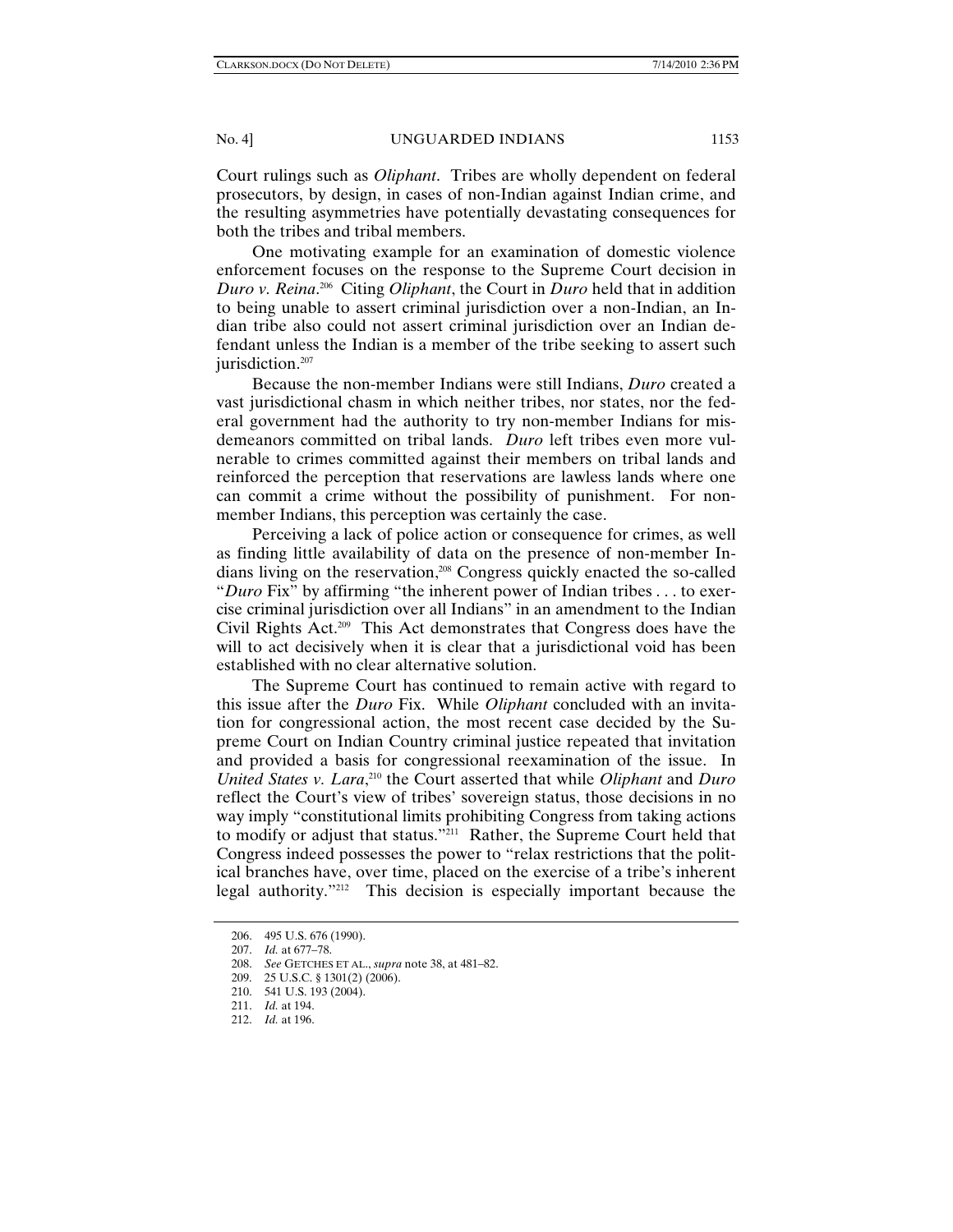Court acknowledged that *Oliphant* and *Duro* "are not determinative" regarding tribal sovereignty and jurisdiction because Congress is the final authority on the status of tribes.213

In the face of congressional unwillingness to correct the still-present jurisdictional void regarding non-Indians, a different solution is necessary. Competing jurisprudence, replicated investigatory work, and financial concerns among the tribes emphasize the multiple problems associated with the current system. Jurisdictional confusion and the federal government's reluctance to step in and prosecute Indian offenders makes it imperative to return jurisdiction over tribal lands to the tribes.

Unless this situation—with specific regard to the rights and responsibilities of *parens patriae* on behalf of the state, federal, and tribal governments—is addressed, American Indians will continue to be victimized at rates higher than the rest of the United States, with little relief. In response, the tribes must take independent steps to ensure the safety of their members.

# III. THE GUARDIAN-WARD RELATIONSHIP: THE DOCTRINE OF *PARENS PATRIAE*

*To a sexual predator, the failure to prosecute sex crimes against American Indian women is an invitation to prey with impunity.*<sup>214</sup>

*[N]on-Native perpetrators often seek out a reservation place because they know they can inflict violence without much happening to them.*<sup>215</sup>

Through the course of decisions beginning with *Oliphant*216 and continuing with *Montana v. Unites States*<sup>217</sup> and *Rice v. Rehner*,<sup>218</sup> the federal government began to discover additional inherent limitations on tribal sovereignty. As the Supreme Court stated on several occasions, the sovereignty of a tribe "exists only at the sufferance of Congress and is subject to complete defeasance."219

 <sup>213.</sup> *Id.* at 207.

 <sup>214.</sup> AMNESTY INT'L, *supra* note 3, at 61 (quoting Interview with Dr. David Lisak, Associate Professor of Psychology, University of Massachusetts (Sept. 29, 2003)).

 <sup>215.</sup> *Id.* at 33 (quoting Interview with Andrea Smith, Assistant Professor of Native Studies, University of Michigan (Sept. 24, 2006)).

 <sup>216.</sup> Oliphant v. Suquamish Indian Tribe, 435 U.S. 191 (1978).

 <sup>217. 450</sup> U.S. 544, 565–67 (1981) (holding that, when tribal interests were not shown to be affected, a tribe lacked the inherent power to regulate hunting and fishing by non-Indians on non-Indian land within its reservation).

 <sup>218. 463</sup> U.S. 713, 733–35 (1983) (holding that tribes had no preemptive power to regulate liquor sales on their reservations).

 <sup>219.</sup> United States v. Wheeler, 435 U.S. 313, 323 (1978); *see also* Nat'l Farmers Union Ins. Cos. v. Crow Tribe of Indians, 471 U.S. 845, 851 n.10 (1985); Escondido Mut. Water Co. v. La Jolla Band of Mission Indians, 466 U.S. 765, 787–88 n.30 (1984).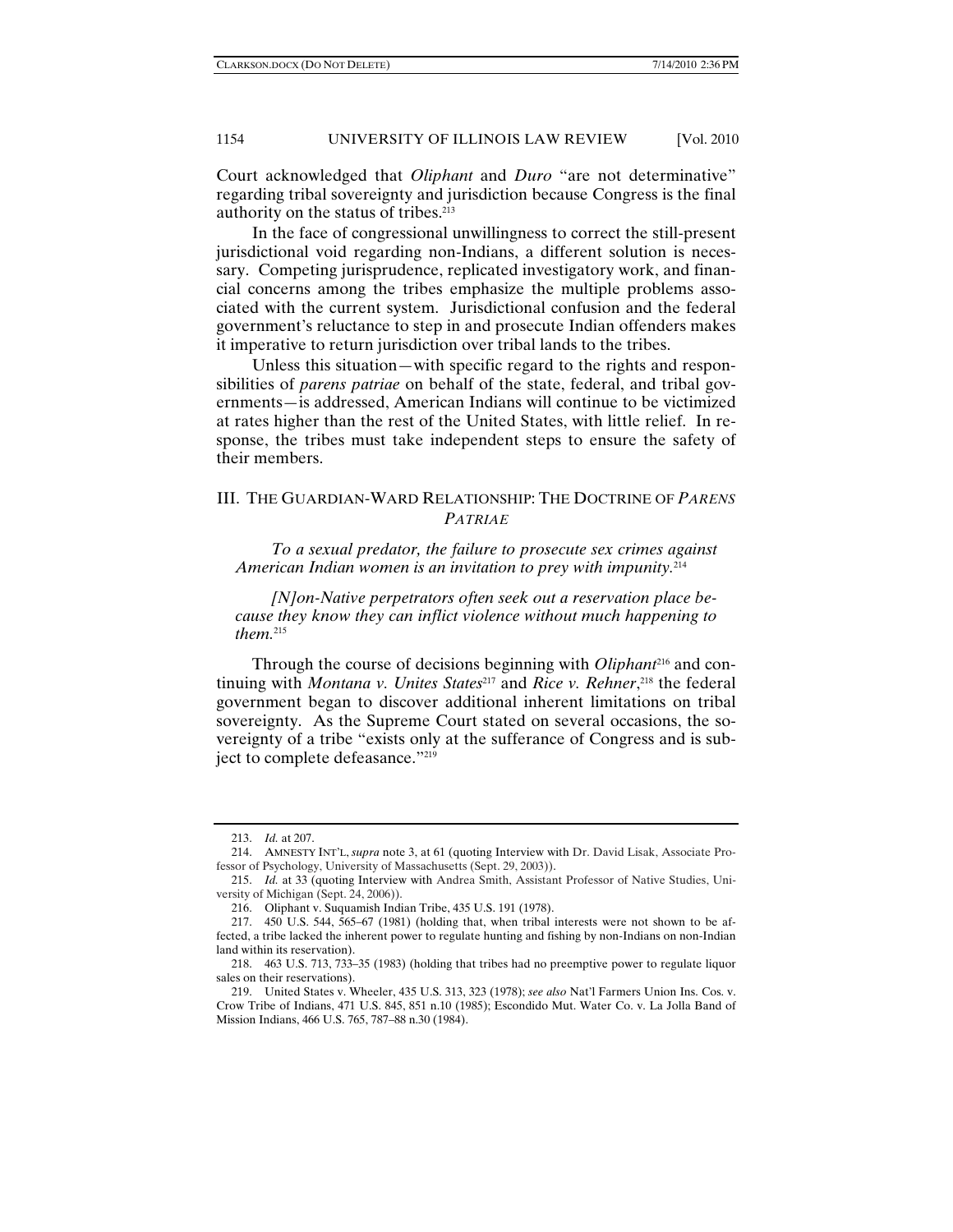As noted Indian law scholar Robert Williams has argued, these cases are an indication of a belief that the federal government holds *parens*  patriae authority over Indian affairs.<sup>220</sup> If Williams is correct in his assertion of the validity of *parens patriae*, then the lack of criminal investigation and indictment with regard to domestic violence can only indicate a shirking of federal duty. As a result, the self-appointed guardian fails to perform its essential function of guarding.

# *A. The Tension Between "Domestic Dependent Nations" and the Federal Government*<sup>221</sup>

As stated in Part I, the notions that led to the restrictions of tribal jurisdiction are not new and trace back to the origins of the United States itself. In *Cherokee Nation*, <sup>222</sup> Chief Justice Marshall wrote that "the relation of the Indians to the United States is marked by peculiar and cardinal distinctions which exist no where else."223 A half century later the Supreme Court would opine that "[t]he relation of the Indian tribes living within the borders of the United States, both before and since the Revolution, to the people of the United States has always been an anomalous one and of a complex character."224 Even today, Supreme Court Justices find that "[f]ederal Indian policy is, to say the least, schizophrenic. And this confusion continues to infuse federal Indian law and our cases."225

The concept that so confounds both Congress and the courts is that, on the one hand, Indian tribes are separate sovereigns, "domestic dependent nations"226 that are ensconced as a "third sovereign"227 in the federal framework. On the other hand, Congress has plenary authority over Indian tribes.228 While the fabrication of this plenary authority has dubious origins,229 the continued maintenance of such authority is justified by a

 <sup>220.</sup> Robert A. Williams, Jr., Emergence of a National Indian Policy: *Parens Patriae* and Indian Tribal Sovereignty (n.d.) (on file with author).

 <sup>221.</sup> For a more detailed history of tribal law and policy, see Clarkson, *Tribal Bonds*, *supra* note 45, at 1009, 1019–30.

 <sup>222.</sup> Cherokee Nation v. Georgia, 30 U.S. (5 Pet.) 1 (1831).

 <sup>223.</sup> *Id.* at 2.

 <sup>224.</sup> United States v. Kagama, 118 U.S. 375, 381 (1886).

 <sup>225.</sup> United States v. Lara, 541 U.S. 193, 219 (2004) (Thomas, J., concurring).

 <sup>226.</sup> *Cherokee Nation*, 30 U.S. at 17.

 <sup>227.</sup> In the words of Justice O'Connor, "Today, in the United States, we have three types of sovereign entities—the Federal government, the States, and the Indian tribes. Each of the three sovereigns . . . plays an important role . . . in this country." Sandra Day O'Connor, *Lessons from the Third Sovereign: Indian Tribal Courts*, 33 TULSA L.J. 1, 1 (1997).

 <sup>228.</sup> HANDBOOK OF FEDERAL INDIAN LAW, *supra* note 42, § 4.03[1].

 <sup>229.</sup> Arguably, the Supreme Court simply made up the notion of plenary authority. In *Kagama*, the Court stated that

These Indian tribes *are* the wards of the nation. They are communities *dependent* on the United States. Dependent largely for their daily food. Dependent for their political rights.... From their very weakness and helplessness, so largely due to the course of dealing of the Federal Government with them and the treaties in which it has been promised, there arises the duty of protec-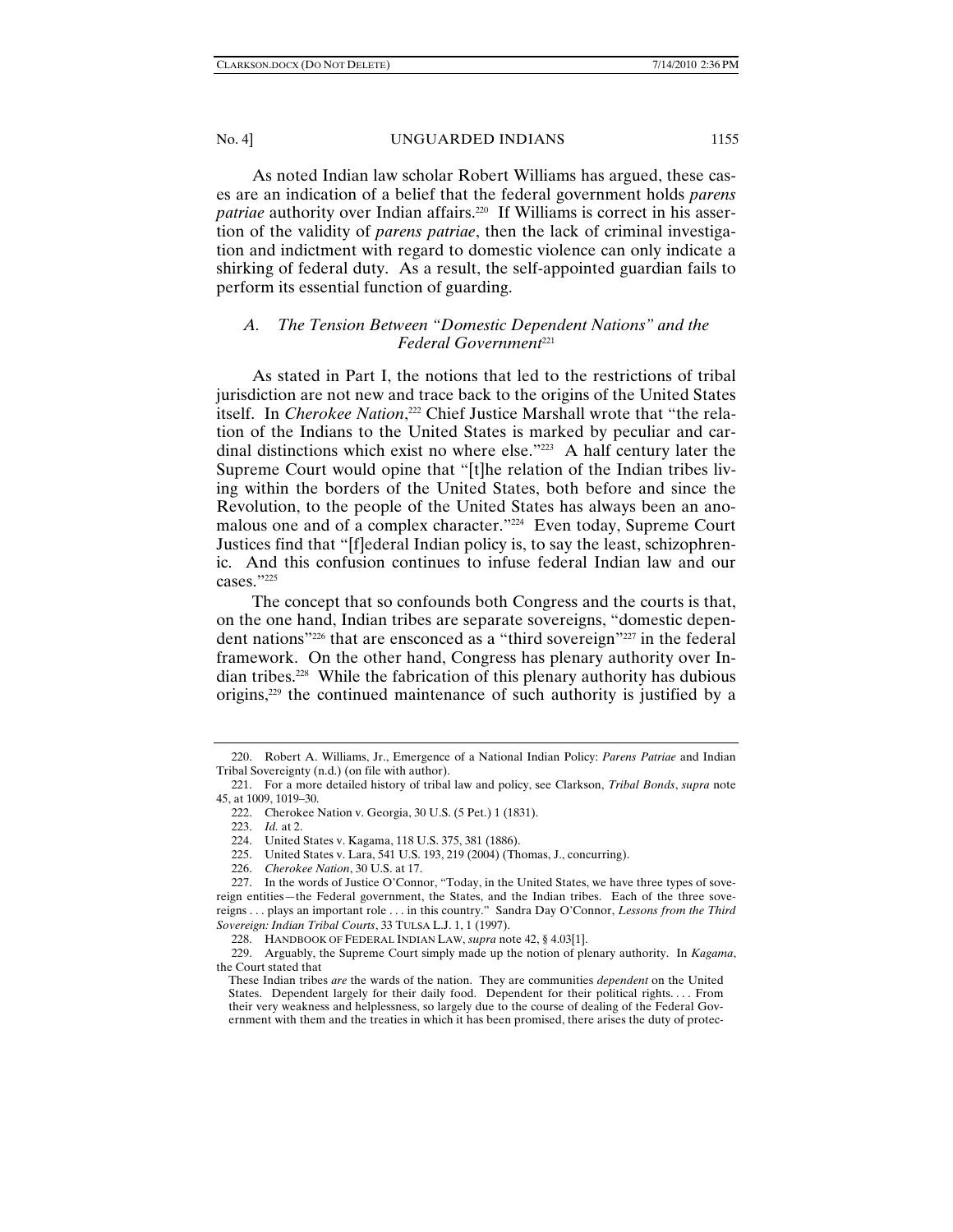legal discourse whose origins were clearly based on a negative perception of tribalism.230

The acknowledged existence of tribal sovereignty, however, has served to balance the exercise of that plenary authority. While each tribe has its own separate history, the struggle to maintain a separate sovereign existence is common to most tribes. The economic importance of that struggle cannot be overstated, particularly in the modern context, since the "first key to economic development is sovereignty."<sup>231</sup>

If the policy objective of the 1887 Allotment Act was to improve the lives of the Indians by coercing them to assimilate into "American" culture, it was a colossal failure. By the 1930s it was clear that the United States needed to change its stance on tribal sovereignty, $^{232}$  and Congress passed the Indian Reorganization Act of 1934 (IRA).<sup>233</sup> In an effort to reinforce tribal sovereignty, the legislation allowed tribes to adopt constitutions and to reestablish structures for governance.<sup>234</sup> Post-IRA federal treatment of the tribes was less restrictive, allowing for the popular election of tribal leaders according to tribal laws and constitutions.<sup>235</sup>

That tribal sovereignty was now to be encouraged rather than destroyed represented a complete reversal of congressional policy. Even so, federal Indian policy would oscillate through one more cycle in the next half century236 before President Nixon issued a landmark statement

tion, and with it the power. This has always been recognized by the Executive and by Congress, and by this [C]ourt, whenever the question has arisen.

*Kagama*, 118 U.S. at 383–84. Unable to find a source for such plenary authority in the Constitution, the Court held that

<sup>[</sup>t]he power of the General Government over these remnants of a race once powerful, now weak and diminished in numbers, is necessary to their protection, as well as to the safety of those among whom they dwell. It must exist in that government, because it never has existed anywhere else, because the theatre of its exercise is within the geographical limits of the United States, because it has never been denied, and because it alone can enforce its laws on all the tribes.

*Id.* at 384–85.

 <sup>230.</sup> *See, e.g.*, Worcester v. Georgia, 31 U.S. 515, 588 (1832) (explaining that the "humane policy of the government towards these children of the wilderness must afford pleasure to every benevolent feeling"); Cherokee Nation v. Georgia, 30 U.S. (5 Pet.) 1, 17 (1831) ("[Indians] are in a state of pupilage. Their relation to the United States resembles that of a ward to his guardian."); Johnson v. McIntosh, 21 U.S. (8 Wheat.) 543, 590 (1823) ("But the tribes of Indians inhabiting this country were fierce savages, whose occupation was war, and whose subsistence was drawn chiefly from the forest. To leave them in possession of their country, was to leave the country a wilderness."). These three cases, often referred to as the "Marshall Trilogy," form much of the foundation for federal Indian law. *See*  HANDBOOK OF FEDERAL INDIAN LAW, *supra* note 42, § 1.03[4][a] (providing history of these three cases).

 <sup>231.</sup> Stephen Cornell, *Sovereignty, Prosperity, and Policy in Indian Country Today*, COMMUNITY REINVESTMENT, Apr. 1997, http://www.kc.frb.org/publicat/commrein/u97pers2.htm.

 <sup>232.</sup> *See, e.g.*, INST. FOR GOV'T RESEARCH, STUDIES IN ADMIN., THE PROBLEM OF INDIAN ADMINISTRATION (1928) (documenting the failure of federal Indian policy during the allotment period).

 <sup>233. 25</sup> U.S.C. §§ 461–494 (2006).

 <sup>234.</sup> *Id.* § 476(a).

 <sup>235.</sup> RUSSEL LAWRENCE BARSH & JAMES YOUNGBLOOD HENDERSON, THE ROAD: INDIAN TRIBES AND POLITICAL LIBERTY 209 (1980).

 <sup>236.</sup> The period between 1945 and 1970 is referred to as the Termination Era, and was characterized by the passage of a number of statutes that "terminated" individual tribes—"these acts distri-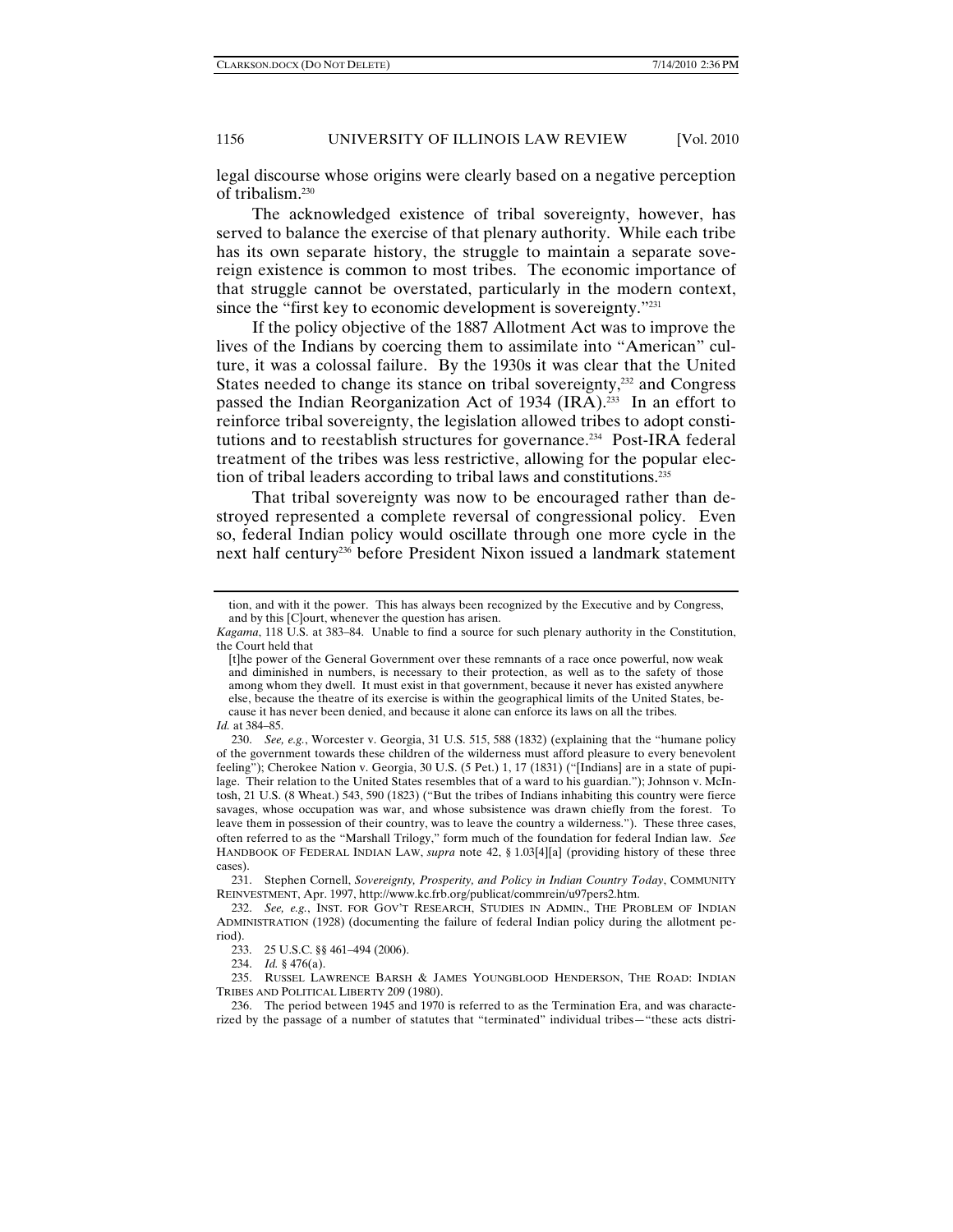calling for a new federal policy of "self-determination" for Indian nations.237 By "self-determination," President Nixon sought "to strengthen the Indian's sense of autonomy without threatening his sense of community."<sup>238</sup> Self-determination<sup>239</sup> led to an increase in economic development activity, but access to capital remained an impediment.<sup>240</sup> President Reagan also made an American Indian policy statement on January 24, 1983, stating his support for "self determination."241 In attempting to give definition to "self-determination," he said:

Instead of fostering and encouraging self-government, federal policies have, by and large, inhibited the political and economic development of the tribes. Excessive regulation and self-perpetuating bureaucracy have stifled local decision making, thwarted Indian control of Indian resources and promoted dependency rather than self-sufficiency.<sup>242</sup>

### *B. The Doctrine of* Parens Patriae

In many ways, the paternalistic nature of the federal government to the tribes has resembled that of the traditional English common law *parens patriae*. The doctrine of *parens patriae* refers to the public policy power of the state to usurp the rights of the natural parent or legal guardian, and to act as the parent of any child or individual who is in need of protection. Literally, *parens patriae* means "parent of his or her country."243 The term originates in English common law and refers traditionally to "an expression of the king's prerogative."244 The doctrine established the king as protector over those classes who could not protect themselves: infants, idiots, and lunatics.245 A fundamental attribute of *pa-*

buted the tribes' assets by analogy to corporate dissolution and afforded the states an opportunity to modify, merge or abolish the tribe's governmental functions." *Id.* at 132. As Barsh and Henderson noted, examples of this legislative activity include "Act of August 13, 1954, ch. 732, 68 Stat. 718 (Klamath)," and "Act of August 3, 1956, ch. 909, 70 Stat. 963 (Ottawas)." *Id.* n.97.

 <sup>237.</sup> PRESIDENT RICHARD NIXON, RECOMMENDATIONS FOR INDIAN POLICY, H.R. Doc. No. 91- 363, at 3 (July 8, 1970); *see also* Indian Financing Act of 1974, Pub. L. No. 93-262, 88 Stat. 77 (codified throughout U.S.C.). Perhaps the greatest of Nixon's contributions to Indian tribal sovereignty was Public Law 638, the Indian Self-Determination and Education Assistance Act, Pub. L. No. 93-638, 88 Stat. 2203, 2203–04 (1975) (codified at 25 U.S.C. §§ 450–450b), which expressly authorized the Secretaries of Interior and Health and Human Services to contract with and make grants to Indian tribes and other Indian organizations for the delivery of federal services.

 <sup>238.</sup> NIXON, *supra* note 237, at 3.

 <sup>239.</sup> The key legislation of this era includes: the Indian Self-Determination and Education Assistance Act; the Indian Civil Rights Act of 1968, Pub. L. 90-284, 82 Stat. 73, 77–78 (codified at 25 U.S.C. §§ 1301–1303); the Indian Financing Act of 1974; and the Indian Child Welfare Act of 1978, Pub. L. 95-608, 92 Stat. 3069 (codified throughout U.S.C.). *See* HANDBOOK OF FEDERAL INDIAN LAW, *supra* note 42, § 1.07.

 <sup>240.</sup> *See* HANDBOOK OF FEDERAL INDIAN LAW, *supra* note 42, § 21.03.

 <sup>241.</sup> PRESIDENTIAL COMM'N ON INDIAN RESERVATION ECONOMIES, EXECUTIVE OFFICE OF THE PRESIDENT, REPORT AND RECOMMENDATIONS TO THE PRESIDENT OF THE UNITED STATES 7 (1984).

 <sup>242.</sup> *Id.* 

 <sup>243.</sup> BLACK'S LAW DICTIONARY 1221 (9th ed. 2009).

 <sup>244.</sup> Curtis, *supra* note 32, at 896.

 <sup>245.</sup> *Id.*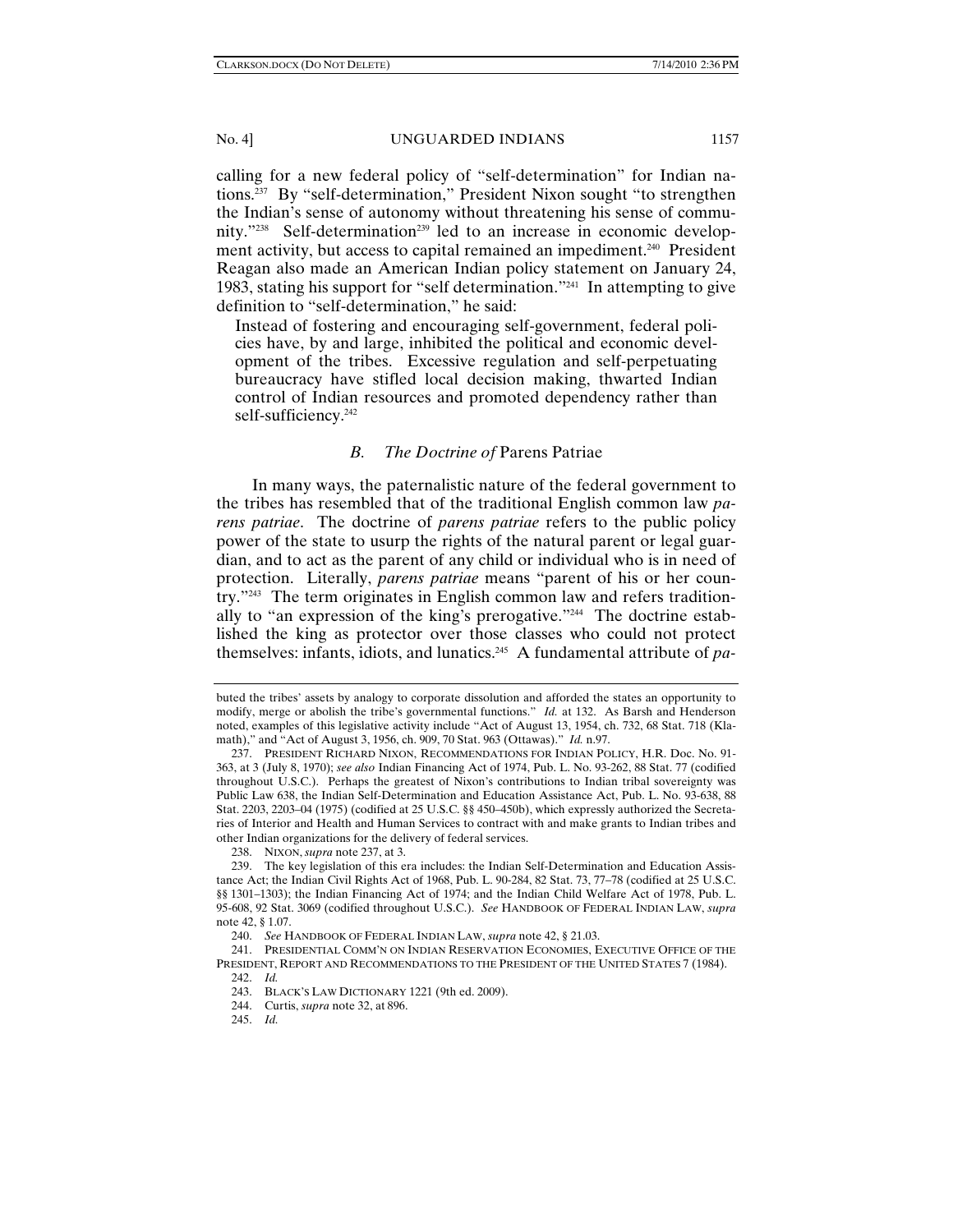*rens patriae* jurisdiction in this sense is that it "confers powers not only to protect the young, but also to control them."246

In early American history, the Non-intercourse Act, passed in 1790, declared that absent congressional approval, "no sale of lands made by any Indians, or any nation or tribe of Indians within the United States, shall be valid to any person or persons, or to any state."<sup>247</sup> The Act was reenacted by Congress with only minor modifications several times throughout the early nineteenth century and now is codified as 25 U.S.C. § 177.248 The current language regulates "purchase, grant, lease, or other conveyance of lands, or of any title or claim thereto, from any Indian nation or tribe of Indians."249

The Non-intercourse Act was, in a fundamental way, Congress's formal declaration of its belief of the Doctrine of Discovery, the accepted English common law principle granting a discovering country, such as the United States, full sovereignty over those of new lands that often were inhabited. In 1823 the Supreme Court held in *Johnson v. McIntosh* that the Doctrine of Discovery was an established legal principle of English and American colonial law that had also become the law of the American state and federal governments.250 According to Professor Robert Miller, under the Doctrine of Discovery,

[W]hen European, Christian nations first discovered new lands the discovering country automatically gained sovereign and property rights in the lands of the non-Christian, non-European nation even though, obviously, the natives already owned, occupied, and used these lands. The property right was defined as being a future right, a "limited" fee simple ownership right, or an exclusive fee title held by the "discovering" European country but subject to the Indian occupancy right. In addition, the discoverer also gained sovereign governmental rights over the native peoples and their governments which restricted tribal international political relationships and trade. This transfer of political, commercial, and property rights was accomplished without the knowledge nor the consent of the Indian people.251

With the firmly held belief in the Doctrine of Discovery, it must have been easy for the early Congress to assert its dominion over the tribes. Because American Indian tribes were completely divested of any sovereign rights to territory and autonomy they might have claimed at the instant of European discovery, $252$  statutes such as the Non-intercourse

 <sup>246.</sup> Seymour, *supra* note 34, at 160.

 <sup>247.</sup> Non-intercourse Act of 1790, ch. 33, § 4, 1 Stat. 137, 138 (current version at 25 U.S.C. § 177 (2006)).

 <sup>248. 25</sup> U.S.C. § 177.

 <sup>249.</sup> *Id.* § 177; *see also* South Carolina v. Catawba Indian Tribe, Inc., 476 U.S. 498, 500 n.3 (1986).

 <sup>250. 21</sup> U.S. (8 Wheat.) 543, 574 (1823).

 <sup>251.</sup> Robert J. Miller, *The Doctrine of Discovery in American Indian Law*, 42 IDAHO L. REV. 1, 5 (2005) (footnotes omitted).

 <sup>252.</sup> *Id.*; Williams, *supra* note 64, at 243–44.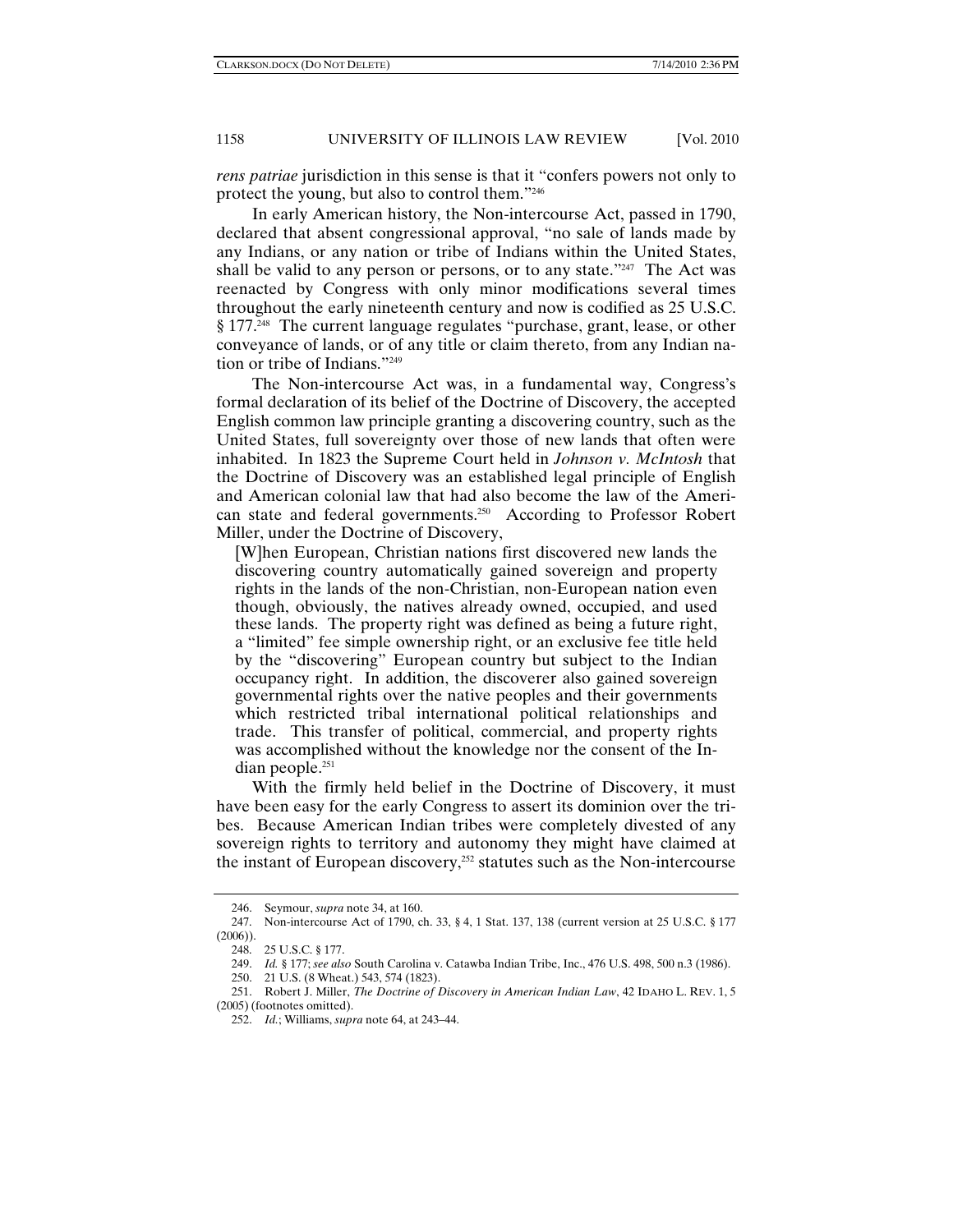Act were a mere formality in practice. Unfortunately, the principles set forth at the moment of discovery are still continued today. As recently as the 2004–2005 term, the Supreme Court decided a case that raised discovery issues regarding past purchases of tribal lands.253

The Doctrine of Discovery helped firmly entrench the belief that the doctrine of *parens patriae* applied with respect to the tribes, because the tribes held inferior sovereignty to that of the United States. That policy was emphatically reinforced in *United States v. Kagama*. 254 In *Kagama*, even though the Court conceded that the congressional authority to exercise criminal jurisdiction committed by tribal Indians within their nation's reserved borders could not be grounded in the Constitution or in any applicable treaty provision, the Court nevertheless affirmed congressional authority to enact a criminal code for Indian crimes committed in Indian Country by virtue of the tribal Indian's degraded status as a helpless and dependent ward:255

These Indian tribes *are* the wards of the nation. They are communities *dependent* on the United States. Dependent largely for their daily food. Dependent for their political rights. They owe no allegiance to the States, and receive from them no protection. Because of the local ill feeling, the people of the States where they are found are often their deadliest enemies. From their very weakness and helplessness, so largely due to the course of dealing of the Federal Government with them and the treaties in which it has been promised, there arises the duty of protection, and with it the power.<sup>256</sup>

This "power," therefore, is supposedly derived from the federal government's moral duty to act as a guardian in protecting its Indian wards.<sup>257</sup> This duty, established by the Doctrine of Discovery and continued through the doctrine of *parens patriae*, "theoretically enabled the federal government to protect its Indian wards from the rapacious, engulfing, hostile propensities of, in the *Kagama* Court's own words, the tribes' 'deadliest enemies'; the states and their white citizens."258

## *C.* Parens Patriae *as Standing to Sue*

Within the federal system, three types of sovereigns exist: the federal government, the states, and the Indian tribes.<sup>259</sup> As described by Felix

 <sup>253.</sup> City of Sherrill v. Oneida Indian Nation of N.Y., 544 U.S. 197, 203 n.1 (2005), *reh'g denied*, 544 U.S. 1057 (2005) ("[F]ee title to the lands occupied by Indians when the colonists arrived became vested in the sovereign—first the discovering European nation and later the original States and the United States.") (quoting Oneida Indian Nation v. County of Oneida (*Oneida I*), 414 U.S. 661, 667 (1974)).

 <sup>254. 118</sup> U.S. 375, 381 (1886).

 <sup>255.</sup> *Id.* at 382–84.

 <sup>256.</sup> *Id.* at 383–84.

 <sup>257.</sup> *See id.* at 384.

 <sup>258.</sup> Williams, *supra* note 220 (quoting *Kagama*, 118 U.S. at 384).

 <sup>259.</sup> O'Connor, *supra* note 227, at 1.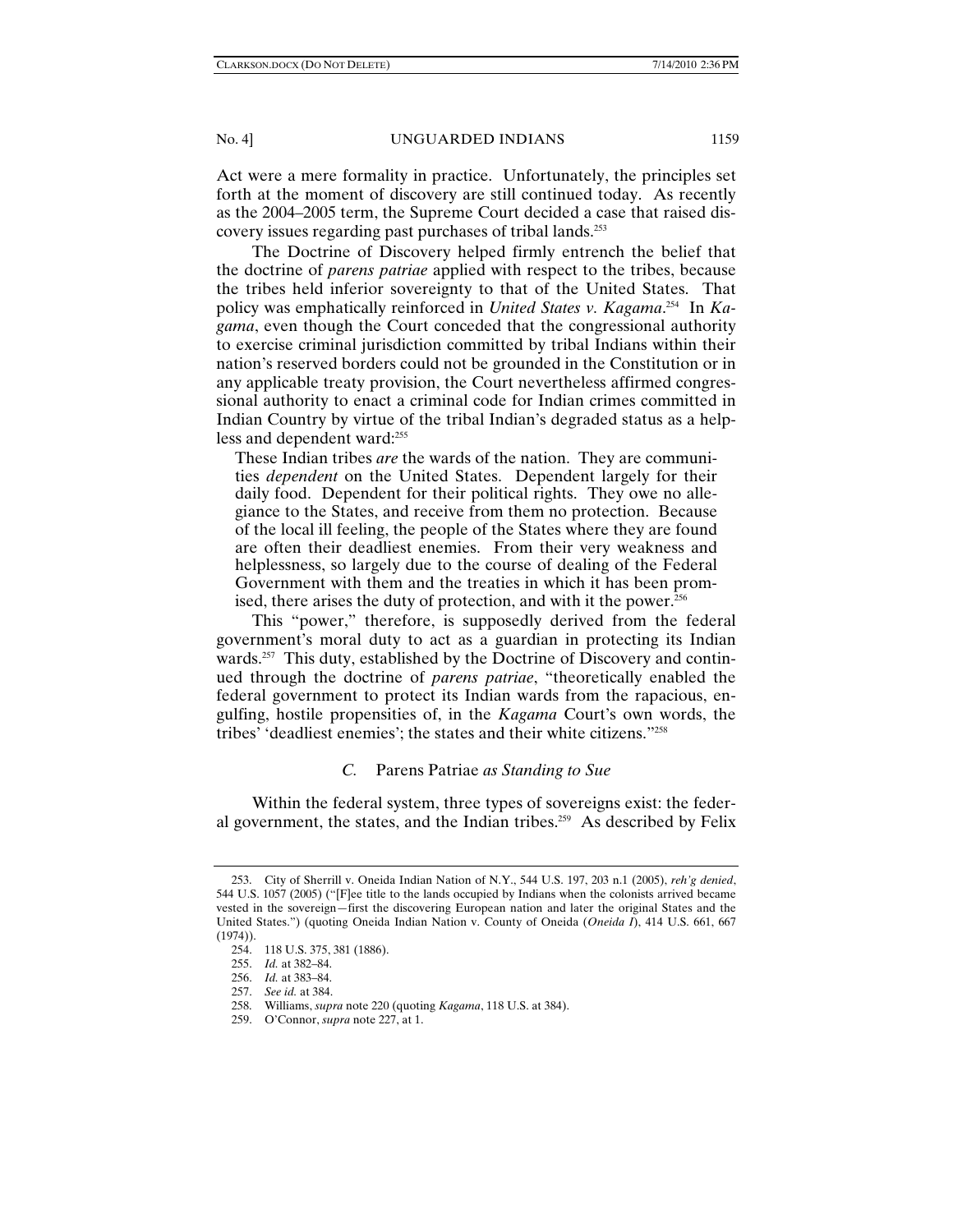Cohen, the Indian commerce clause recognizes tribes as sovereigns along with foreign nations and the several states, while granting the federal government exclusive power over Indian affairs.260 This clause empowers Congress "[t]o regulate Commerce with foreign nations, and among the several states, and with the Indian tribes."261

In his treatise, *Federal Jurisdiction*, Erwin Chemerinsky comments that "[i]n order for a state to assert parens patriae standing, it must allege both a harm to its citizens and that the matter involved is the type that the state is likely to address through its lawmaking process."262 He points to the Supreme Court decision in *Alfred L. Snapp & Son, Inc. v. Puerto Rico*, 263 as clarifying the law concerning *parens patriae* standing:

The State must express a quasi-sovereign interest. Although the articulation of such interests is a matter for case-by-case development . . . certain characteristics of such interests are so far evident. These characteristics fall into two general categories. First, a State has a quasi-sovereign interest in the health and well-being—both physical and economic—of its residents in general. Second, a State has a quasi-sovereign interest in not being discriminatorily denied its rightful status within the federal system.264

For the first category, Chemerinsky notes that *parens patriae* standing was allowed to enable the states, on behalf of their citizens, to enforce federal antitrust law<sup>265</sup> and pollution.<sup>266</sup> "The Court in *Snapp* stressed that the government entity must show both an injury to its citizens and that it is the type of harm 'that the State, if it could, would likely attempt to address through its sovereign lawmaking powers."<sup>267</sup>

For the second category, the Court stated "that parens patriae standing exists to ensure that 'the State and its residents are not excluded from the benefits that are to flow from participation in the federal system.'"268 As a result, the Court held that Puerto Rico had standing on behalf of its citizens to bring suit alleging discrimination in interstate commerce.269 Several federal courts have accepted various tribes' assertion of the doctrine of *parens patriae* in litigation, although no analysis has been provided with respect to the doctrine.<sup>270</sup>

 <sup>260.</sup> HANDBOOK OF FEDERAL INDIAN LAW, *supra* note 42, § 4.01(1)(A).

 <sup>261.</sup> U.S. CONST. art. I, § 8, cl. 3.

 <sup>262.</sup> ERWIN CHEMERINSKY, FEDERAL JURISDICTION 114 (5th ed. 2007).

 <sup>263. 458</sup> U.S. 592 (1982).

 <sup>264.</sup> *Id.* at 607.

 <sup>265.</sup> CHEMERINSKY, *supra* note 262, at 115 (citing Maryland v. Louisiana, 451 U.S. 725, 737 (1981)); *see also* Georgia v. Pa. R.R., 324 U.S. 439, 446–52 (1945).

 <sup>266.</sup> *Id.* (citing Georgia v. Tenn. Copper Co., 206 U.S. 230 (1907); Missouri v. Illinois, 180 U.S. 208 (1901)).

 <sup>267.</sup> *Id.* (quoting *Snapp*, 458 U.S. at 607).

 <sup>268.</sup> *Id.* (quoting *Snapp*, 458 U.S. at 608).

 <sup>269.</sup> *Id.* (citing *Snapp*, 458 U.S. at 609).

 <sup>270.</sup> Fraser presents a significant number of cases in which federal courts, including the Eighth, Ninth, and Tenth Circuits and various Federal District Courts have recognized tribes' standing under *parens patriae*: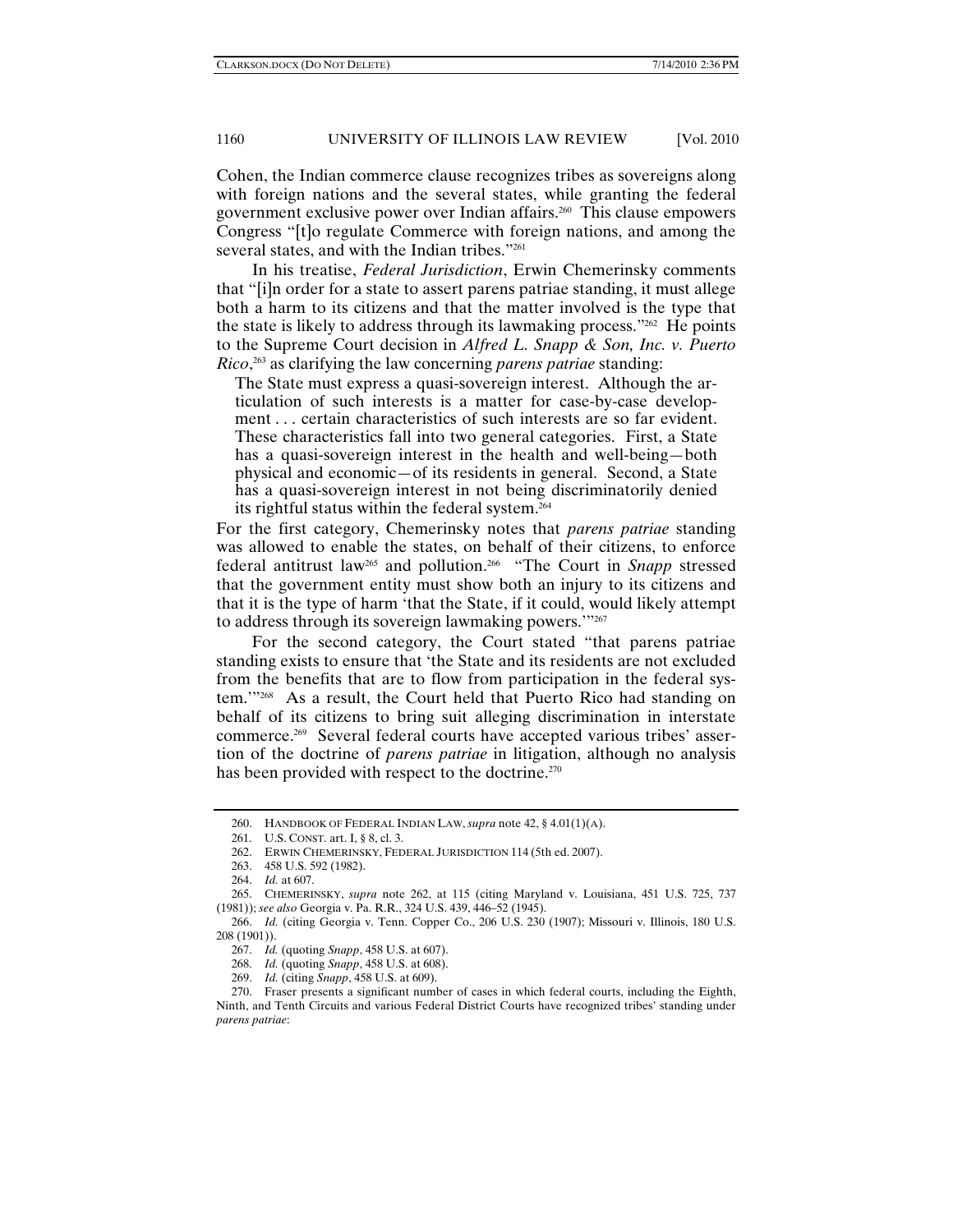Chemerinsky notes that "[o]ne important limit on *parens patriae* standing . . . is that [states] may not sue the federal government in this capacity, though they may sue the federal government to protect their own sovereign or proprietary interests."271 For one example, he points to *Massachusetts v. Mellon*, in which the Court stated that "'[i]t cannot be conceded that a State, as *parens patriae*, may institute judicial proceedings to protect citizens of the United States from the operation of the statutes thereof.'"272 On the other hand, Chemerinsky argues that the limitation of governments from suing the federal government may itself be limited.<sup>273</sup> "Allowing states to sue the federal government on behalf of its citizens might provide essential protection, just as such suits are often important against private parties."274 Such a situation may arise in dealing with the federal government's unwillingness to enforce the Major Crimes Act,<sup>275</sup> even though the federal government has exclusive jurisdiction under that statute.

Several courts<sup>276</sup> have noted that the *Mellon* prohibition serves to bar a state from suing the federal government under *parens patriae* only to protect its citizens from statutes; it does not address cases in which the state is suing to enforce federal statutes. In *Kansas ex rel. Hayden v. United States*, 277 the district court recognized that difference:

[U]nlike the plaintiffs in *Mellon*, the plaintiff in this case is not challenging the validity of the federal statutes. Instead, plaintiff is seeking to enforce the provisions of the Disaster Relief Act. Under the modern-day doctrine of *parens patriae*, the concept of standing has

Fraser, *supra* note 27, at 667–68 n.12.

*See* Sisseton-Wahpeton Sioux Tribe v. United States, 90 F.3d 351 (9th Cir. 1996) (litigating on behalf of tribal members); *In re* Blue Lake Forest Products, Inc., 30 F.3d 1138 (9th Cir. 1994); Navajo Nation v. Dist. Court for Utah County, Fourth Judicial Dist., 831 F.2d 929 (10th Cir. 1987) (litigating on behalf of an "Indian child" under the Indian Child Welfare Act); Kiowa Tribe of Oklahoma v. Lewis, 777 F.2d 587 (10th Cir. 1985); White Mountain Apache Tribe v. Williams, 810 F.2d 844, 865 n.16 (9th Cir. 1984) (Fletcher, J., dissenting) ("Similarly, the Tribe could have brought an action challenging Arizona's vehicle taxes as a representative of or as *parens patriae* for its individual members, in order to vindicate their individual rights."); Standing Rock Sioux Indian Tribe v. Dorgan, 505 F.2d 1135, 1137 (8th Cir. 1974) (litigating on behalf of members to recover state taxes illegally collected from its members); Red Lake Band of Chippewa Indians v. United States, 861 F. Supp. 841, 842 (D. Minn. 1994) (litigating on behalf of tribal members to collect improperly collected state taxes); Rosebud Sioux Tribe v. South Dakota, 709 F. Supp. 1502, 1503 (D.S.D. 1989) (litigating on behalf of members); Apache County v. United States, 256 F. Supp. 903, 906 (D.D.C. 1966).

 <sup>271.</sup> CHEMERINSKY, *supra* note 262, at 115 (emphasis added).

 <sup>272.</sup> *Id.* (quoting 262 U.S. 447, 485 (1923)).

 <sup>273.</sup> *Id.*

 <sup>274.</sup> *Id.* Even in light of this argument, the Supreme Court has not agreed. Fraser, *supra* note 27, at 693 n.193. The Court specifically stated as much in *Snapp*: "a State does not have standing as *parens patriae* to bring an action against the Federal Government." *Id.* (quoting Alfred L. Snapp & Son, Inc. v. Puerto Rico, 458 U.S. 592, 610 n.16 (1982)).

 <sup>275. 18</sup> U.S.C. § 1153 (2006).

 <sup>276.</sup> *See* Kansas *ex rel*. Hayden v. United States, 748 F. Supp. 797, 802 (D. Kan. 1990), *dismissed on other grounds on reconsideration*, 751 F. Supp. 1495, 1499 (D. Kan. 1990); Abrams v. Heckler, 582 F. Supp. 1155, 1159 (S.D.N.Y. 1984); New York v. Heckler, 578 F. Supp. 1109, 1122 (E.D.N.Y. 1984).

 <sup>277.</sup> *Hayden*, 748 F. Supp. at 797.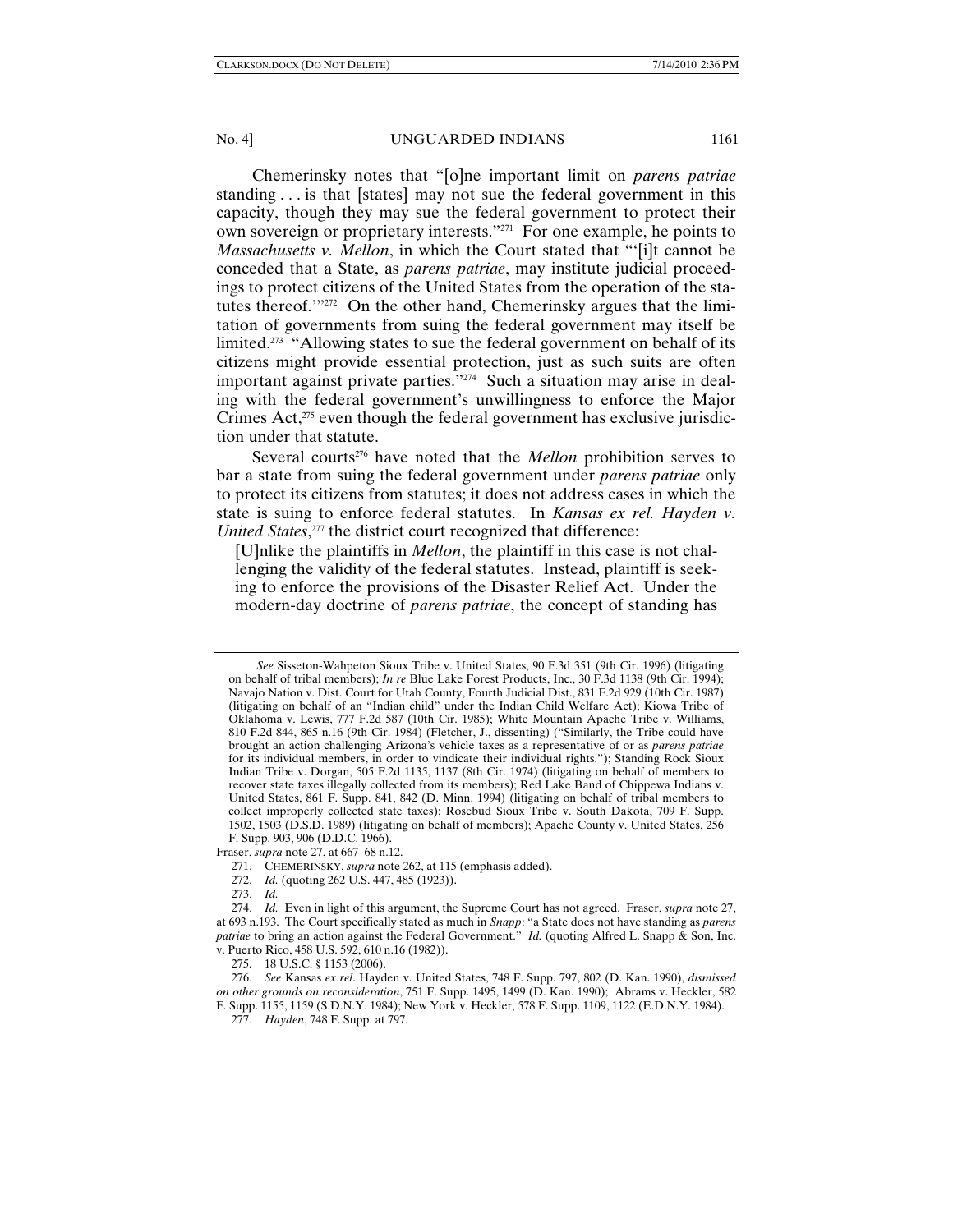been broadened to recognize that an injury may be suffered by a state when the statutory provisions of a federal act are violated.<sup>278</sup>

Similarly, the court in *New York v. Heckler*, while acknowledging *Mellon*, noted that the plaintiffs were not challenging a federal statue but enforcing a federal statute.279 As a result, the court held that *Mellon* did not apply.280 Because tribes would be suing the federal government in order to enforce the federal protection that is implicit in the guardianward relationship, it is appropriate for the tribes to bring suit under *parens patriae*.

#### IV. *PARENS PATRIAE* AS SWORD AND SHIELD

*While the federal government has a significant responsibility for law enforcement in much of Indian country, tribal justice systems are ultimately the most appropriate institutions for maintaining order in tribal communities. They are local institutions, closest to the people they serve. With adequate resources and training, they are most capable of crime prevention and peace keeping. Fulfilling the federal government's trust responsibility to Indian nations means not only adequate federal law enforcement in Indian country, but enhancement of tribal justice systems as well.*<sup>281</sup>

If the federal government, in its self-appointed role as guardian, cannot adequately protect its ward and has left open significant jurisdictional concerns, the tribes must act in order to protect their own members.

As described in Part III, the doctrine of *parens patriae* refers to the public policy power of the state to usurp the rights of the natural parent or legal guardian, and to act as the parent of any child or individual who is in need of protection, thus creating the guardian-ward relationship. It also refers to the power that may be invoked by the state to create its standing to sue when declaring itself to be suing on behalf of its people. Rather than allowing the federal government to continue to assert its *parens patriae* authority over the tribes, the tribes may be able to sue the federal government under its own *parens patriae* standing in order to protect its citizens from the inaction of the federal government.

Once a tribe's right to assert its *parens patriae* status in order to protect its citizens is established, a question occurs on how the tribe should proceed. The procedure will be different depending on whether the tribe is or is not in a state governed by Public Law 280.

 <sup>278.</sup> *Id.* at 802.

 <sup>279.</sup> *Heckler*, 578 F. Supp. at 1122.

 <sup>280.</sup> *Id.* at 1122–23.

 <sup>281.</sup> Janet Reno, *A Federal Commitment to Tribal Justice Systems*, 79 JUDICATURE 113, 114 (1995) (footnotes omitted).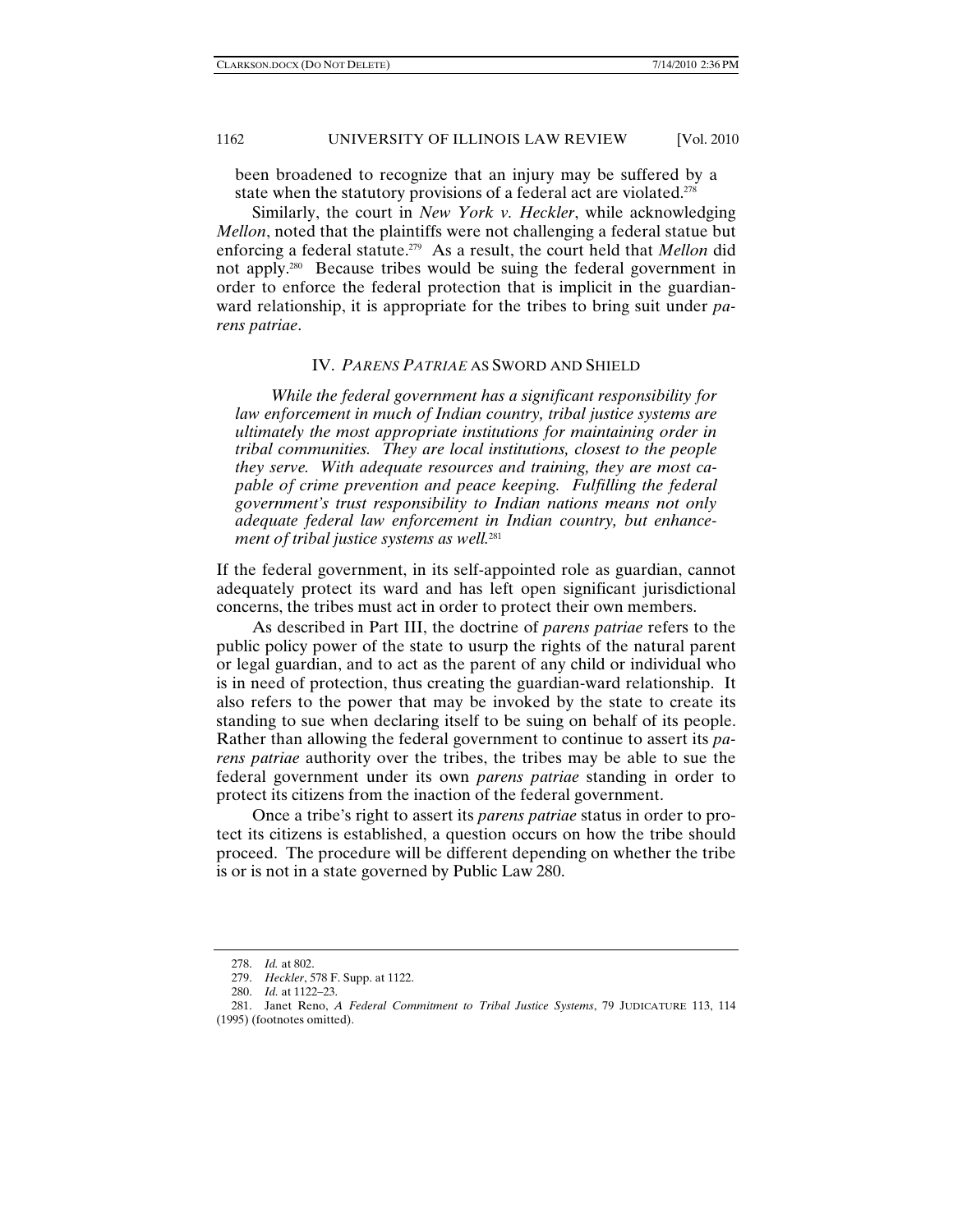### *A. Tribes that Are Not in Public Law 280 States*

In states governed exclusively by federal jurisdiction, the tribe may sue the federal government under *parens patriae* to enforce the protection of the guardian-ward relationship. In these cases, the tribes should demand the same level of protection that a county or local prosecutor would give in cases within their local jurisdictions.

Under the Indian Country Crimes Act,<sup>282</sup> "the general laws of the United States as to the punishment of offenses committed in any place within the sole and exclusive jurisdiction of the United States, except the District of Columbia, shall extend to the Indian Country" unless expressly provided by another statute.<sup>283</sup> Therefore, it is the responsibility of the federal government, through the U.S. Attorney's Office, to prosecute any offenses committed in Indian Country where no other entity may exercise jurisdiction, namely those offenses that Congress has explicitly stated are within the exclusive jurisdiction of the federal government. As discussed earlier, this jurisdiction extends to crimes by non-Indians against Indian victims, which, by *Oliphant*, may only be prosecuted by the federal government.

These offenses may range from the serious (murder) to the relatively obscure; nevertheless, all offenses fall under the purview of the U.S. Attorney's Office. Under 28 U.S.C. § 547(1), "each United States attorney, within his district, shall  $-(1)$  prosecute for all offenses against the United States . . . ." This responsibility and jurisdiction, as with all prosecutorial situations, whether in Indian Country or not, is mitigated by prosecutorial discretion, as it is patently obvious that the U.S. Attorney's Office cannot prosecute every single crime that may occur within the district in question. Nevertheless, the statute is clear on this point.

In the absence of *Oliphant*, tribal authorities could in fact assume the backlog of complaints, in order to ensure a safety net for those cases where resources do not allow the U.S. Attorney's Office to prosecute. As indicated, many tribes would accept such responsibility willingly. Absent congressional authority to the contrary, however, tribes cannot assume such cases.

Such a dilemma forces tribes into an untenable position. If they choose to do nothing, the situation will not improve. Financial situations coupled with political decisions have and will continue to create a situation by which non-Indians can continue to perpetrate crimes against Indian victims in Indian Country with impunity. It is under this scenario that the tribe needs to be more proactive in order to protect the welfare of its citizens. Bringing a suit against the United States under the doctrine of *parens patriae*, generally considered to extend from the federal government as an extension of the guardian-ward relationship, may be

 <sup>282. 18</sup> U.S.C. § 1152 (2006).

 <sup>283.</sup> *Id.*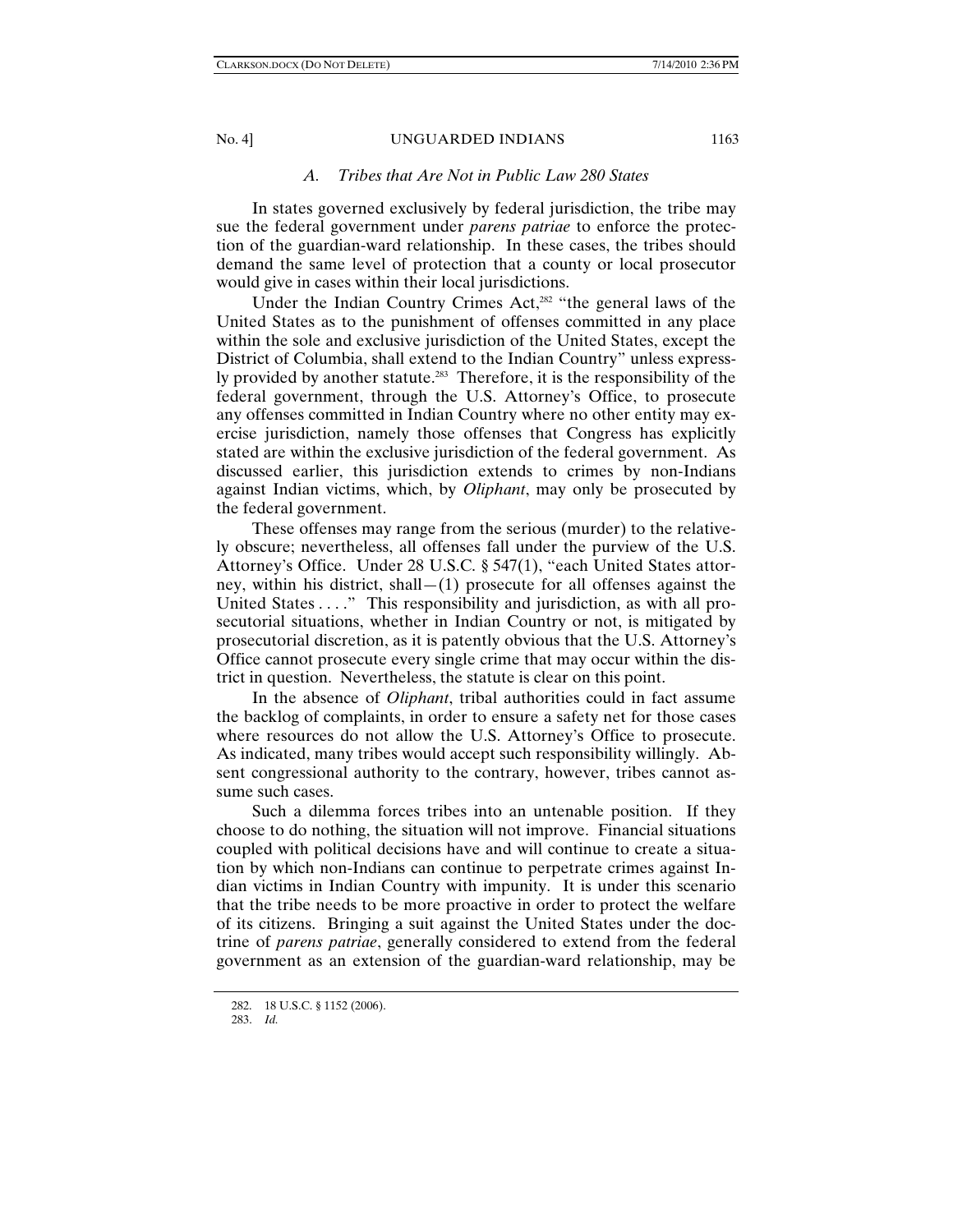likewise applied in reverse, to allow the tribes standing to force the federal government to prosecute every crime in Indian Country.

This recourse is an imperfect solution. Tribes do not want to involve the U.S. Attorneys in Indian Country matters any more than is necessary, but congressional acts and Supreme Court decisions have left no alternative. The ramifications of such a suit would be far reaching; it is quite conceivable that the U.S. Attorney would be forced to issue rules as mundane as parking tickets on reservations, loitering, and solicitation. As the U.S. Attorneys' Office's resources are often stretched thin already, this situation would strain those resources even further.<sup>284</sup> In fact, this situation could become utterly untenable to the U.S. Attorneys in the various districts in the country.

Absent a congressional reversal of *Oliphant*, the tribes will be forced to take such measures to hold the federal government liable for its fiduciary duty in the guardian-ward relationship. The suit could proceed in two ways. First, the tribe would be found not to have *parens patriae*  status, even though it is representing all of its members as potential victims who must be protected. In this scenario, a judicial decision stating that the tribes cannot assert *parens patriae* would be a tacit implication that tribes are, in effect, not as inferior as they have been held to be throughout their relationship with the federal government. This result would be the most advantageous to the tribes, as they would be able to exercise their own jurisdiction over all who are on their lands, a right that the states, identified as sovereigns, currently enjoy.

Should the courts uphold the *parens patriae* status of the federal government over the tribes, however, this decision would reinforce the guardian-ward relationship and clarify the fiduciary duty incumbent upon the federal government. As a result the federal government could not continue to shirk its responsibilities to protect tribal members from violence at rates higher than the national population. It is inconceivable that the United States would allow this disparity to be true of any other population in the United States, whether along racial, gender, or other minority status.

 <sup>284.</sup> According to one study, in Alaska, with its vast lands requiring many days to traverse, the situation is much worse. As a Public Law 280 state, state authorities have been delegated jurisdiction over Indian Country. Nevertheless, getting help is often an insurmountable task. According to one case,

Those who stay in their villages after reporting a crime must wait for Alaska State Troopers to catch a plane or helicopter from the nearest large community, a trip that can take hours or even days in blizzards and fog. The lengthy response times often result in victims recanting their calls for help. Delays can also allow tell-tale wounds to heal or perpetrators to destroy crucial evidence.

AMNESTY INT'L, *supra* note 3, at 44 (quoting Jeanette J. Lee, *Fleeing Violence Can be Difficult in Bush*, ASSOCIATED PRESS (2005)).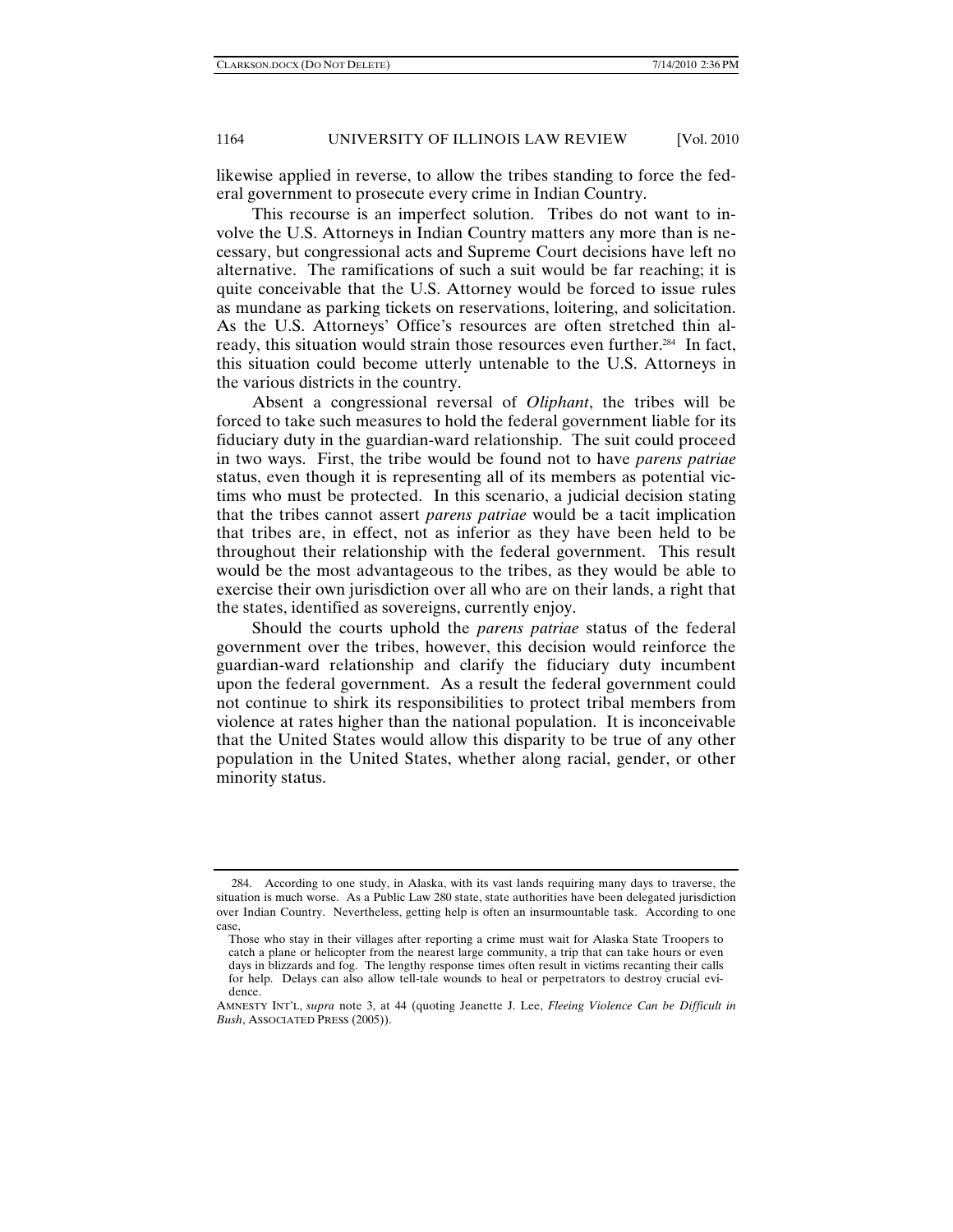#### *B. Tribes in Public Law 280 States*

In states governed by Public Law 280, the federal government has delegated criminal jurisdiction to the states. As a result, the tribes' focus for the suit is not the federal government but the state government. Nevertheless, the focus is the same: offenders who attack tribal members are underrepresented in the schema of federal prosecution.285

In Hawaii, for example, under the Hawaiian Statehood Act,<sup>286</sup> "Congress delegated to the State of Hawaii the trust responsibility owed to the Native Hawaiians,"287 creating a precedent that Congress is willing to delegate such a relationship to the states. Congress demonstrated the belief that the Native Hawaiians were inferior in delegating the jurisdiction to the states rather than to a Native Hawaiian governmental entity. In effect, the Native Hawaiians were thrust into a guardian-ward relationship with the State of Hawaii, which assumed the responsibility. Indian tribes in other locations can be viewed similarly.

As a result, the states may also be targeted as potential defendants in suits brought by the tribes asserting *parens patriae* status on behalf of their members. As discussed in Part III, a tribe's assertion of *parens patriae* in order to effect the guardian's role in the guardian-ward relationship may be upheld, trumping the state's sovereign immunity. The results would therefore be comparable to a suit brought against the federal government.

Should the tribes' *parens patriae* status be rejected, this decision would lead to the assumption that the tribes are not inferior and should enjoy full jurisdiction over their lands, including over all persons who commit crimes on those lands. Should the *parens patriae* standing be upheld, then the state government would be delinquent in its duties to protect the inferior ward and would need to increase its enforcement activities. Such a scenario lends credence to a reversal of *Oliphant*, as the resources required for sufficient law enforcement would again be spread thin.

#### *C. Court Reversal of* Oliphant

Returning to the non-Public Law 280 jurisdictions, should the courts be unwilling to force the federal government to pursue the myriad of lesser crimes committed in Indian Country, another possibility rests with the judicial reversal of *Oliphant*. This likelihood is slim, however, based on dicta in the *Oliphant* decision in which the Court stated its preference for legislative rather than judicial action.<sup>288</sup>

 <sup>285.</sup> PERRY, *supra* note 2, at 20.

 <sup>286.</sup> Hawaiian Statehood Act, Pub. L. No. 86-3, 73 Stat. 4 (1959).

 <sup>287.</sup> Clarkson, *supra* note 83, at 331.

 <sup>288.</sup> Oliphant v. Suquamish Indian Tribe, 435 U.S. 191, 212 (1978).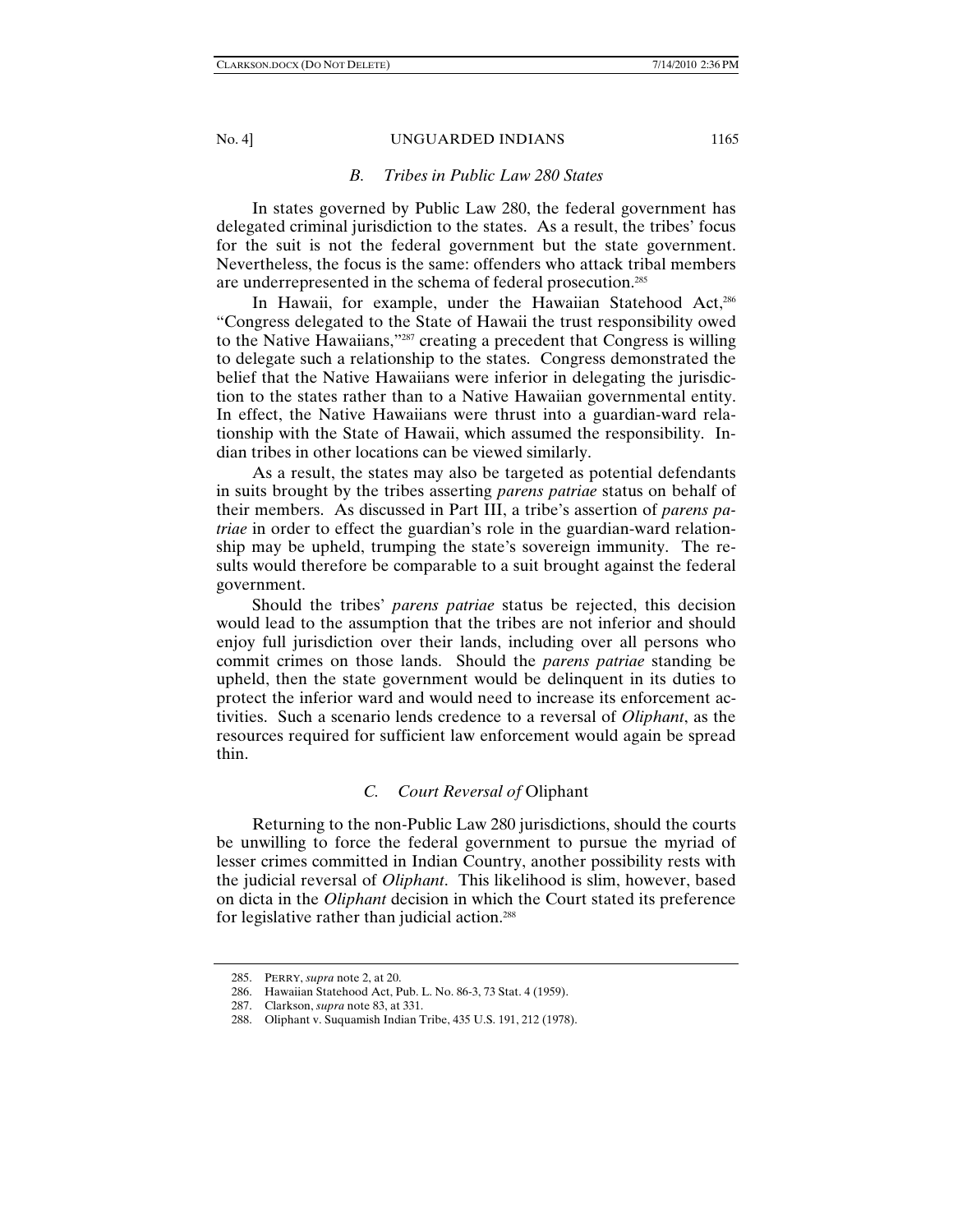A major injustice has been caused by the *Oliphant* decision, one which has not been lost on the Supreme Court in either *Lara* or *Oliphant* itself. In *Oliphant*, the Court clearly recognized the prevalence of non-Indian crime on reservations, yet decided to leave any action to Congress.289 The data presented in this Article demonstrate that if anything, non-Indian against Indian crime has increased over the past thirty years, while Congress has not assumed the responsibility that the Court laid at its feet. In a scenario that has little chance of happening, the Court could reexamine the issues underlying *Oliphant*. In reaching the conclusion in *Oliphant*, one such issue could be the Court's reliance on outdated treaty language rather than that of a superseding treaty.<sup>290</sup> A reversal would be a drastic measure but would do much to help reestablish a sense of justice on reservations that has been lacking for over a generation.

## *D. Congressional Reversal of* Oliphant

Although one can hope for a moment of intellectual honesty by the Supreme Court, the chances of the current Court ever reversing itself on *Oliphant* and subjecting non-Indians to tribal criminal prosecution are either slim or none.<sup>291</sup> Congress, however, also has the power to remedy this situation, as outlined below by the Court in *Oliphant*:

We recognize that some Indian tribal court systems have become increasingly sophisticated and resemble in many respects their state counterparts. We also acknowledge that with the passage of the Indian Civil Rights Act of 1968, which extends certain basic procedural rights to *anyone* tried in Indian tribal court, many of the dangers that might have accompanied the exercise by tribal courts of criminal jurisdiction over non-Indians only a few decades ago have disappeared. Finally, we are not unaware of the prevalence of non-Indian crime on today's reservations which the tribes forcefully argue requires the ability to try non-Indians. But these are considerations for Congress to weigh in deciding whether Indian tribes should finally be authorized to try non-Indians.<sup>292</sup>

Congressional inaction in the thirty years since *Oliphant* is all the more inexcusable given how quickly Congress enacted the *Duro* Fix. A congressional solution to this problem is actually quite simple, however, as it would require only replacing "Indians" with "persons" in one sentence of the Indian Civil Rights Act.293 This simple change would thereby

 <sup>289.</sup> *Id.*

 <sup>290.</sup> *See supra* notes 127–31 and accompanying text.

 <sup>291.</sup> And Slim has left town.

 <sup>292. 435</sup> U.S. at 211–12; *see also* United States v. Lara, 541 U.S. 193, 205–07 (2004) (discussing Congressional authority to modify tribal criminal jurisdiction).

 <sup>293. 25</sup> U.S.C. § 1301(2) would then read:

<sup>&</sup>quot;[P]owers of self-government" means and includes all governmental powers possessed by an Indian tribe, executive, legislative, and judicial, and all offices, bodies, and tribunals by and through which they are executed, including courts of Indian offenses; and means the inherent